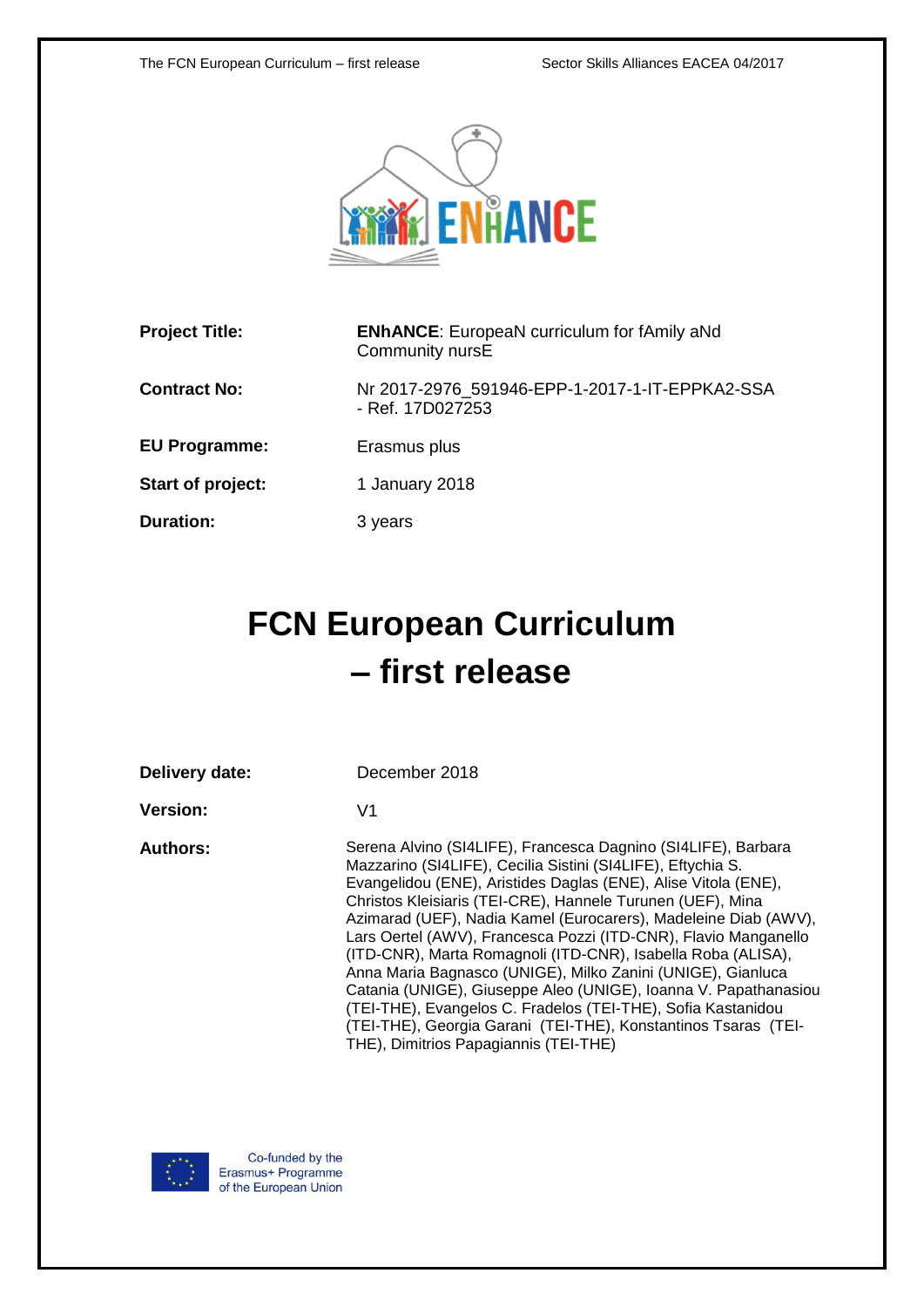## **Table of Contents**

| 2.1.1 |                                                                 |                                                                            |
|-------|-----------------------------------------------------------------|----------------------------------------------------------------------------|
| 2.1.2 |                                                                 |                                                                            |
| 2.1.3 | Unit of Learning Outcomes C: Health Promotion And Education 25  |                                                                            |
| 2.1.4 |                                                                 |                                                                            |
| 2.1.5 | Unit of Learning Outcomes E: Navigation As Care Coordinator And |                                                                            |
| 2.1.6 |                                                                 |                                                                            |
| 2.1.7 | Unit of Learning Outcomes G: Enhance And Promote Individual And |                                                                            |
|       | 2.1                                                             | Family Health Including E-Health To Support The Quality Of Nursing Care 60 |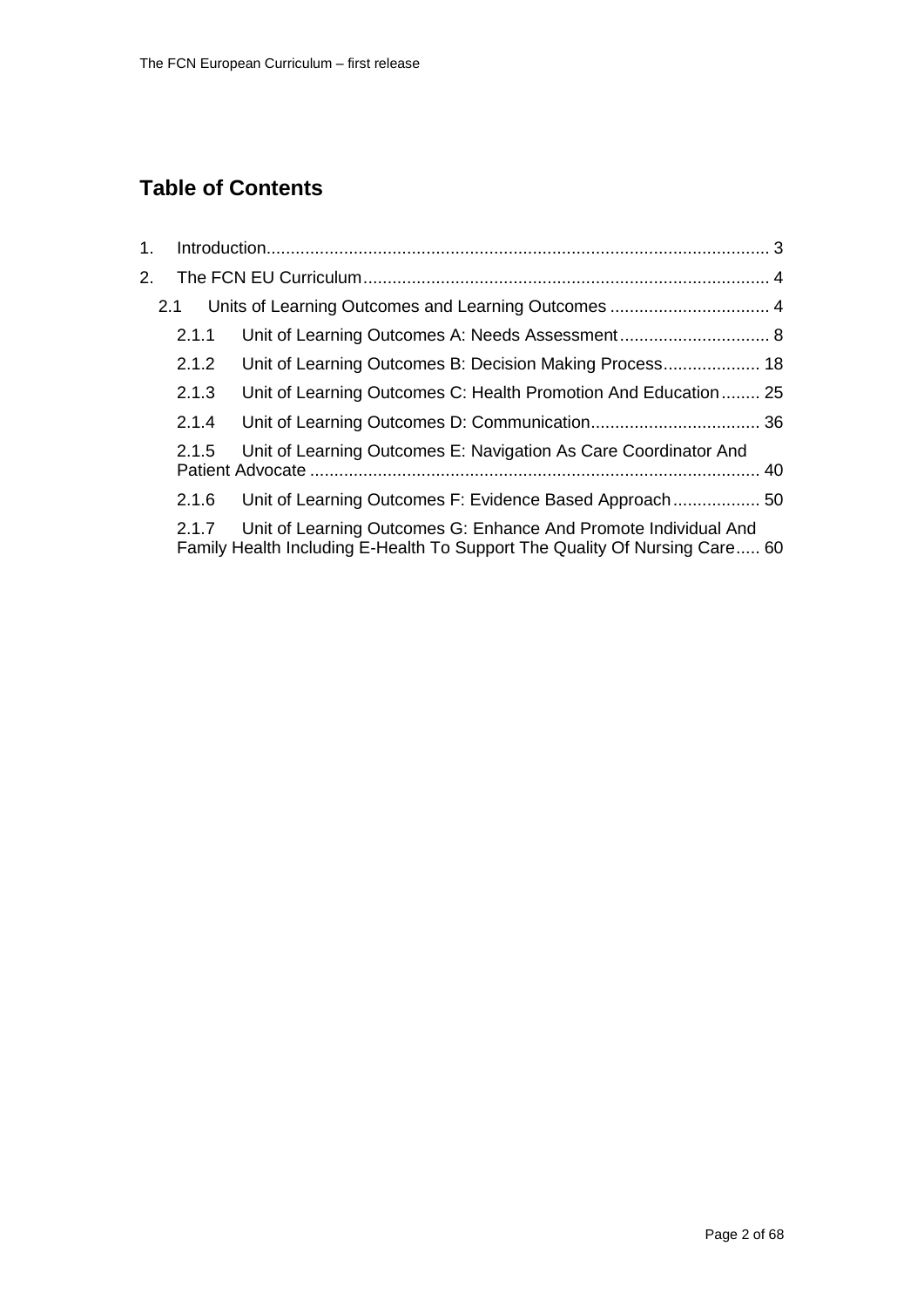### <span id="page-2-0"></span>**1. Introduction**

This is an abstract of the D 3.1.1, FCN European Curriculum- first release, delivered the last February, https://www.enhance-fcn.eu/public-deliverables-and-reports/

The current version of the FCN EU Curriculum includes 53 Learning Outcomes grouped into 7 Units of Learning Outcomes.

In Section 2, the Units of Learning Outcomes are listed. Each Unit groups from 3 to 7 Core Competences identified in the project, which maintained the same progressive number provided in the Professional Profile document (D2.2). For each Core Competence are listed one or more sub-competences (a, b, c, etc.), which correspond to specific Learning Outcomes.

Sections form 2.1.1 to 2.7.1 include, for each Unit, the description of the associated Learning Outcomes.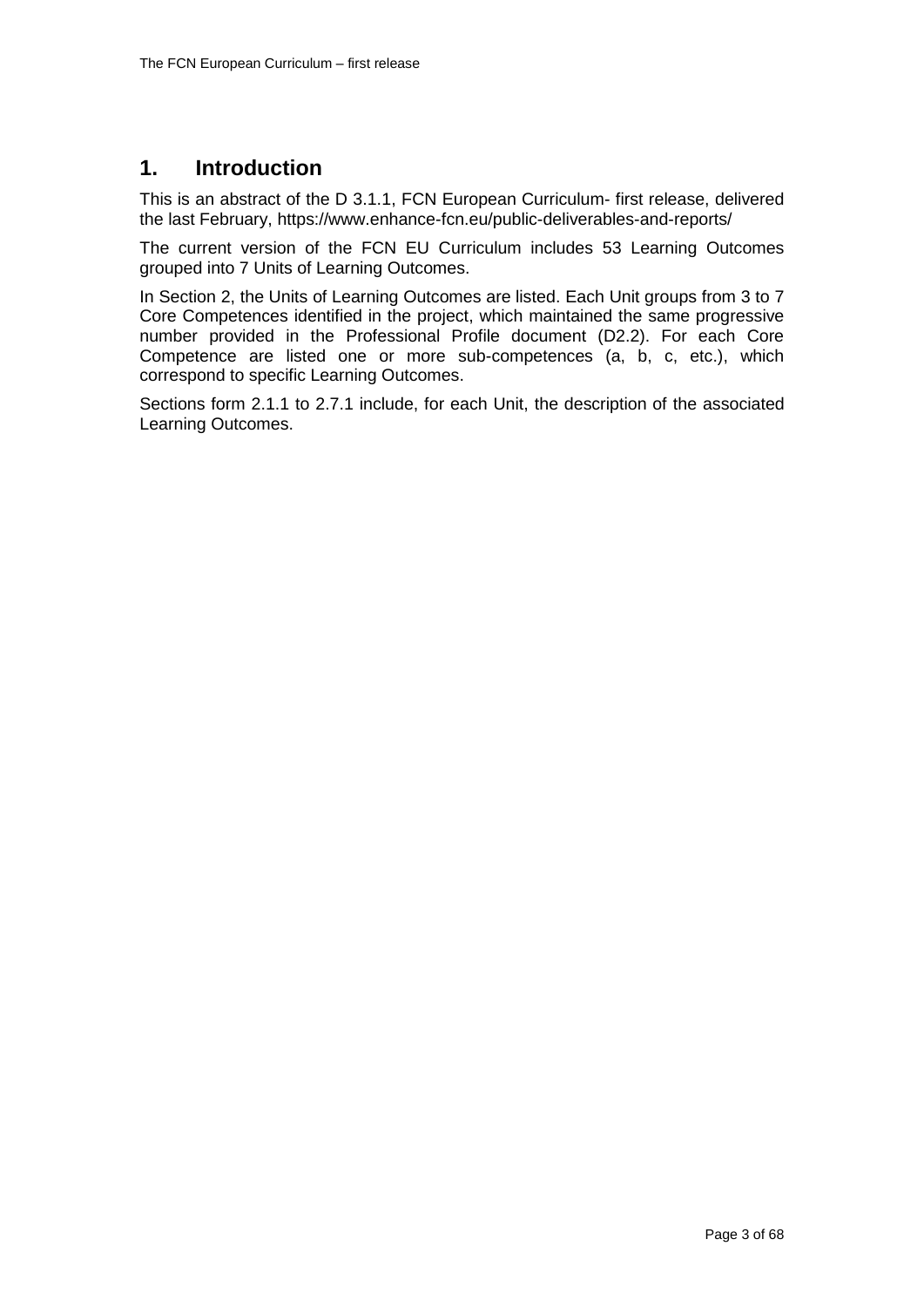### <span id="page-3-0"></span>**2. The FCN EU Curriculum**

### <span id="page-3-1"></span>**2.1 Units of Learning Outcomes and Learning Outcomes**

### **UNIT OF LEARNING A: NEEDS ASSESSMENT**

1. Identify and assess the health status and health needs of individuals and families within the context of their cultures and communities.

- a. Identify and assess individuals' health status and health needs
- b. Identify and assess families' health status and health needs
- c. Contextualize and apply needs assessment taking into account cultures and communities

3. Plan, implement and assess nursing care to meet the needs of individuals, families, and the community within their scope of competence.

- a. Plan nursing care to meet the needs of individuals, families, and the community within their scope of competence
- b. Implement nursing care to meet the needs of individuals, families, and the community within their scope of competence
- c. Assess nursing care to meet the needs of individuals, families, and the community within their scope of competence

19. Multidimensional community health needs assessment to implement appropriate clinical interventions and care management.

- a. Assess community health needs in a multidimensional perspective
- b. Identify the appropriate clinical interventions and care management strategies for communities

21. Assess the social, cultural, and economical context of patients and their families

a. Assess the social, cultural, and economical context of patients and their families

### **UNIT OF LEARNING B: DECISION-MAKING PROCESS**

2. Make decisions based on professional ethical standards.

- a. Know the main professional ethical standards
- b. Take decisions based on professional ethical standards

11. Involve individuals and families in decision-making concerning health promotion, and disease and injuries prevention, and wellbeing

a. Involve individuals and families in decision-making process

22. Development of nurse leadership and decision-making skills to ensure clinical and healthcare effectiveness and appropriateness.

- a. Know and apply leadership techniques that ensures clinical and healthcare effectiveness and appropriateness
- b. Know and apply decision-making techniques that ensures clinical and healthcare effectiveness and appropriateness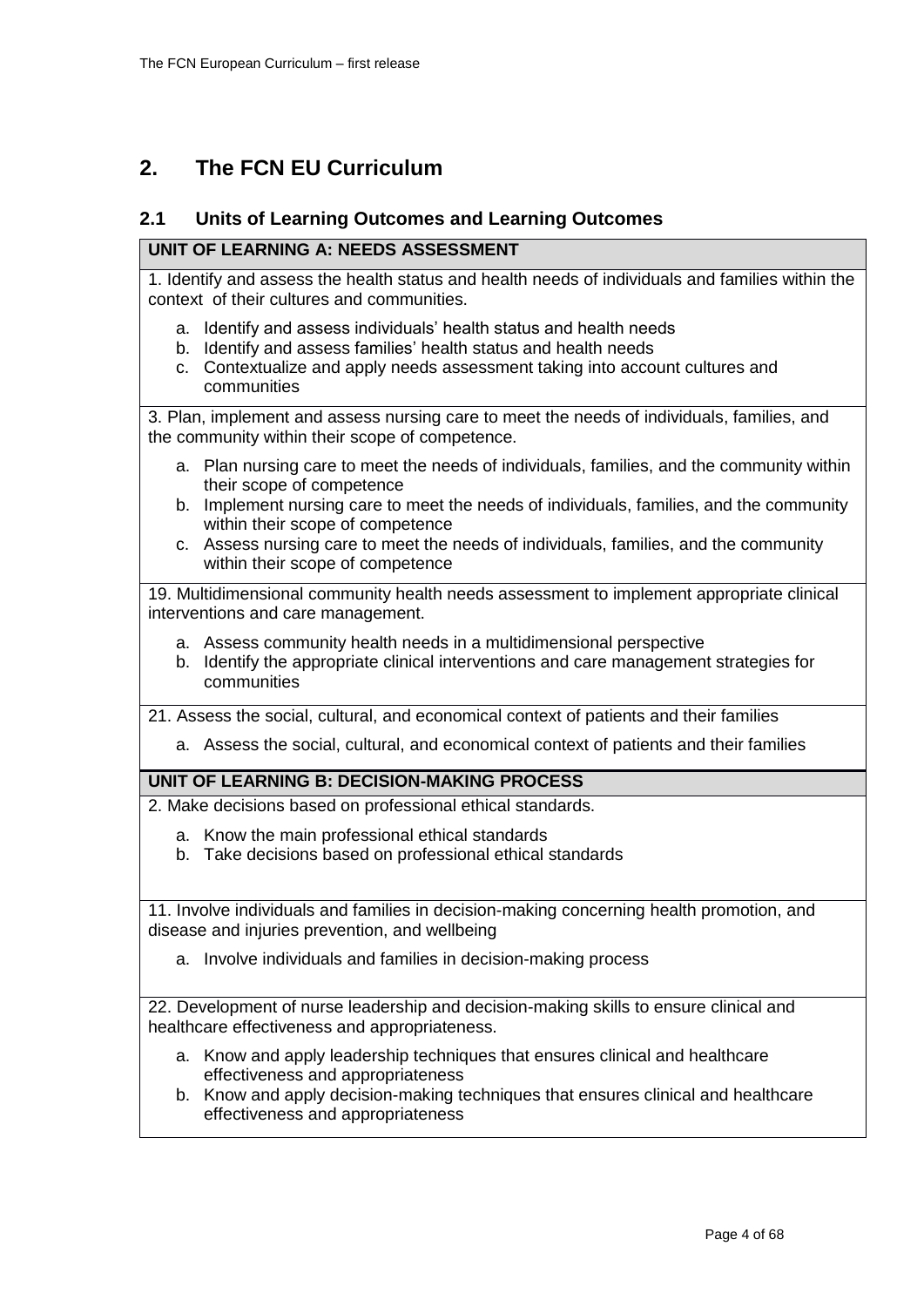23. Ability to negotiate healthcare with patients and their families, with the multidisciplinary team and healthcare centers.

a. Know and apply communication, counselling and negotiation strategies and techniques with different actors

### **UNIT OF LEARNING C: HEALTH PROMOTION AND EDUCATION**

4. Enhance and promote health and prevent disease and injuries in individuals, families and communities even focusing on inequities and unique needs of subpopulations.

- a. Know the main elements/guidelines/procedures/theories to enhance and promote health and prevent disease and injuries in individuals, families and communities and be able apply them in daily practice
- b. Know unique needs of subpopulations and detect and contrast the main inequities which affect them.

5. Apply education strategies to promote health and safety of individuals and families

a. Know and apply the main educational strategies which can be adopted to promote health and safety of individuals and families

16. Provide patient education and build a therapeutic relationship with patients and their families.

- a. Know the main educational strategies for patient education and apply them in daily practice
- b. Know the main strategies and techniques for building an effective therapeutic relation with patients and families and apply them in daily practice

17. Analytic assessment, cultural competence, program planning, and community dimensions of practice to pursue community health promotion goals together with the community multidisciplinary team.

- a. Know community health promotion goals;
- b. Carry out health promotion programs and activities that meet the community's goals

18. Leadership and development, implementation and evaluation of policies for the family and the community for purposes of health promotion.

- a. Evaluate policies for health promotion at family and community level
- b. Effectively coordinate develop and implement policies for health promotion at family and community level

25. Mentoring students to promote the health, and prevent disease and injuries and wellbeing of individuals and their families and communities.

a. Know strategies and techniques for mentoring students and apply them in daily practice

### **UNIT OF LEARNING D: COMMUNICATION**

6. Communication competencies based on evidence in relation to a specific context

a. Know the main communication strategies and techniques which can be adopted by a FCN and apply them to specific contexts and needs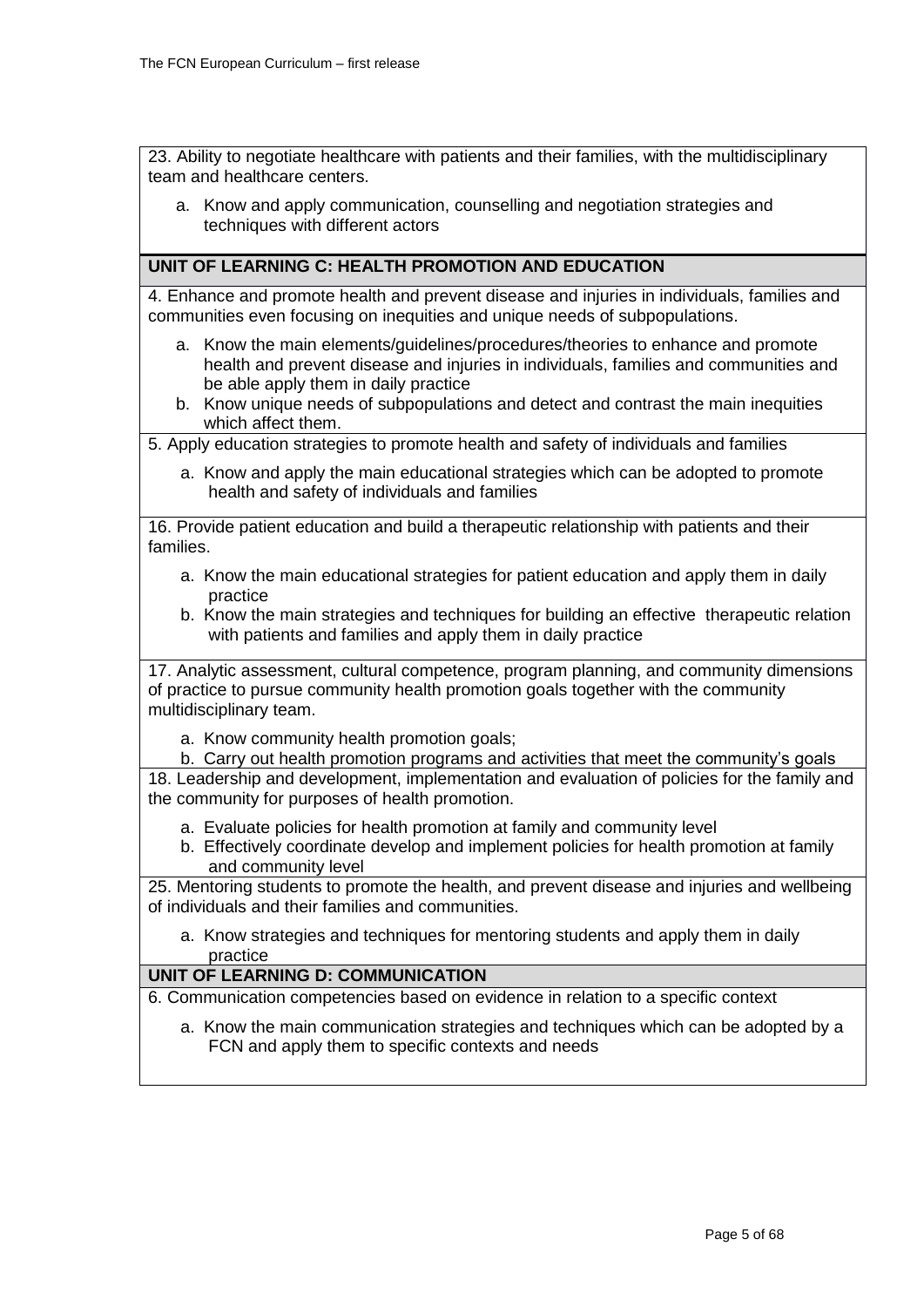15. Maintain intra-professional and inter-professional relationships and a supportive role with colleagues to ensure that professional standards are met.

a. Know professional standards and act in compliance with them

b. Know advanced strategies and techniques of team working and professional collaboration and apply them to specific contexts and needs

### **UNIT OF LEARNING E: NAVIGATION AS CARE COORDINATOR AND PATIENT ADVOCATE**

8. Coordinate and be accountable for attributing community healthcare activities to support workers.

- a. Know and evaluate the main problems and needs which could affect workers in a specific community context
- b. Know and apply strategies and techniques to motivate workers and to engage them in community healthcare promotion

14 . Manage change and act as agents for change to improve family and community nursing practice.

a. Know which changes are needed to improve FCN practice and act in order to target and reach them.

20. Managing disparity and diversity and fostering inclusiveness

- a. Know the main ethical principles to manage disparity and diversity and apply them in daily practice
- b. Know the main guidelines to foster inclusiveness and apply them in daily practice

13. Participate in the prioritization of activities of the multidisciplinary team to address problems related to health and illness.

- a. Work and collaborate in a multidisciplinary team
- b. Plan and prioritize the activities of the multidisciplinary team in order to address problems related to health and illness.

27. Work together with the multidisciplinary team to prevent disease, and promote and maintain health.

- a. Work and collaborate in a multidisciplinary team
- b. Effectively address problems related to health and illness through the multidisciplinary team

### **UNIT OF LEARNING F: EVIDENCE-BASED APPROACH**

9. Accountability for the outcomes of nursing care in individuals, families and the community.

- a. Know the main guidelines, procedures and tools for the monitoring and the definition of the outcomes and apply them in daily practice
- 10. Systematically document and evaluate their own practice
	- a. Know and use standardized and validated tools in order to evaluate their own practice.
	- b. Know and use the main monitoring and reporting procedures in order to document their own practice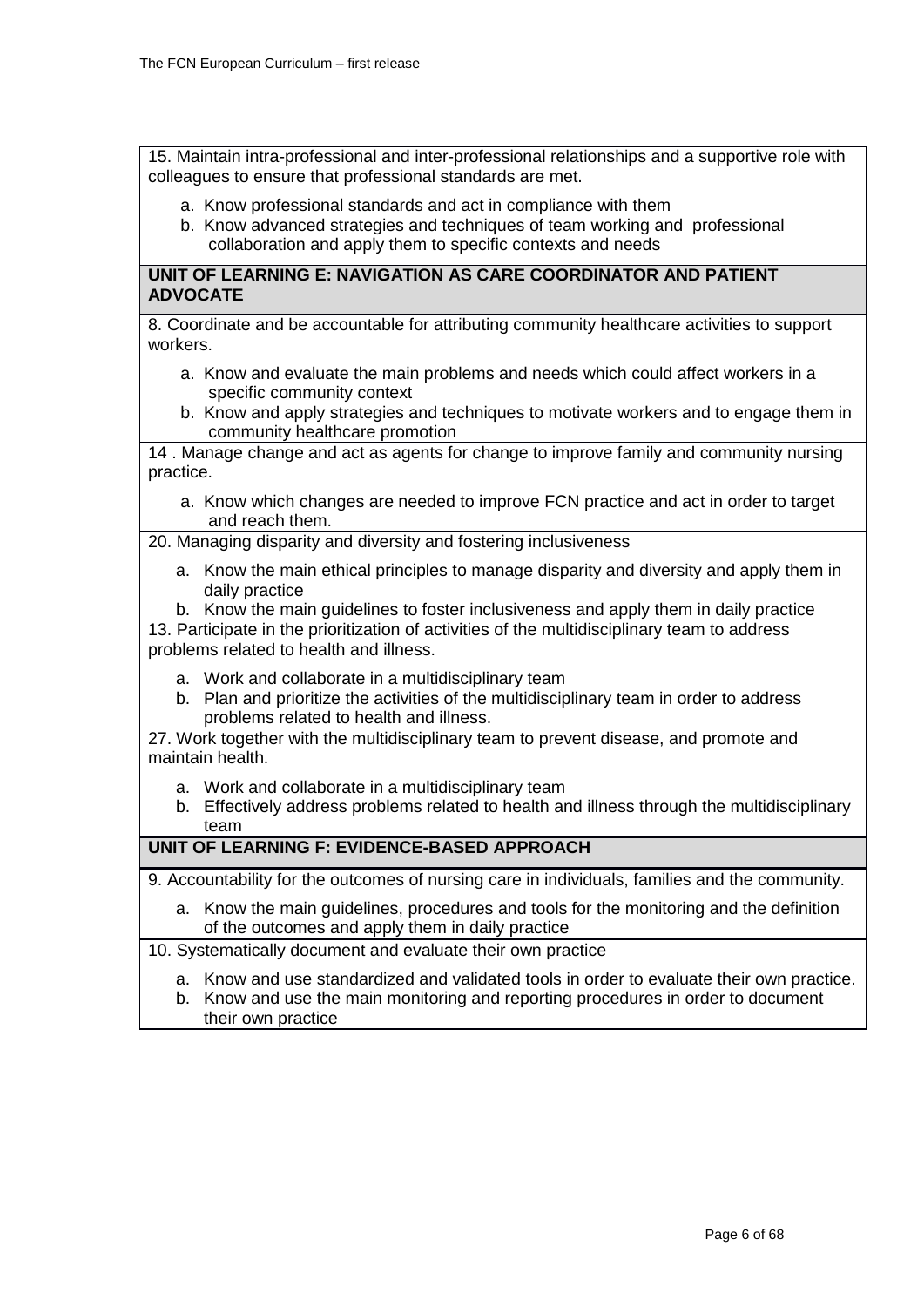12. Set standards and evaluate the outcomes related to nursing activities in people's homes and in the community.

- a. Know the main standards about nursing activities in people's homes and apply them in daily activity.
- b. Know the main standards about nursing activities in the community and apply them in daily activity.
- c. Evaluate the outcomes related to nursing activities in people's homes
- d. Evaluate the outcomes related to nursing activities in the community.

26. Use the best scientific evidence available.

- a. Know the main scientific evidence databases and make an effective search
- b. Use the best scientific evidences properly in order to apply them in daily practice

### **UNIT OF LEARNING G: ENHANCE AND PROMOTE INDIVIDUAL AND FAMILY HEALTH INCLUDING E-HEALTH TO SUPPORT THE QUALITY OF NURSING CARE**

24**.** Monitoring people affected by chronic and rare illnesses on one community in collaboration with other members of the multidisciplinary team

- a. Know and use the main procedures and tools for monitoring people affected by chronic and rare illnesses in the community
- b. Know the main characteristics of chronic and rare diseases which could be monitored in the community and apply the main guidelines about the monitoring process and the expected outcomes

7. Alleviate patient suffering even during end of life

- a. Know the main guidelines and procedures for palliative care and apply them in daily practice
- b. Know the main communication and counselling techniques to manage relations with patients (and families) in palliative care

28. Health promotion, education, treatment and monitoring supported by of ICTs (e-Health)

- a. Know the main ICTs supporting health promotion and education and use the most common ones
- b. Know the main ICTs supporting the treatment of patients at distance and use the most common ones
- c. Know the main ICTs supporting distance health monitoring and use the most common one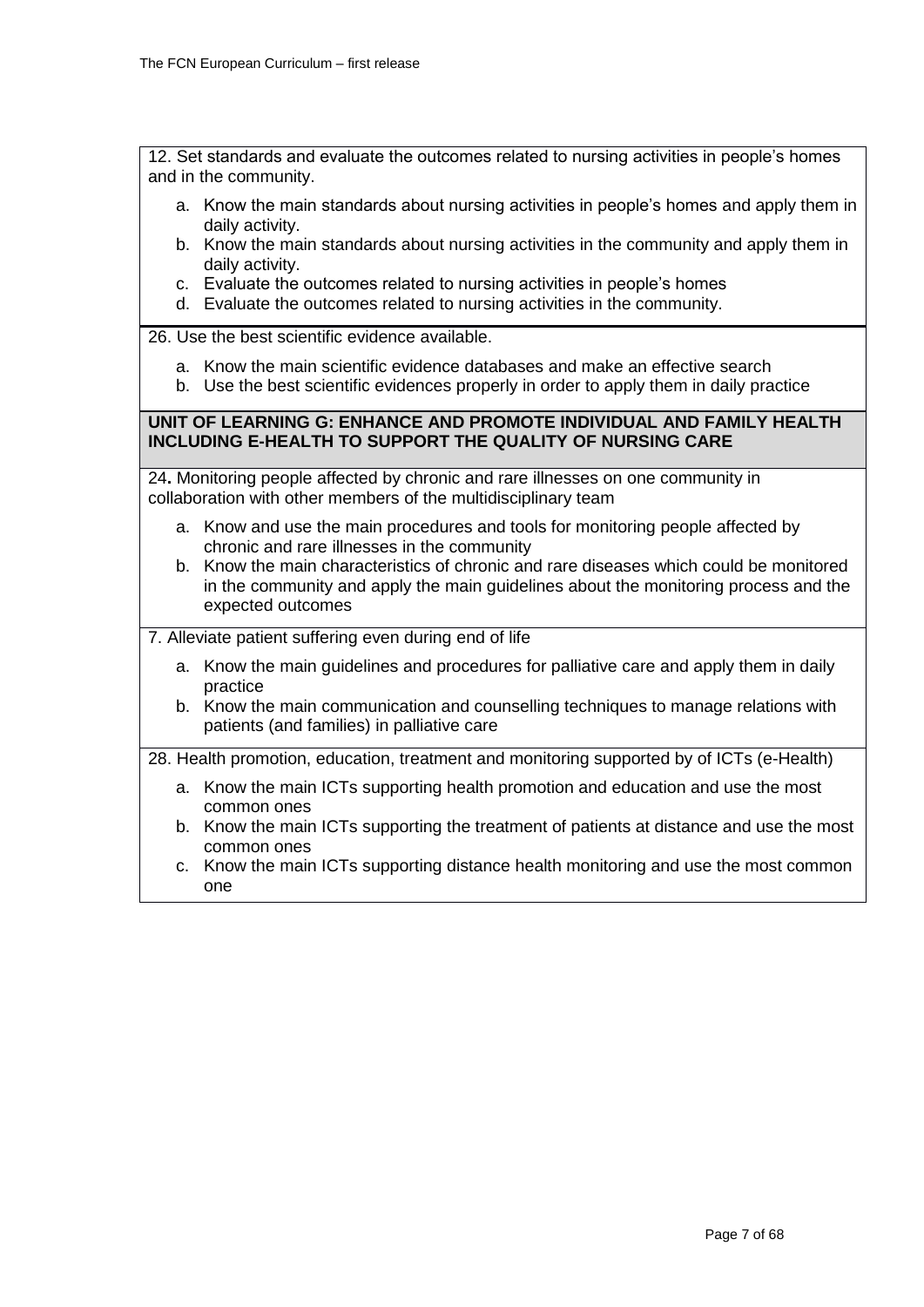### <span id="page-7-0"></span>**2.1.1 Unit of Learning Outcomes A: Needs Assessment**

| UNIT OF LEARNING OUTCOMES A: NEEDS ASSESSMENT |                                                                                                                                             |  |  |
|-----------------------------------------------|---------------------------------------------------------------------------------------------------------------------------------------------|--|--|
|                                               | <b>Core Competencies</b>                                                                                                                    |  |  |
| <b>CC1:</b>                                   | Identify and assess the health status and health needs of individuals and families<br>within the context of their cultures and communities. |  |  |
| <b>CC3:</b>                                   | Plan, implement and assess nursing care to meet the needs of individuals, families,<br>and the community within their scope of competence.  |  |  |
| CC19:                                         | Multidimensional community health needs assessment to implement appropriate<br>clinical interventions and care management.                  |  |  |
| CC21:                                         | Assess the social, cultural, and economical context of patients and their families                                                          |  |  |
| <b>9 Learning Outcomes</b>                    |                                                                                                                                             |  |  |
| <b>LO1a:</b>                                  | Identify and assess individuals' health status and health needs                                                                             |  |  |
| <b>LO1b:</b>                                  | Identify and assess families' health status and health needs                                                                                |  |  |
| <b>LO1c:</b>                                  | Contextualize and apply needs assessment taking into account cultures and<br>communities                                                    |  |  |
| LO3a:                                         | Plan nursing care to meet the needs of individuals, families, and the community<br>within their scope of competence                         |  |  |
| <b>LO3b:</b>                                  | Implement nursing care to meet the needs of individuals, families, and the<br>community within their scope of competence                    |  |  |
| <b>LO3c:</b>                                  | Assess nursing care to meet the needs of individuals, families, and the community<br>within their scope of competence                       |  |  |
| LO19a:                                        | Assess community health needs in a multidimensional perspective                                                                             |  |  |
| LO19b:                                        | Identify the appropriate clinical interventions and care management strategies for<br>communities                                           |  |  |
| LO21a:                                        | Assess the social, cultural, and economical context of patients and their families                                                          |  |  |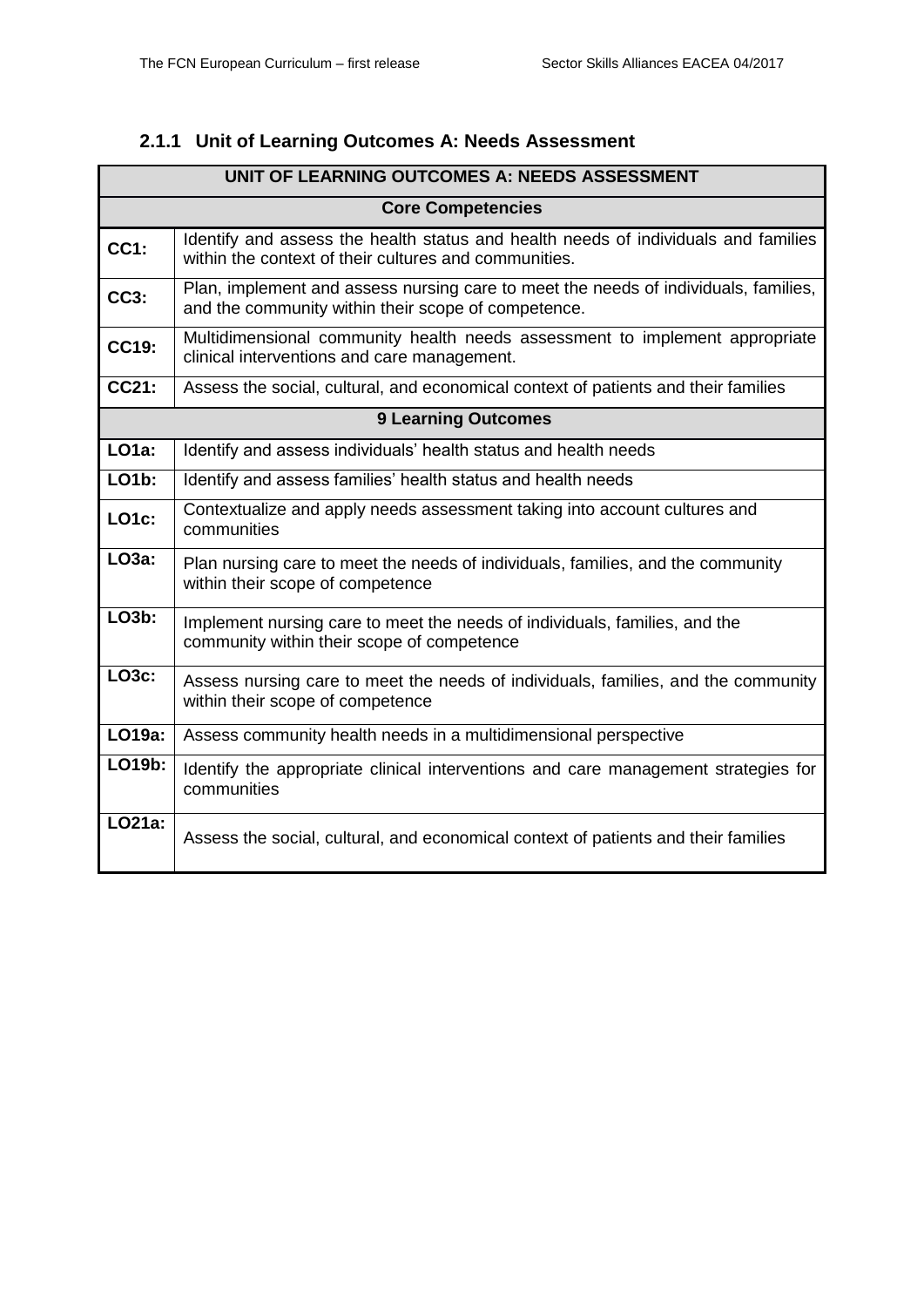| LO1a: Identify and assess individuals' health status and health needs                                                                                                                                                                                                                                                                                                                                                                                                                                                                                                                                                                                                                                         |                                                                                                                                                                                                                                                                                                                                                                                                                                                                                                                                                                                                                                                                        |  |  |
|---------------------------------------------------------------------------------------------------------------------------------------------------------------------------------------------------------------------------------------------------------------------------------------------------------------------------------------------------------------------------------------------------------------------------------------------------------------------------------------------------------------------------------------------------------------------------------------------------------------------------------------------------------------------------------------------------------------|------------------------------------------------------------------------------------------------------------------------------------------------------------------------------------------------------------------------------------------------------------------------------------------------------------------------------------------------------------------------------------------------------------------------------------------------------------------------------------------------------------------------------------------------------------------------------------------------------------------------------------------------------------------------|--|--|
| Knowledge                                                                                                                                                                                                                                                                                                                                                                                                                                                                                                                                                                                                                                                                                                     | <b>Skills</b>                                                                                                                                                                                                                                                                                                                                                                                                                                                                                                                                                                                                                                                          |  |  |
| Recall basic methods of epidemiological research for diseases.<br>$\bullet$<br>Quote the frequency of common diseases regarding certain<br>individual, community context and time characteristics.<br>Recognize and describe the needs of individuals.<br>$\bullet$<br>Classify the determinants of individuals' health and illness.<br>$\bullet$<br>Describe in detail the "frailty" concept and recognize frailty situations<br>of individuals.<br>Identify the proper standardized and validated assessment tools for<br>individuals' health status and health needs.<br>Identify possible health threats or risks for individuals within the<br>$\bullet$<br>cultural context and the targeted community. | Evaluate all the dimensions (biological, mental, spiritual, social) of<br>$\bullet$<br>individuals' health status.<br>Assess individuals' health status with the use of standardized and<br>$\bullet$<br>validated evaluation tools.<br>Assess individuals' health needs within a specific cultural context.<br>$\bullet$<br>Detect frequent health problems of individuals within a specific<br>$\bullet$<br>cultural context.<br>Collect individuals' data through observation, interview and physical<br>$\bullet$<br>examination.<br>Compose a nursing report of the identified level of individuals' health<br>$\bullet$<br>status, health needs and health risks |  |  |
| Personal and transversal competences                                                                                                                                                                                                                                                                                                                                                                                                                                                                                                                                                                                                                                                                          |                                                                                                                                                                                                                                                                                                                                                                                                                                                                                                                                                                                                                                                                        |  |  |
| Recognize health status and health needs of individuals within a specific cultural and community context.                                                                                                                                                                                                                                                                                                                                                                                                                                                                                                                                                                                                     |                                                                                                                                                                                                                                                                                                                                                                                                                                                                                                                                                                                                                                                                        |  |  |
| Cooperate with individuals in order to detect health problems and assess health needs.<br>Apply critical thinking to individuals' health problems' identification.<br>Demonstrate an intra and interdisciplinary team approach to detect health problems of individuals within the context of their cultures and<br>communities.<br>Compose the nursing report AUTONOMOUSLY                                                                                                                                                                                                                                                                                                                                   |                                                                                                                                                                                                                                                                                                                                                                                                                                                                                                                                                                                                                                                                        |  |  |
| <b>NOTES:</b>                                                                                                                                                                                                                                                                                                                                                                                                                                                                                                                                                                                                                                                                                                 |                                                                                                                                                                                                                                                                                                                                                                                                                                                                                                                                                                                                                                                                        |  |  |
| Professional standards competencies are addressed by LO15a                                                                                                                                                                                                                                                                                                                                                                                                                                                                                                                                                                                                                                                    |                                                                                                                                                                                                                                                                                                                                                                                                                                                                                                                                                                                                                                                                        |  |  |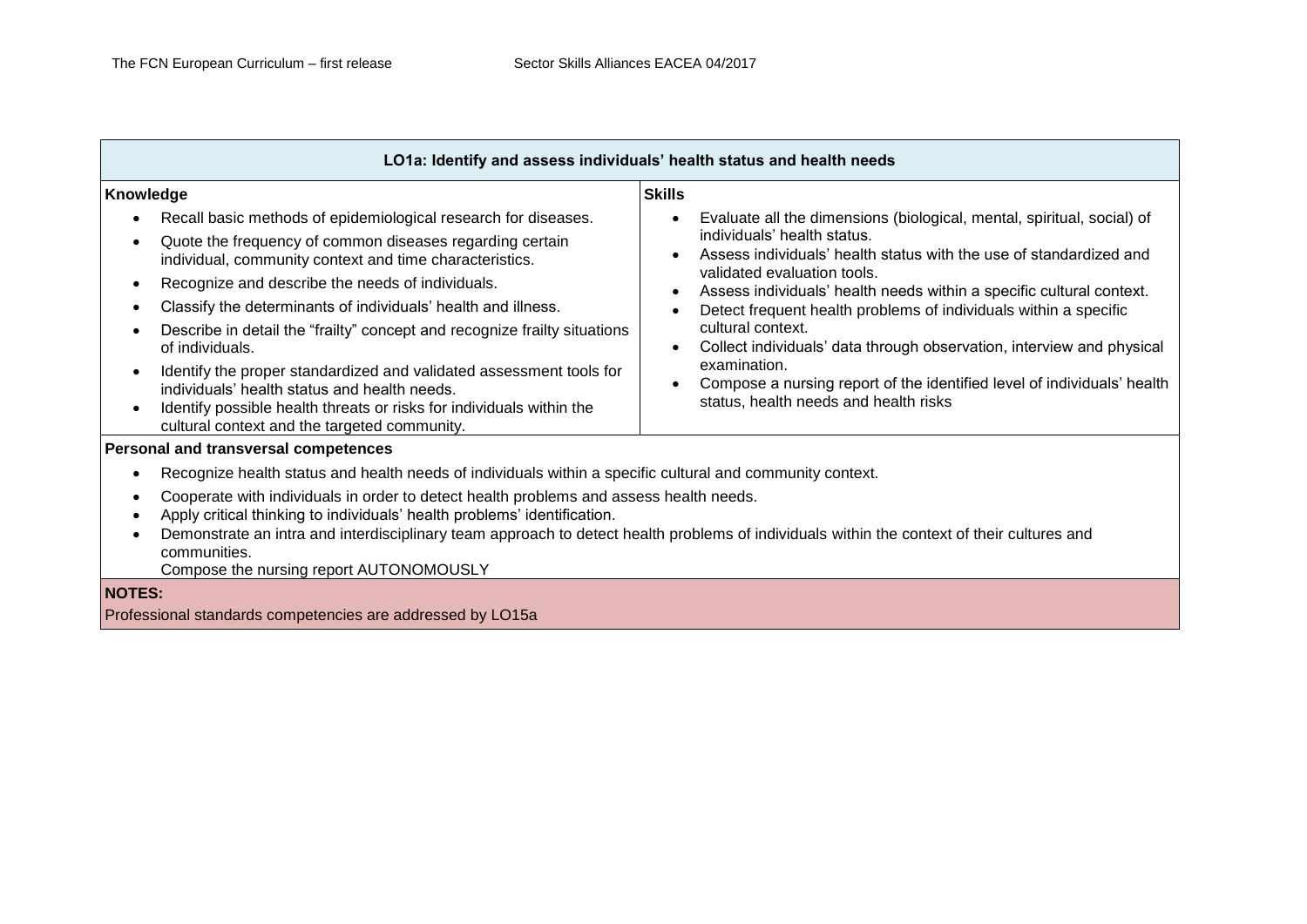| LO1b: Identify and assess families' health status and health needs                                                                                                                                                                                                                                                                                                                                                                                                                                                                                                                                                                   |                                                                                                                                                                                                                                                                                                                                                                                                                                                                                                                                                                                                                                                                                                                               |                                                                                                             |
|--------------------------------------------------------------------------------------------------------------------------------------------------------------------------------------------------------------------------------------------------------------------------------------------------------------------------------------------------------------------------------------------------------------------------------------------------------------------------------------------------------------------------------------------------------------------------------------------------------------------------------------|-------------------------------------------------------------------------------------------------------------------------------------------------------------------------------------------------------------------------------------------------------------------------------------------------------------------------------------------------------------------------------------------------------------------------------------------------------------------------------------------------------------------------------------------------------------------------------------------------------------------------------------------------------------------------------------------------------------------------------|-------------------------------------------------------------------------------------------------------------|
| Knowledge<br>Differentiate needs assessment on the base of the systemic - family<br>approach.<br>Classify the determinants of families' health status.<br>$\bullet$<br>Recognize and describe families' health needs.<br>$\bullet$<br>Define and describe frailty situations of family members (caregivers).<br>$\bullet$<br>Identify the proper standardized and validated assessment tools for<br>$\bullet$<br>families' health status and health needs.<br>Identify possible health threats or risks for families within the cultural<br>$\bullet$<br>context and the targeted community.<br>Personal and transversal competences | <b>Skills</b><br>Evaluate all the dimensions (biological, mental, spiritual, social) of<br>$\bullet$<br>families' health status.<br>Estimate family members' relations.<br>$\bullet$<br>Assess families' health status with the use of standardized and<br>$\bullet$<br>validated evaluation tools.<br>Assess families' health needs within a specific cultural context.<br>$\bullet$<br>Detect frequent health problems of families within a specific cultural<br>$\bullet$<br>context.<br>Collect families' data through observation, interview and physical<br>$\bullet$<br>examination.<br>Compose a nursing report of the identified level of individuals' health<br>$\bullet$<br>status, health needs and health risks. |                                                                                                             |
|                                                                                                                                                                                                                                                                                                                                                                                                                                                                                                                                                                                                                                      |                                                                                                                                                                                                                                                                                                                                                                                                                                                                                                                                                                                                                                                                                                                               | Recognize health status and health needs of families within a specific cultural and community context.<br>٠ |
| Cooperate with family members in order to detect health problems and assess health needs.<br>٠<br>Apply critical thinking to families' health problems' identification.<br>$\bullet$<br>Demonstrate an intra and interdisciplinary team approach to detect health problems of families within the context of their cultures and communities.<br>$\bullet$<br>Compose the nursing report AUTONOMOUSLY.                                                                                                                                                                                                                                |                                                                                                                                                                                                                                                                                                                                                                                                                                                                                                                                                                                                                                                                                                                               |                                                                                                             |
| <b>NOTES:</b><br>$T_{\text{max}}$ washing compatencies are addressed by $\bigcap_{\alpha}$                                                                                                                                                                                                                                                                                                                                                                                                                                                                                                                                           |                                                                                                                                                                                                                                                                                                                                                                                                                                                                                                                                                                                                                                                                                                                               |                                                                                                             |

Team working competencies are addressed by LO15b

Professional standards competencies are addressed by LO15a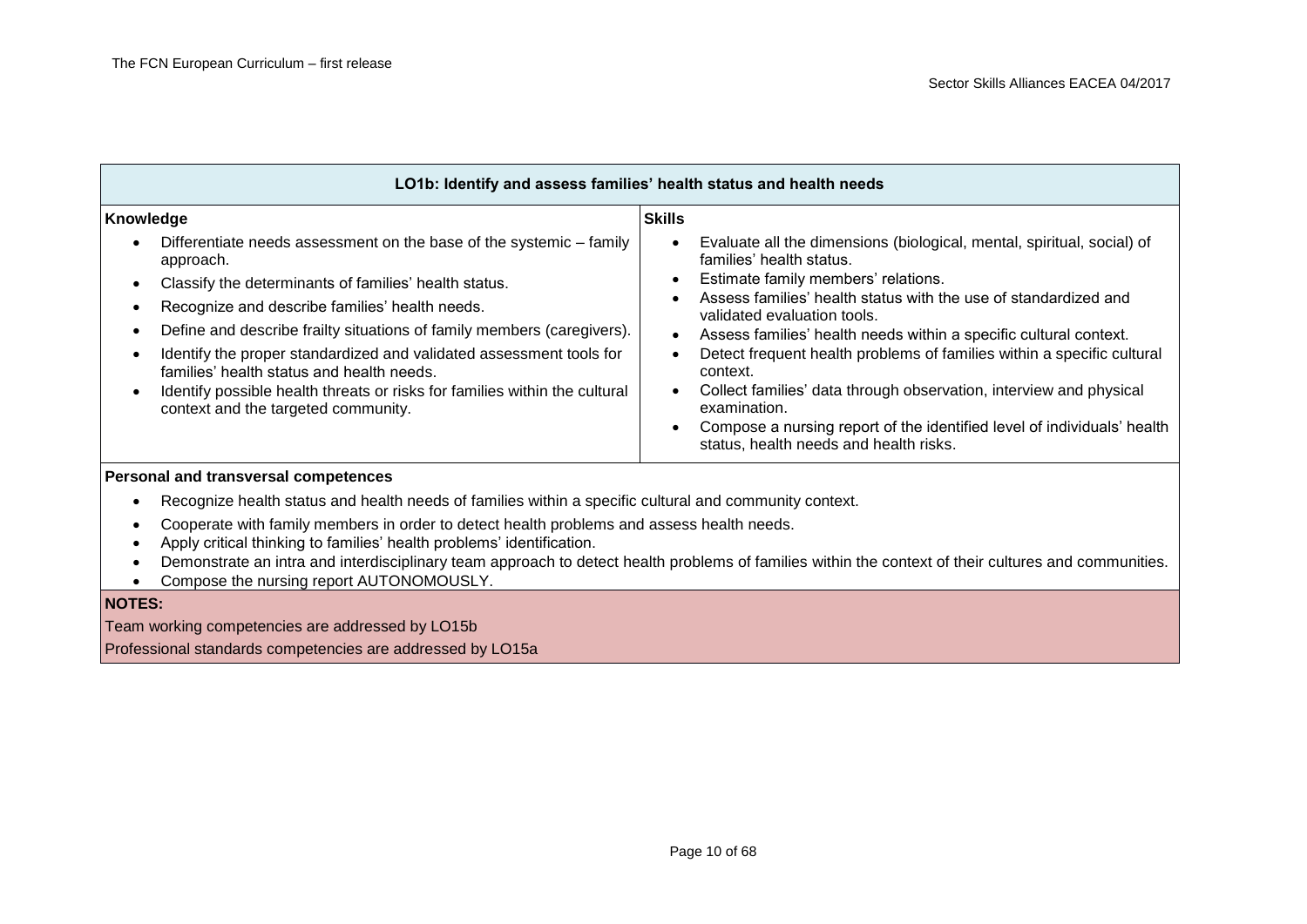г

| LO1C: Contextualize and apply needs assessment taking into account cultures and communities                                                  |                                                                                                                                                                                   |  |  |
|----------------------------------------------------------------------------------------------------------------------------------------------|-----------------------------------------------------------------------------------------------------------------------------------------------------------------------------------|--|--|
| Knowledge                                                                                                                                    | <b>Skills</b>                                                                                                                                                                     |  |  |
| Define and describe specific community characteristics regarding<br>geographical profile, population and immigration.                        | Evaluate and handle possible hazards (physical, chemical and<br>biological) of a community.                                                                                       |  |  |
| Define and describe specific population characteristics regarding<br>socio-demographic, economic and work status related<br>characteristics. | Measure specific community characteristics regarding geographical<br>profile, population and immigration.<br>Measure specific population characteristics regarding socio-         |  |  |
| Describe and identify possible hazards (physical, chemical and<br>biological) of a community.                                                | demographic, economic and work status related characteristics.<br>Apply evidence-based measurement standards of health needs that<br>take in to account cultures and communities. |  |  |
| Personal and transversal competences                                                                                                         |                                                                                                                                                                                   |  |  |
| Refer to specific population characteristics regarding socio-demographic, economic and work status related characteristics.                  |                                                                                                                                                                                   |  |  |
| AUTONOMOUSLY evaluate possible hazards of a community.                                                                                       |                                                                                                                                                                                   |  |  |
| Demonstrate cultural sensitivity<br>Demonstrate critical thinking skills and dispositions for cultural and community awareness.              |                                                                                                                                                                                   |  |  |
| <b>NOTES:</b>                                                                                                                                |                                                                                                                                                                                   |  |  |
| Professional standards competencies are addressed by LO15a                                                                                   |                                                                                                                                                                                   |  |  |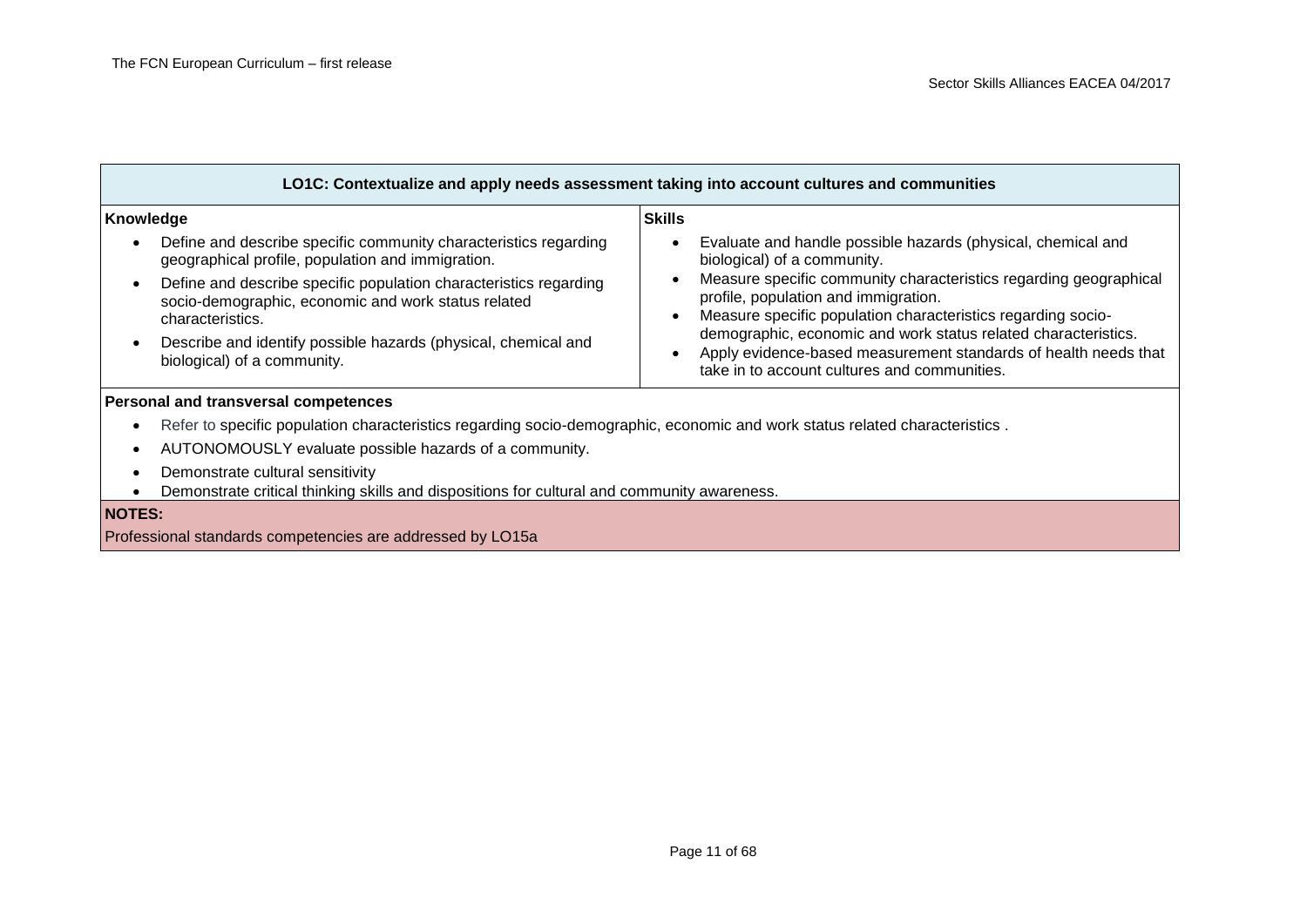| LO3a: Plan nursing care to meet the needs of individuals, families, and the community within their scope of competence. |                                                                                                                                     |  |
|-------------------------------------------------------------------------------------------------------------------------|-------------------------------------------------------------------------------------------------------------------------------------|--|
| Knowledge                                                                                                               | <b>Skills</b>                                                                                                                       |  |
| Outline the components and types of Nursing Diagnoses -<br>NANDA/ICNP.                                                  | Set individual-centered, family-centered and community-centered<br>short-term and long-term goals and outcomes.                     |  |
| Transform health problems and needs into nursing diagnoses                                                              | Organize, develop and write a nursing care plans/nursing<br>kardex/critical pathways, based on the nursing diagnosis and fulfilling |  |
| Identify and set priorities of nursing care.                                                                            | specific needs.                                                                                                                     |  |
| Establish expected outcomes (goals/objectives) of nursing care -<br>NOC/ICNP.                                           | Set and develop nursing care plans according the preferences,<br>values and expressed needs and within a cultural context           |  |
| Identify the proper nursing interventions for achieving outcomes.                                                       | Create concept map care plans                                                                                                       |  |
| Prioritize nursing interventions.                                                                                       |                                                                                                                                     |  |
| Classify priorities of nursing care: High- Emergent, Intermediate,<br>Law.                                              |                                                                                                                                     |  |
| <b>Personal and transversal competences</b>                                                                             |                                                                                                                                     |  |
| Adopt the holistic approach                                                                                             |                                                                                                                                     |  |
| Respect ethical issues.                                                                                                 |                                                                                                                                     |  |
| Collaborate and partner with individuals, families and communities.                                                     |                                                                                                                                     |  |
| Apply critical thinking while setting goals and expected outcomes and while deciding nursing interventions.             |                                                                                                                                     |  |
| Create concept map care plans AUTONOMOUSLY<br>$\bullet$                                                                 |                                                                                                                                     |  |
| <b>NOTES:</b>                                                                                                           |                                                                                                                                     |  |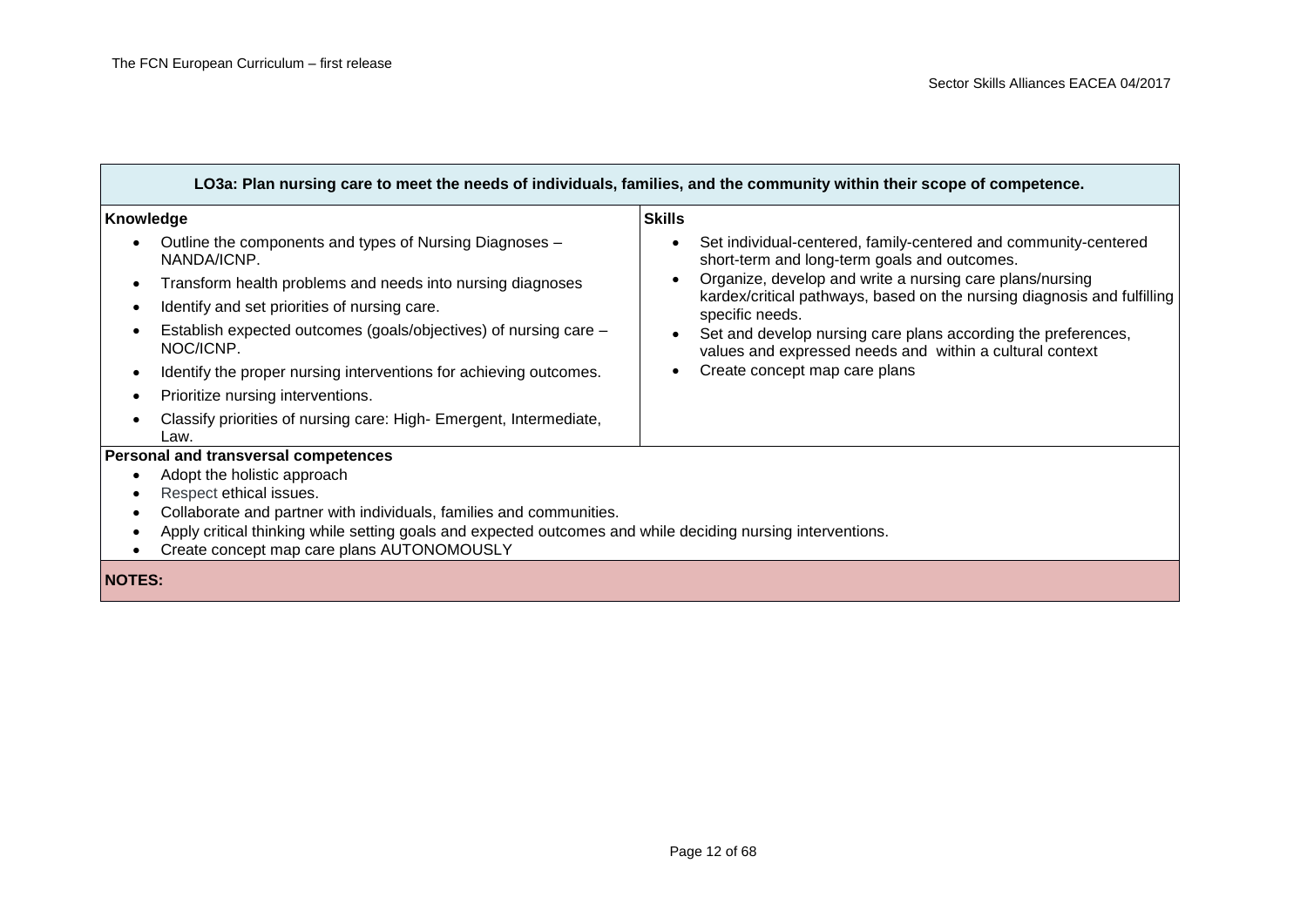| LO3b: Implement nursing care to meet the needs of individuals, families, and the community within their scope of competence.                                                                                                                                                                                                                                            |                                                                                                                                                                                                                                                                                                                                          |  |  |
|-------------------------------------------------------------------------------------------------------------------------------------------------------------------------------------------------------------------------------------------------------------------------------------------------------------------------------------------------------------------------|------------------------------------------------------------------------------------------------------------------------------------------------------------------------------------------------------------------------------------------------------------------------------------------------------------------------------------------|--|--|
| Knowledge                                                                                                                                                                                                                                                                                                                                                               | <b>Skills</b>                                                                                                                                                                                                                                                                                                                            |  |  |
| Outline nursing practice interventions / standards / guidelines and<br>protocols - NIC/ICNP.                                                                                                                                                                                                                                                                            | Provide independent, dependent and collaborative nursing<br>interventions.                                                                                                                                                                                                                                                               |  |  |
| Discriminate among different ways of treatment and interventions<br>based on clinical judgment to enhance expected outcomes for<br>individuals, families and communities.<br>Outline, identify and select the proper direct and indirect care<br>measures at individuals, families and communities.<br>Outline, recognize and describe all nursing documentation types. | Provide high-quality and safe person-centered community nursing<br>care.<br>Supervise delegated care.<br>Organize resources and care delivery.<br>Review and revise the existing nursing care plan.<br>Anticipate and prevent complications.<br>Monitor and manage potential complications.<br>Document nursing activities.<br>$\bullet$ |  |  |
| Personal and transversal competences<br>Act respectfully<br>Apply critical thinking skills and dispositions in the implementation process<br>Set strategies for recognition of all possible consequences associated with the provided nursing actions.<br>Act with accountability and in compliance with legal requirements.                                            |                                                                                                                                                                                                                                                                                                                                          |  |  |
| <b>NOTES:</b><br>Document nursing activities: overlaps with LO10a and LO10b                                                                                                                                                                                                                                                                                             |                                                                                                                                                                                                                                                                                                                                          |  |  |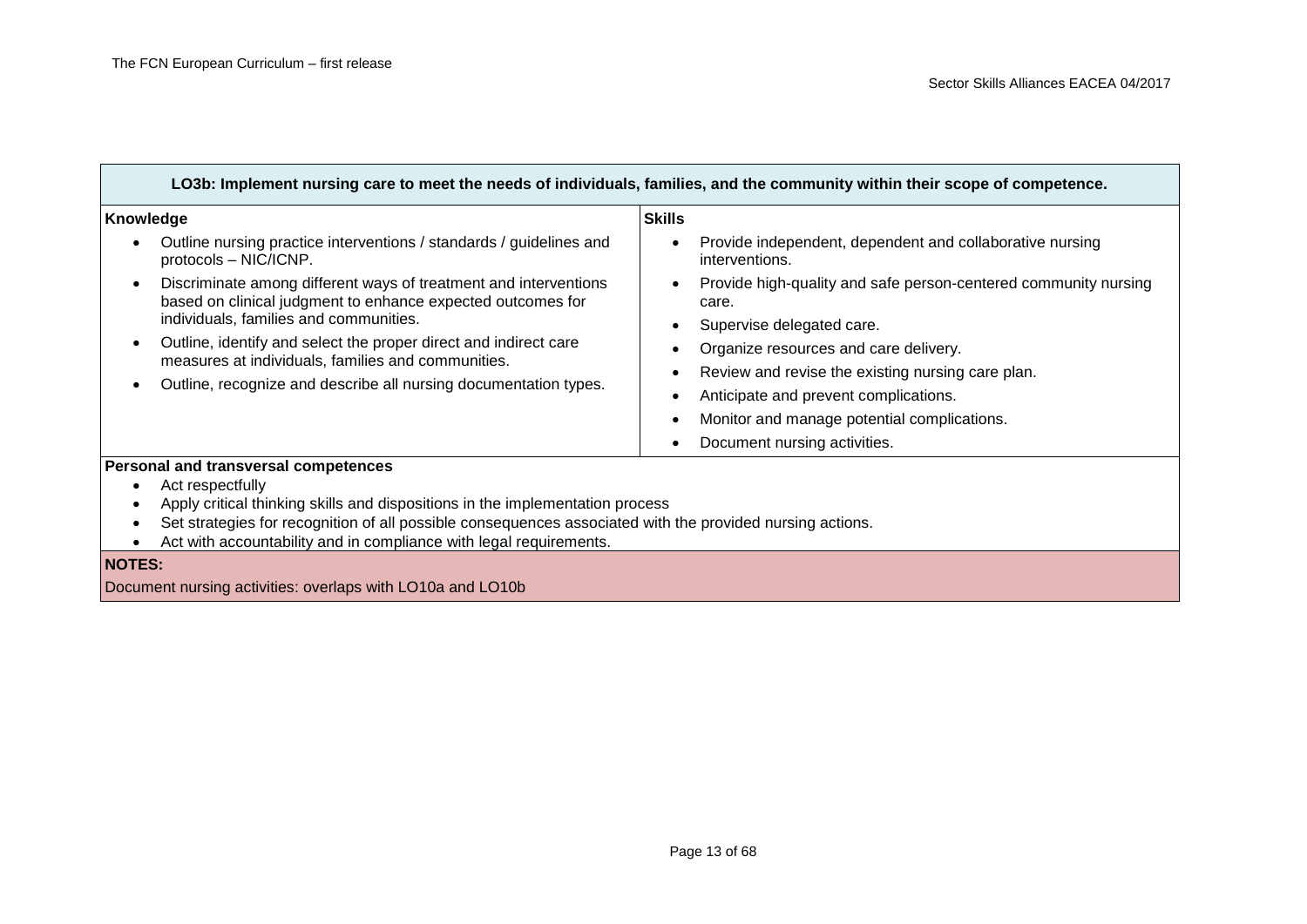┓

| LO3c: Assess nursing care to meet the needs of individuals, families, and the community within their scope of competence.                                                         |                                                                                                                                                                                                                                                                                                                                                                                                                                                                                                         |  |
|-----------------------------------------------------------------------------------------------------------------------------------------------------------------------------------|---------------------------------------------------------------------------------------------------------------------------------------------------------------------------------------------------------------------------------------------------------------------------------------------------------------------------------------------------------------------------------------------------------------------------------------------------------------------------------------------------------|--|
| Knowledge                                                                                                                                                                         | <b>Skills</b>                                                                                                                                                                                                                                                                                                                                                                                                                                                                                           |  |
| Differentiate, describe and select the means and tools that are used<br>to assess the effectiveness of nursing care.                                                              | Analyze individuals', families' and communities' responses to applied<br>$\bullet$<br>nursing interventions.                                                                                                                                                                                                                                                                                                                                                                                            |  |
| Outline and illustrate nursing planning process.                                                                                                                                  | Apply the criteria for nursing care quality assurance and<br>$\bullet$                                                                                                                                                                                                                                                                                                                                                                                                                                  |  |
| Outline, identify and select the proper the criteria for nursing care                                                                                                             | effectiveness                                                                                                                                                                                                                                                                                                                                                                                                                                                                                           |  |
| quality assurance and effectiveness                                                                                                                                               | Evaluate the outcome of nursing interventions based on the<br>$\bullet$<br>outcomes goals of the nursing plan.<br>Identify errors in the pan of care.<br>$\bullet$<br>Evaluate family strengths and area of concern, family's living<br>$\bullet$<br>environment including community in which the family lives.<br>Identify factors contributing to success or failure.<br>$\bullet$<br>Monitor the quality of nursing care<br>$\bullet$<br>Document the results.<br>$\bullet$<br>Plan for future care. |  |
| Personal and transversal competences<br>Learn from experiences among individuals, families, communities and health professionals<br>Manage and modify complex failure situations. |                                                                                                                                                                                                                                                                                                                                                                                                                                                                                                         |  |

**NOTES:**

This LO overlaps with LO10a and LO10b and with LO12a LO12b LO12c and LO12d

Professional standards competencies are addressed by LO15a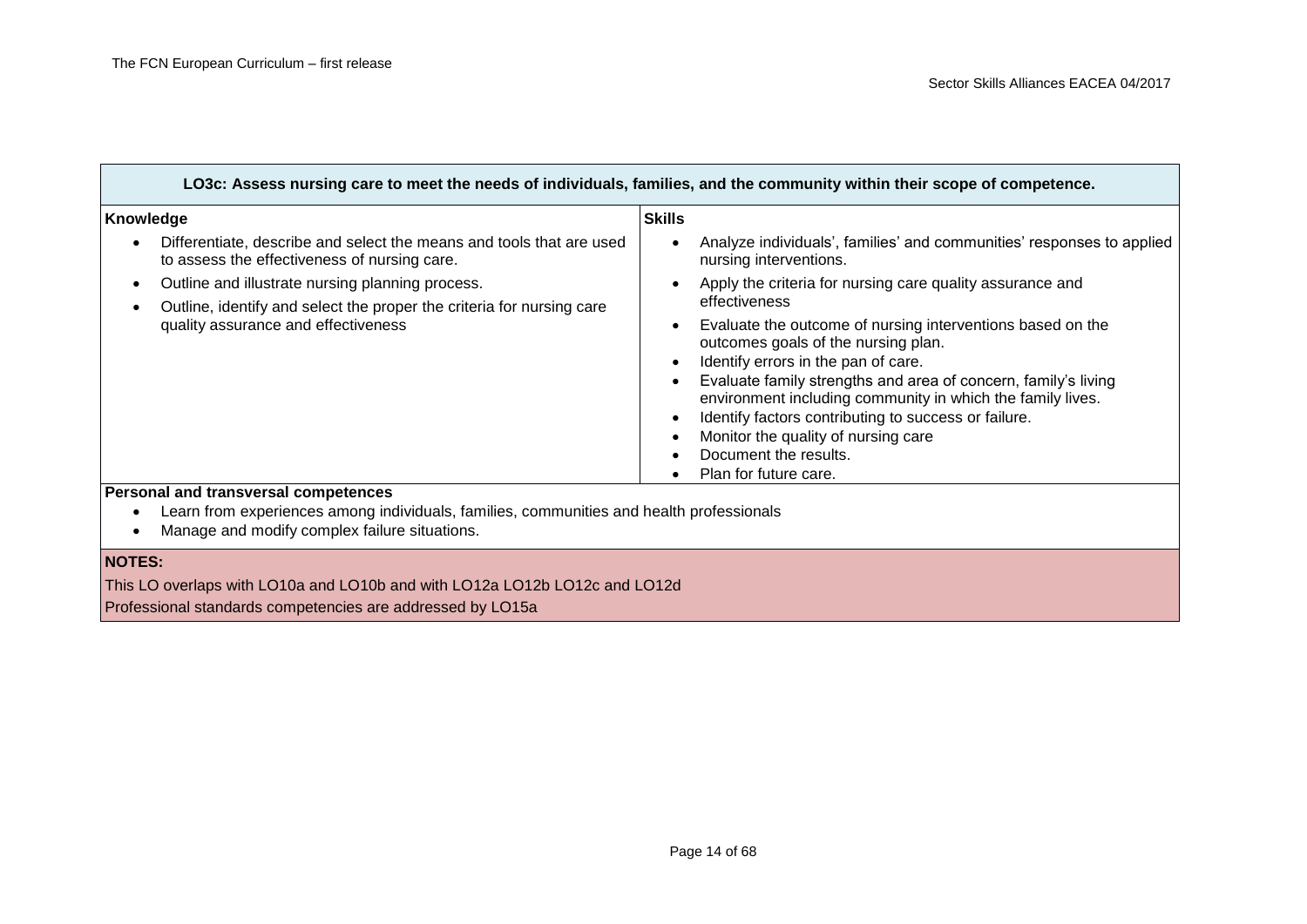| LO19a: Assess community health needs in a multidimensional perspective                                                           |                                                                                                                                       |  |  |
|----------------------------------------------------------------------------------------------------------------------------------|---------------------------------------------------------------------------------------------------------------------------------------|--|--|
| Knowledge                                                                                                                        | <b>Skills</b>                                                                                                                         |  |  |
| Outline community healthcare needs in physical, mental, spiritual<br>$\bullet$<br>and social level.                              | Analyse data on and needs of specific populations<br>$\bullet$<br>Identify and interact with key community leaders                    |  |  |
| Distinguish and describe the most common assessment tools that<br>are standardized for specific populations                      | Identify and assess target populations that may be at risk<br>Select and apply the most common assessment tools that are<br>$\bullet$ |  |  |
| Identify the impact of conducting comprehensive community<br>$\bullet$<br>assessments with individuals, families and communities | standardized for specific populations                                                                                                 |  |  |
| <b>Personal and transversal competences</b>                                                                                      |                                                                                                                                       |  |  |
| Cooperate with other health professionals, eg. with primary, secondary and tertiary health care providers<br>٠                   |                                                                                                                                       |  |  |
| Cooperate with supportive social and spiritual services                                                                          |                                                                                                                                       |  |  |
| <b>NOTES:</b>                                                                                                                    |                                                                                                                                       |  |  |
| Team working competencies are addressed by LO15b                                                                                 |                                                                                                                                       |  |  |
| Professional standards competencies are addressed by LO15a                                                                       |                                                                                                                                       |  |  |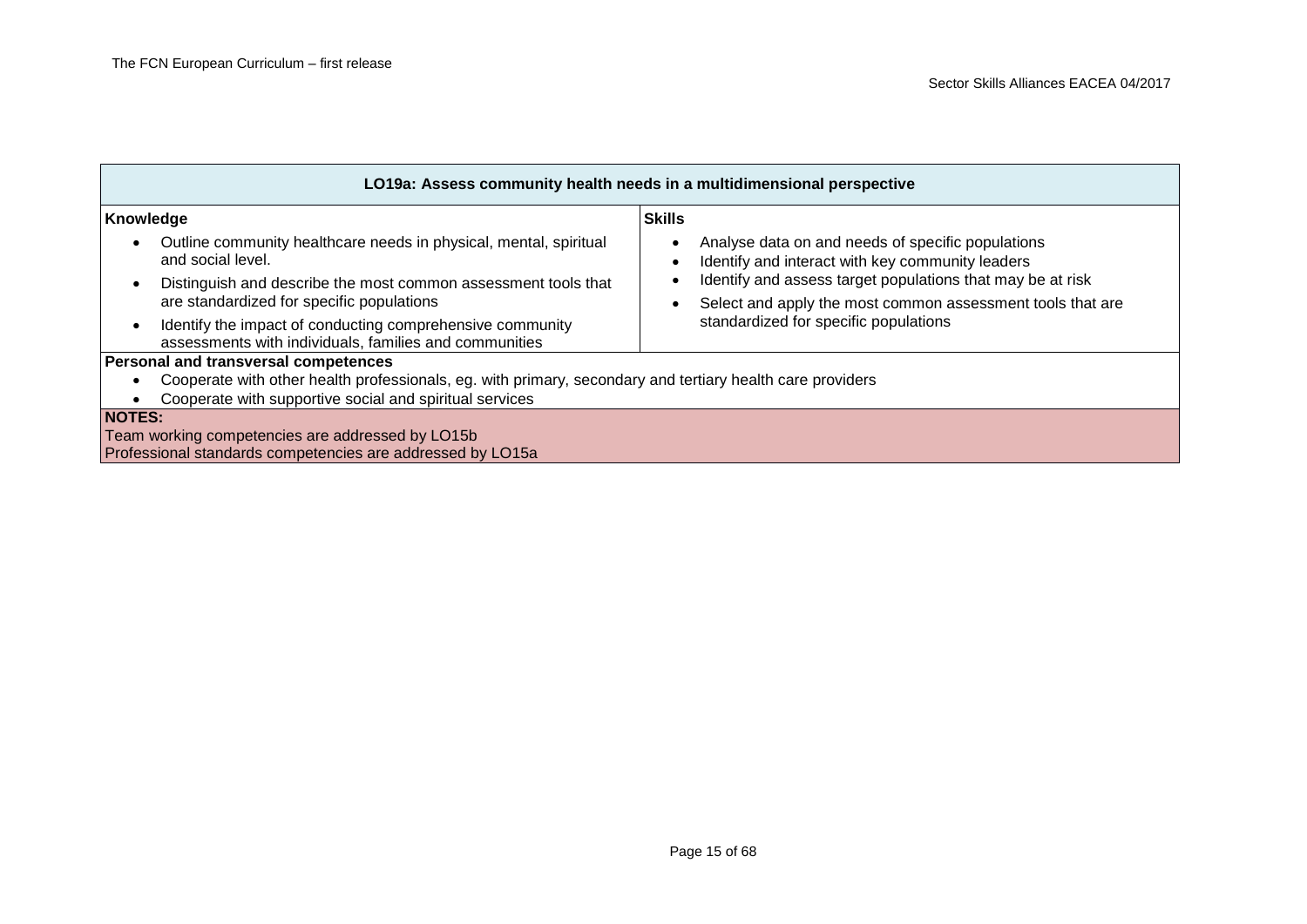| LO19b: Identify the appropriate clinical interventions and care management strategies for communities |                                                                                                                |               |                                                                                 |
|-------------------------------------------------------------------------------------------------------|----------------------------------------------------------------------------------------------------------------|---------------|---------------------------------------------------------------------------------|
| Knowledge                                                                                             |                                                                                                                | <b>Skills</b> |                                                                                 |
|                                                                                                       | Outline, differentiate and describe care management strategies used<br>in community settings.                  |               | Identify specific clinical interventions for specific community<br>populations. |
|                                                                                                       | Outline, identify and select the proper clinical interventions -<br>NIC/ICNP for community settings.           |               | Indicate strategies for quality care management in community<br>settings.       |
|                                                                                                       | Compare and select the community interventions targeting primary,<br>secondary, and tertiary prevention.       |               |                                                                                 |
|                                                                                                       | Recognize community resources.                                                                                 |               |                                                                                 |
|                                                                                                       | Personal and transversal competences                                                                           |               |                                                                                 |
|                                                                                                       | Respect ethical aspects of specific populations.                                                               |               |                                                                                 |
|                                                                                                       | Collaborate with community members and leaders                                                                 |               |                                                                                 |
| Demonstrate the critical thinking skills of interpretation, analysis, inference and evaluation        |                                                                                                                |               |                                                                                 |
| <b>NOTES:</b>                                                                                         | Team working competencies are addressed by LO15b<br>Professional standards competencies are addressed by LO15a |               |                                                                                 |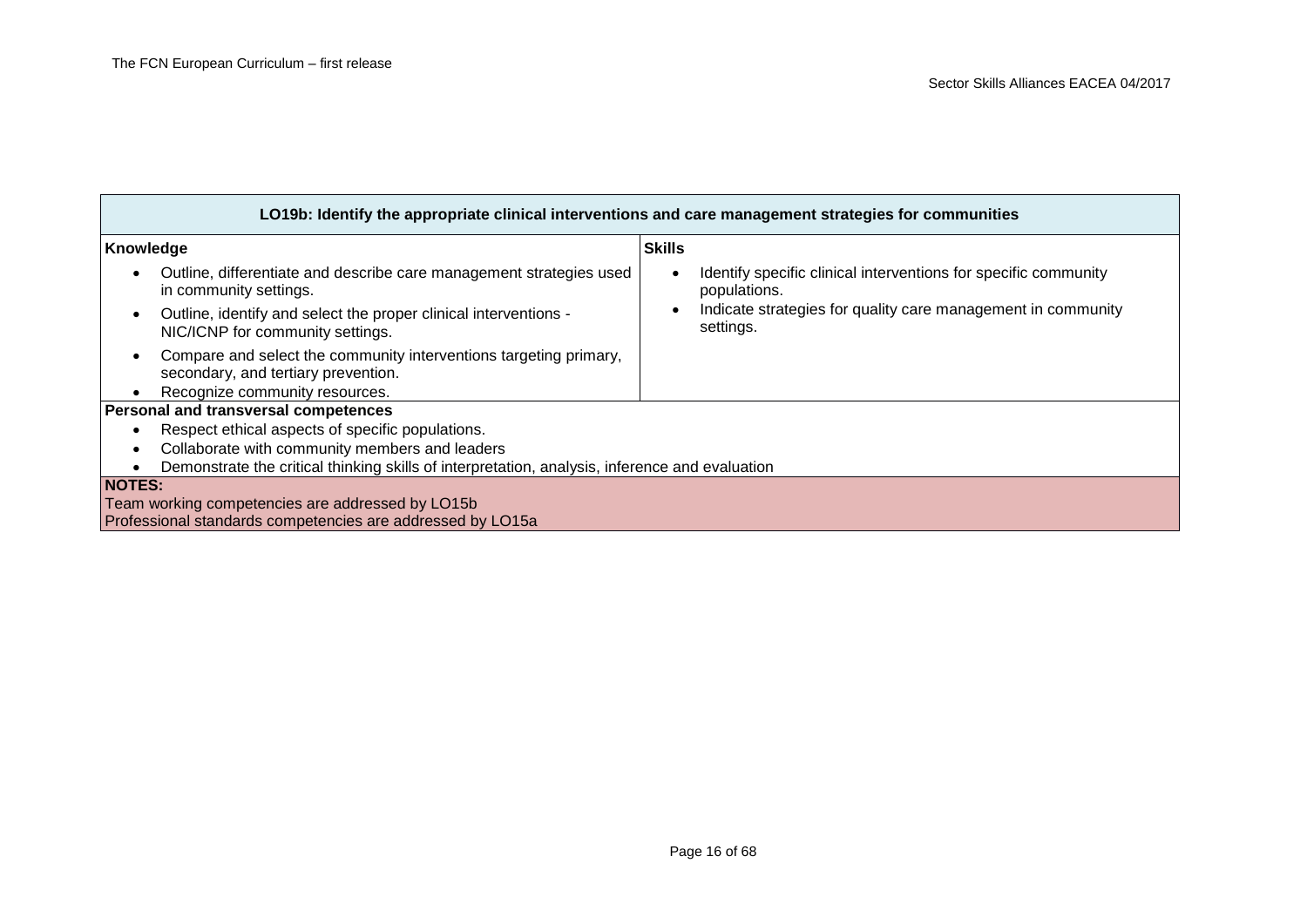| LO21a: Assess the social, cultural, and economical context of patients and their families                                                                                                                                                                               |                                                                                                                                                                               |  |
|-------------------------------------------------------------------------------------------------------------------------------------------------------------------------------------------------------------------------------------------------------------------------|-------------------------------------------------------------------------------------------------------------------------------------------------------------------------------|--|
| Knowledge                                                                                                                                                                                                                                                               | <b>Skills</b>                                                                                                                                                                 |  |
| Clarify and interpret the impact of social, political, economic, and<br>$\bullet$<br>environmental conditions that affect families' health choices and<br>outcomes                                                                                                      | Collect and analyse data regarding the social environment of<br>patients and families (family status, number of children, educational<br>level, participation in clubs, etc.) |  |
| Recognize the elements of the social environment of patients and<br>$\bullet$<br>their families (family status, number of children, educational level,                                                                                                                  | Evaluate patients and their families' strengths and area of concerns<br>related to social, economic and cultural factors                                                      |  |
| participation in clubs, etc.)<br>Identify and illustrate the cultural background of patients and families<br>$\bullet$<br>(ethnicity, religion, morals and customs, minority, etc.)<br>Define and describe elements of the financial level of patients and<br>$\bullet$ | Evaluate the family's living environment for support, relationship and<br>other factors that may impact on patients and their families'<br>outcomes                           |  |
| families (monthly income, employment status, insurance, home, etc.)                                                                                                                                                                                                     | Assess the larger environment in which the family lives for safety,<br>access, and social, economic and cultural issues                                                       |  |
|                                                                                                                                                                                                                                                                         | Interpret and evaluate the meaning of information from socio-cultural,<br>ethical, and economic perspectives                                                                  |  |
| Personal and transversal competences                                                                                                                                                                                                                                    |                                                                                                                                                                               |  |
| Approach patients and families WITH RESPONSIBILITY, open-mindedness and cognitive maturity.<br>$\bullet$<br>AUTONOMOUSLY evaluate the social status, cultural aspects and economical context of patients and their families.<br>$\cdots$                                |                                                                                                                                                                               |  |

**NOTES:**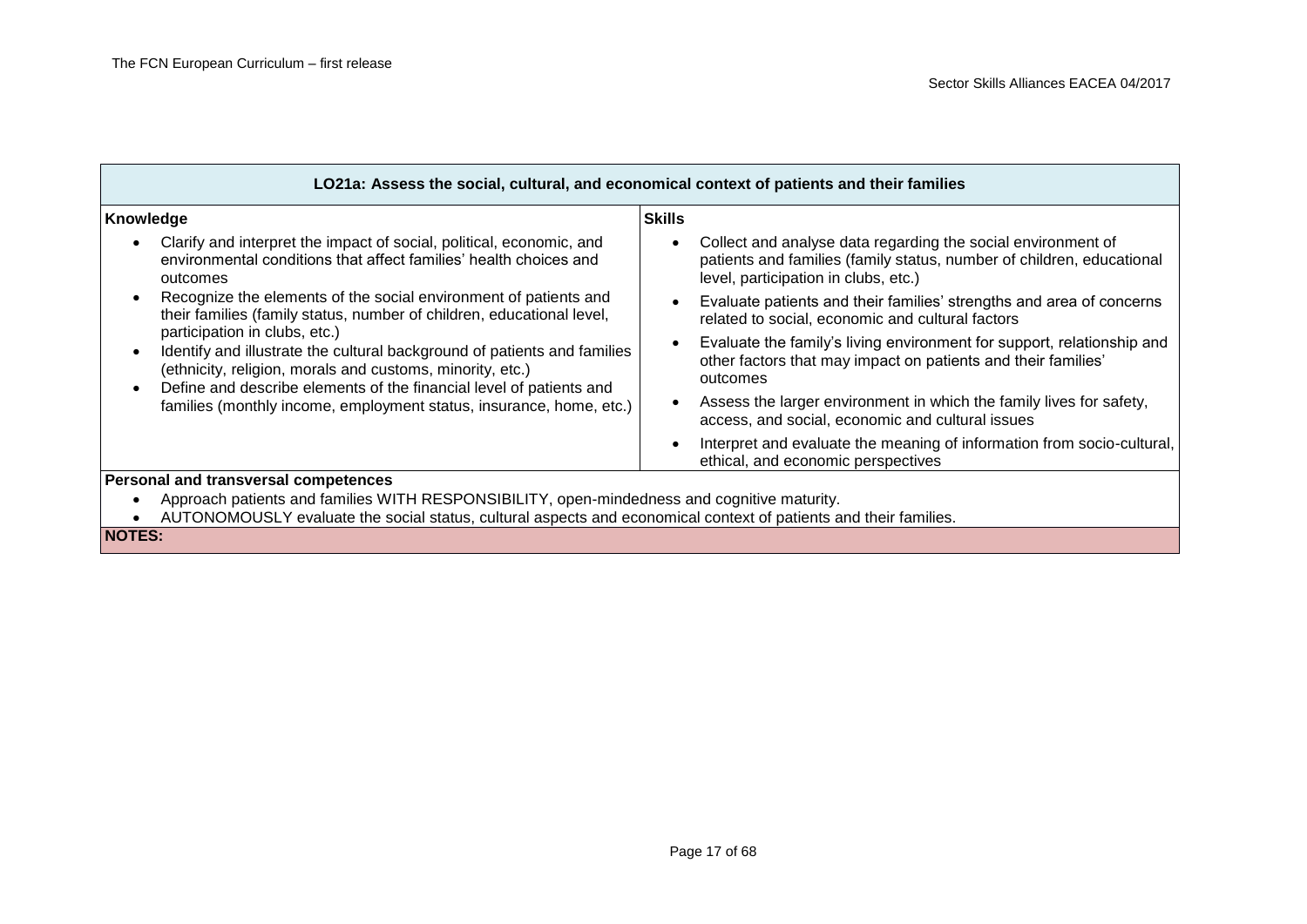### <span id="page-17-0"></span>**2.1.2 Unit of Learning Outcomes B: Decision Making Process**

|                            | UNIT OF LEARNING OUTCOMES B: DECISION MAKING PROCESS                                                                                   |  |  |  |
|----------------------------|----------------------------------------------------------------------------------------------------------------------------------------|--|--|--|
|                            | <b>Core Competencies</b>                                                                                                               |  |  |  |
| $CC2$ :                    | Make decisions based on professional ethical standards                                                                                 |  |  |  |
| CC11:                      | Involve individuals and families in decision-making concerning health promotion,<br>and disease and injuries prevention, and wellbeing |  |  |  |
| <b>CC22:</b>               | Development of nurse leadership and decision-making skills to ensure clinical and<br>healthcare effectiveness and appropriateness      |  |  |  |
| CC23:                      | Ability to negotiate healthcare with patients and their families, with<br>the<br>multidisciplinary team and healthcare centers         |  |  |  |
| <b>6 Learning Outcomes</b> |                                                                                                                                        |  |  |  |
| $LO2a$ :                   | Know the main professional ethical standards                                                                                           |  |  |  |
| $LO2b$ :                   | Take decisions based on professional ethical standards                                                                                 |  |  |  |
| LO11a:                     | Involve individuals and families in decision-making process                                                                            |  |  |  |
| LO22a:                     | Know and apply leadership techniques that ensures clinical and healthcare<br>effectiveness and appropriateness                         |  |  |  |
| LO22b:                     | Know and apply decision-making techniques that ensures clinical and healthcare<br>effectiveness and appropriateness                    |  |  |  |
| LO23a:                     | Know and apply communication, counselling and negotiation strategies and<br>techniques with different actors                           |  |  |  |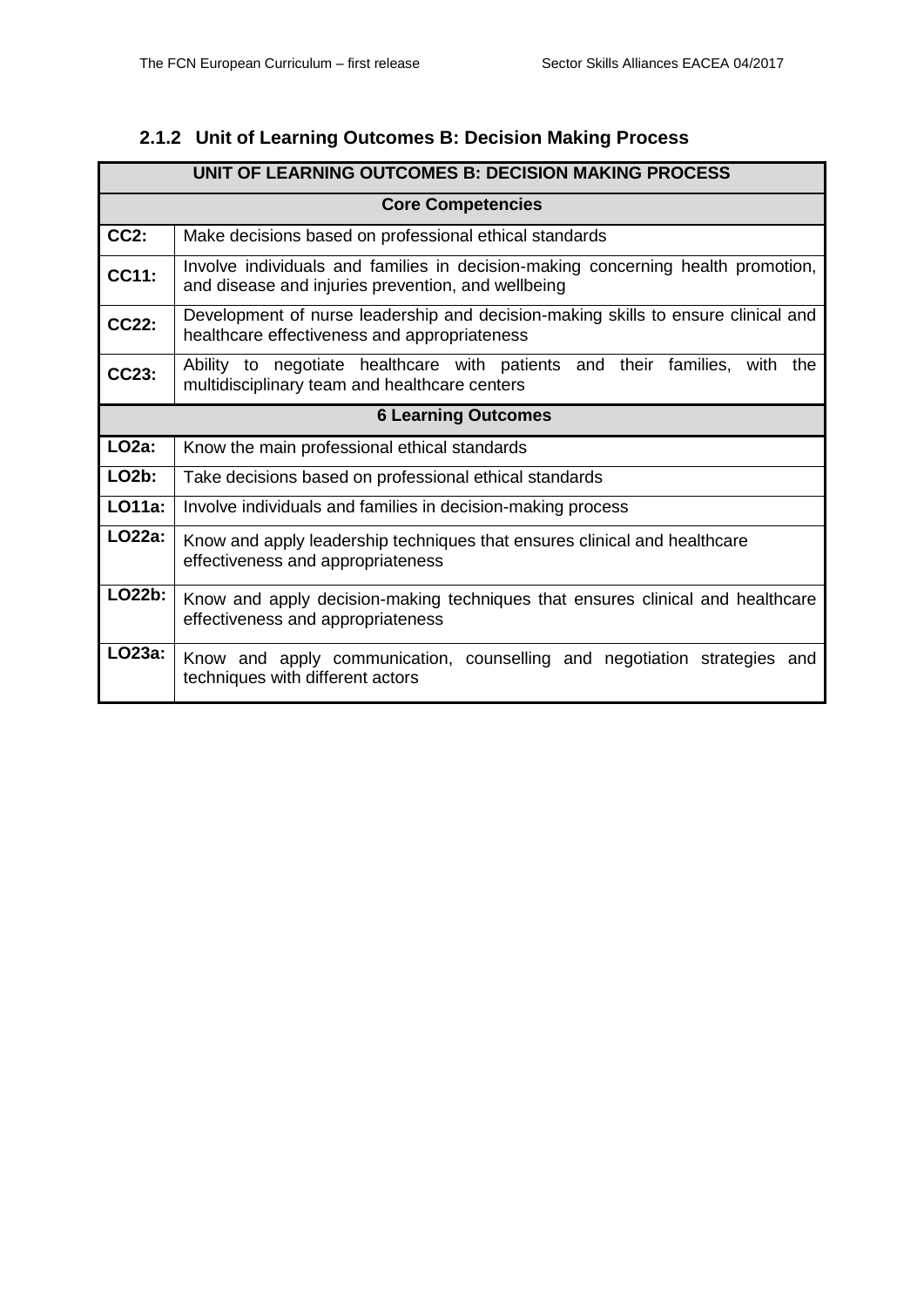| LO2a: Know the main professional ethical standards                                                                                                                                                                                                                                                                                                                                 |                                                                                                                                                                                                                                                                                                                           |  |
|------------------------------------------------------------------------------------------------------------------------------------------------------------------------------------------------------------------------------------------------------------------------------------------------------------------------------------------------------------------------------------|---------------------------------------------------------------------------------------------------------------------------------------------------------------------------------------------------------------------------------------------------------------------------------------------------------------------------|--|
| Knowledge<br>State the moral and ethical principles of the nursing profession.<br>Illustrate human rights according to international agreements<br>$\epsilon$<br>Interpret professional codes, laws and regulations related to nursing                                                                                                                                             | <b>Skills</b><br>Comply with ethical principles, professional code of conduct, laws<br>and regulations.<br>Practise observing human rights according to international                                                                                                                                                     |  |
| practice.<br>Outline all nursing protocols/guidelines approved by scientific<br>associations and health authorities                                                                                                                                                                                                                                                                | agreements.<br>Promote ongoing compliance with the key ethical principles for<br>individuals, beneficence, and justice<br>Adhere to laws and regulations for nursing practice.<br>Continuously assess and reports practice that can lead to<br>misconduct.<br>Comply with and stimulate a culture of misconduct reporting |  |
| Personal and transversal competences                                                                                                                                                                                                                                                                                                                                               |                                                                                                                                                                                                                                                                                                                           |  |
| Comply with ethical principles and professional codes of conduct.<br>Defend human rights in accordance with international agreements in decision-making.<br>Protect the dignity of individuals and their families, and consequently of their community.<br>Demonstrate leadership in ensuring adherence to ethical principles to protect the rights and well-being of individuals. |                                                                                                                                                                                                                                                                                                                           |  |
| <b>NOTES:</b><br>Define the relations (preparatory or not) with LO20a and LO20b<br>Professional standards competencies are addressed by LO15a                                                                                                                                                                                                                                      |                                                                                                                                                                                                                                                                                                                           |  |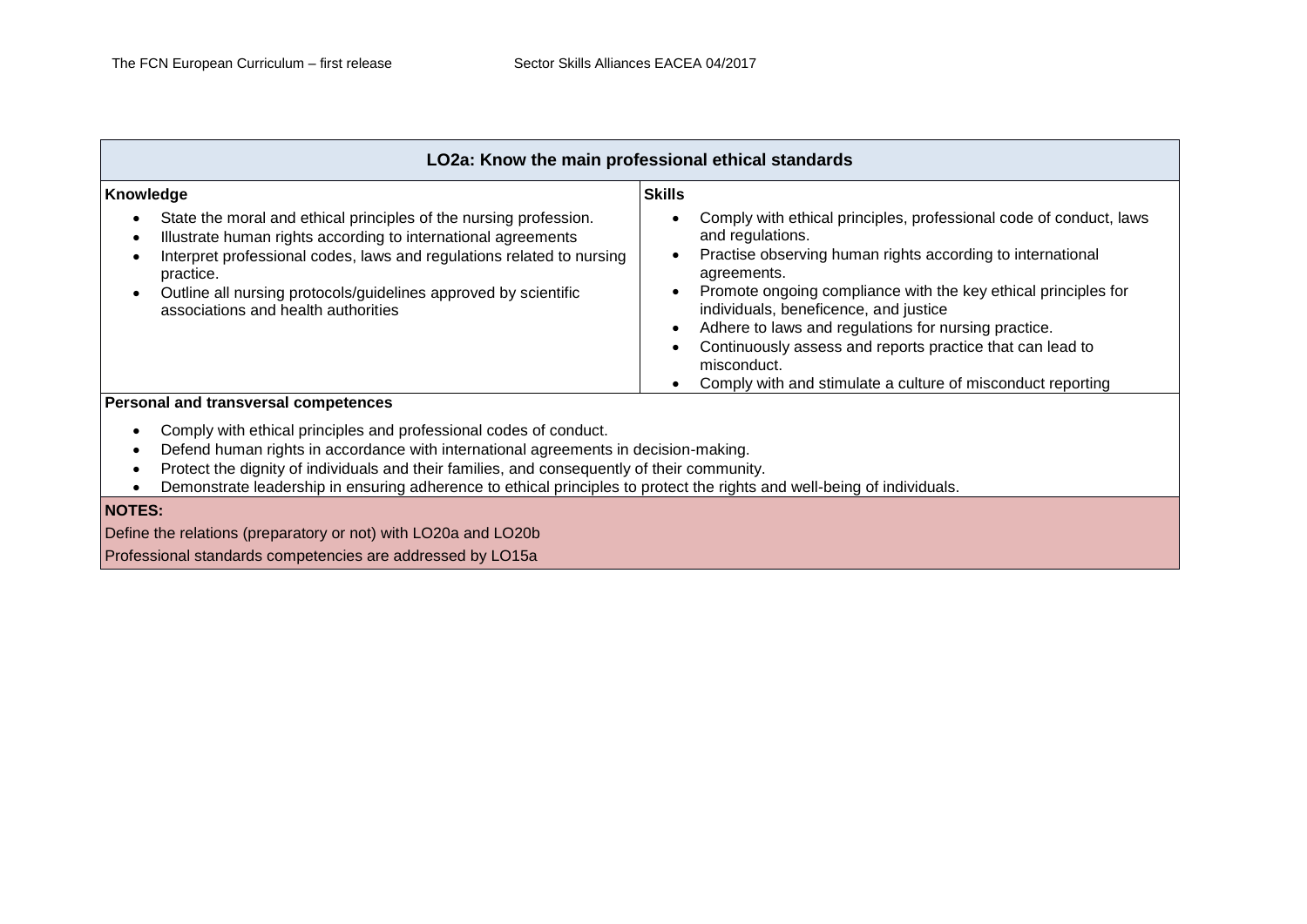| LO2b: Take decisions based on professional ethical standards                                                                                                                                                                                                                                                                                                                                                      |                                                                                                                                           |  |
|-------------------------------------------------------------------------------------------------------------------------------------------------------------------------------------------------------------------------------------------------------------------------------------------------------------------------------------------------------------------------------------------------------------------|-------------------------------------------------------------------------------------------------------------------------------------------|--|
| Knowledge                                                                                                                                                                                                                                                                                                                                                                                                         | <b>Skills</b>                                                                                                                             |  |
| Describe in detail the decision making process.<br>$\bullet$<br>Outline standards for patients' and families' safety, as well as for a<br>safe environment                                                                                                                                                                                                                                                        | Take decisions according to international agreements<br>Take informed decisions in accordance with the professional<br>ethical standards. |  |
|                                                                                                                                                                                                                                                                                                                                                                                                                   | Take into consideration the safety of patients and families when<br>making decisions.                                                     |  |
| Personal and transversal competences                                                                                                                                                                                                                                                                                                                                                                              |                                                                                                                                           |  |
| Collaborate with other professionals in order to take decisions.<br>$\bullet$<br>Comply with professional ethical standards through the whole process.<br>Act in safety while making decisions.<br>Protect the dignity of individuals and their families, and consequently of their community.<br>$\bullet$<br>Ensure confidentiality. Be honest and true, while implementing the professional ethical standards. |                                                                                                                                           |  |
| <b>NOTES:</b>                                                                                                                                                                                                                                                                                                                                                                                                     |                                                                                                                                           |  |
| Professional standards competencies are addressed by LO15a                                                                                                                                                                                                                                                                                                                                                        |                                                                                                                                           |  |
| Team working competencies are addressed by LO 15b                                                                                                                                                                                                                                                                                                                                                                 |                                                                                                                                           |  |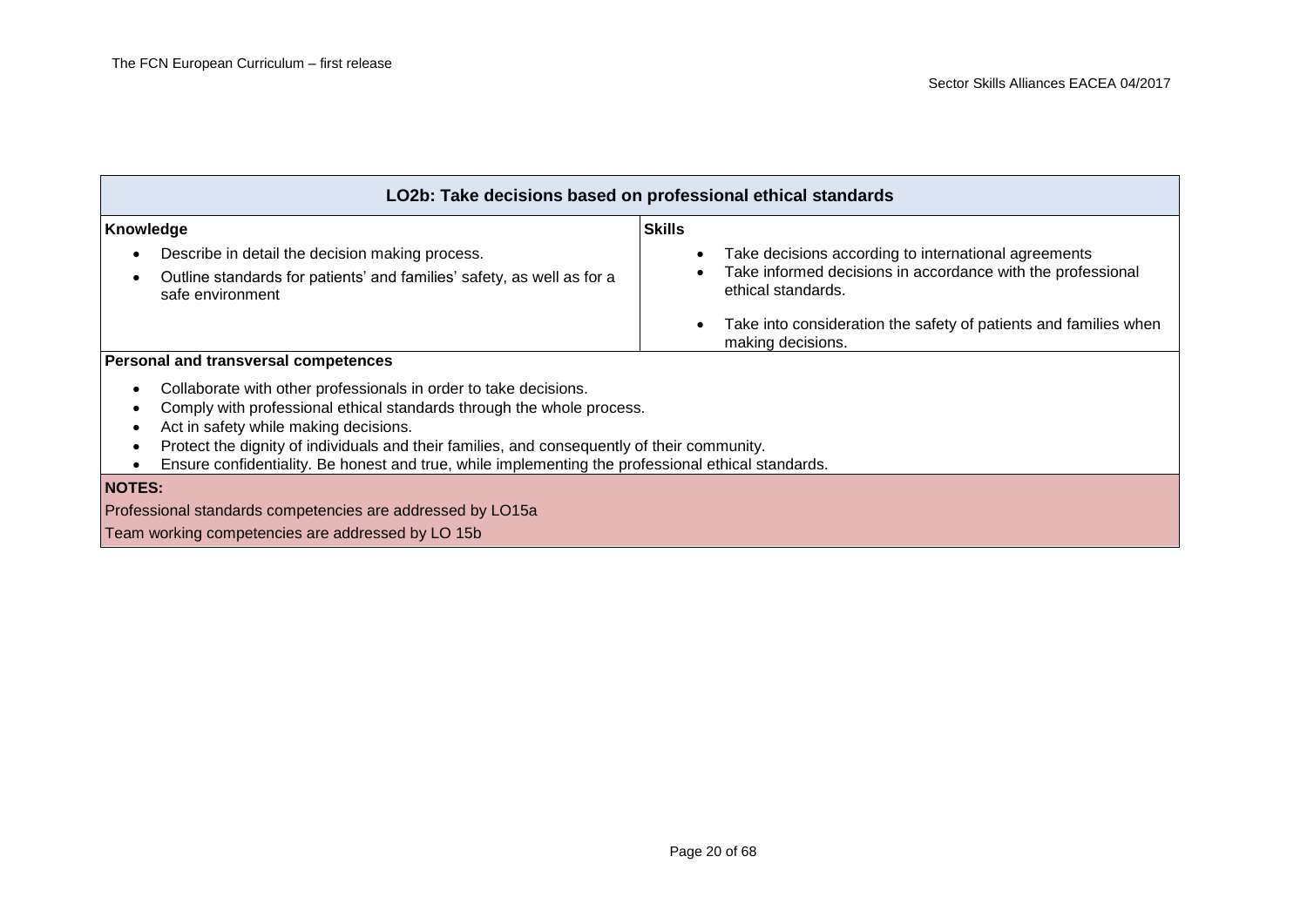| LO11a: Involve individuals and families in decision-making process                                                                                                                                                                                                                                                                                                                                                                                                                                                                        |                                                                                                                                                                                                                                                                                                                                                                                                                                                                                                                                                                                                                                                                                                                                                                                                                                                                                                                                                                                                                           |
|-------------------------------------------------------------------------------------------------------------------------------------------------------------------------------------------------------------------------------------------------------------------------------------------------------------------------------------------------------------------------------------------------------------------------------------------------------------------------------------------------------------------------------------------|---------------------------------------------------------------------------------------------------------------------------------------------------------------------------------------------------------------------------------------------------------------------------------------------------------------------------------------------------------------------------------------------------------------------------------------------------------------------------------------------------------------------------------------------------------------------------------------------------------------------------------------------------------------------------------------------------------------------------------------------------------------------------------------------------------------------------------------------------------------------------------------------------------------------------------------------------------------------------------------------------------------------------|
| Knowledge                                                                                                                                                                                                                                                                                                                                                                                                                                                                                                                                 | <b>Skills</b>                                                                                                                                                                                                                                                                                                                                                                                                                                                                                                                                                                                                                                                                                                                                                                                                                                                                                                                                                                                                             |
| Differentiate and describe strategies and techniques aimed to involve<br>$\bullet$<br>individuals and families in decision-making (including communication<br>and motivation strategies and techniques)<br>Differentiate and describe the main strategies to encourage shared<br>$\bullet$<br>decision-making concerning health promotion, disease and injuries<br>prevention and wellbeing.<br>Understand and interpret preferences and choices of patients and<br>$\bullet$<br>families.<br><b>Dorsonal and transvorsal compatences</b> | Apply strategies and techniques aimed to involve individuals and<br>families in decision-making.<br>Apply communication strategies and motivation techniques in order<br>$\bullet$<br>to induce informed willingness, of individuals and families, for active<br>involvement in decision-making processes.<br>Act by following the steps and the rules of decision-making process.<br>$\bullet$<br>Apply and ensure a shared decision-making concerning health<br>promotion, disease and injuries prevention, and wellbeing, taking into<br>account values, preferences, and needs of individuals and families.<br>Evaluate decision-making actions in partnership with individuals,<br>$\bullet$<br>families, and communities.<br>Avoid negative comments concerning preferences and choices of<br>$\bullet$<br>patients and families.<br>Depict a variety of options to patients and families in decision-<br>making.<br>Evaluate the risk level of patient and family involvement in decision-<br>$\bullet$<br>making. |

#### **Personal and transversal competences**

- Respect patients' and families' choices in decision making.
- AUTONOMOUSLY organize the job following the steps and the rules of decision-making process.
- React to patient and family choices according to the professional profile.
- Recognize individual and family preferences, values, and needs in decision-making and avoid any judgments of their choices.
- Critically reflect to different choices in decision-making.
- Create a trustable atmosphere where individuals and families could feel safe, respected and having a voice in making decisions.

### **NOTES:**

#### Overlaps with LO22b

Communication strategies competencies are addressed by LO16a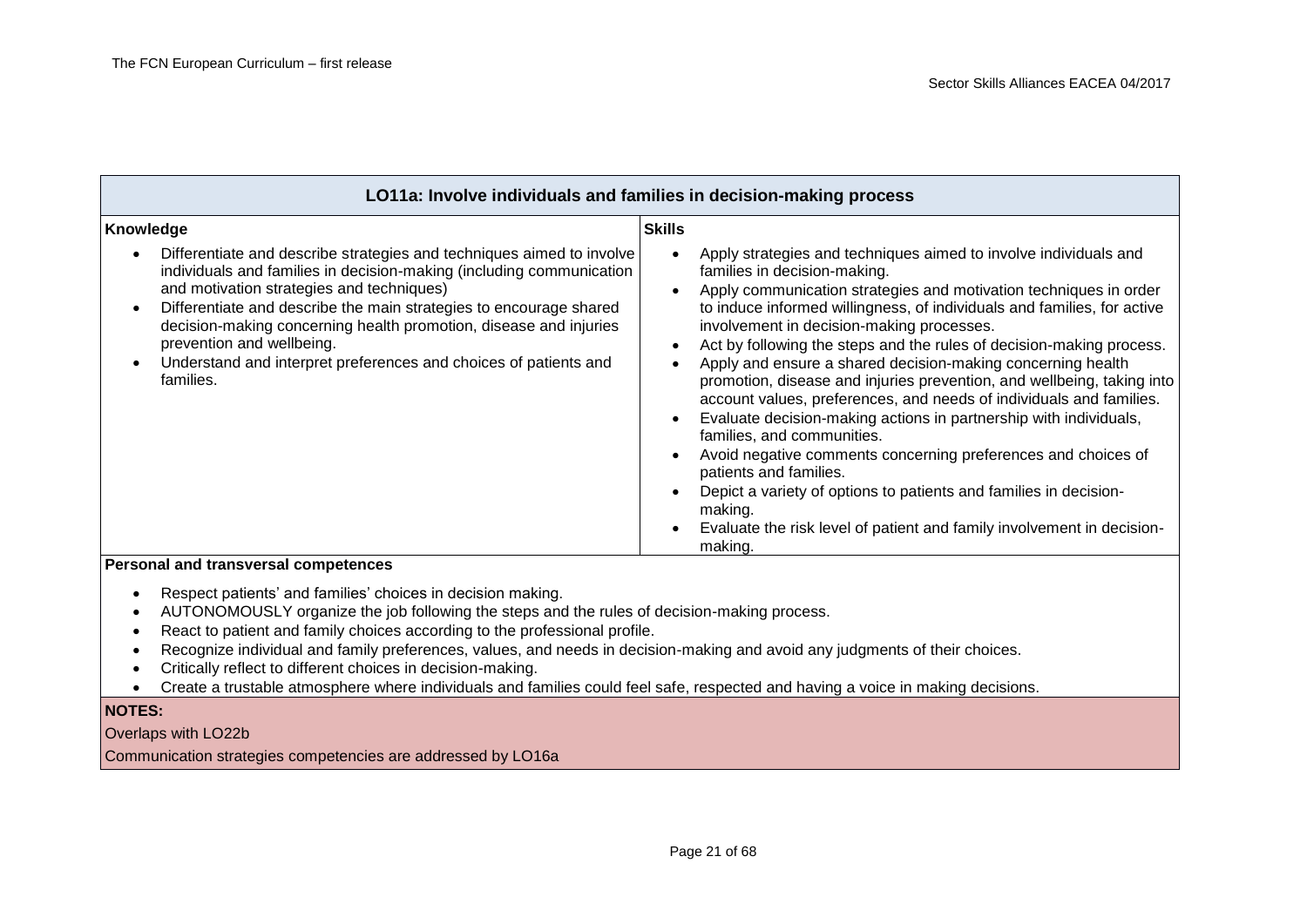| LO22a: Know and apply leadership techniques that ensures clinical and healthcare effectiveness and appropriateness                                                                                                                                                                                                                         |                                                                                                                                                                                                                                                                                   |  |
|--------------------------------------------------------------------------------------------------------------------------------------------------------------------------------------------------------------------------------------------------------------------------------------------------------------------------------------------|-----------------------------------------------------------------------------------------------------------------------------------------------------------------------------------------------------------------------------------------------------------------------------------|--|
| Knowledge                                                                                                                                                                                                                                                                                                                                  | <b>Skills</b>                                                                                                                                                                                                                                                                     |  |
| Recognize the proper leadership and management techniques<br>suitable for the targeted strategy and population.<br>Identify the role of a positive working environment in ensuring clinical<br>and healthcare effectiveness and appropriateness.                                                                                           | Implement the right leadership strategies to ensure clinical and<br>healthcare effectiveness and appropriateness.<br>Constantly evaluate the leadership strategy.<br>Change the leadership strategy if it is needed.<br>Build coalitions, inter-sectoral partnership and networks |  |
| <b>Personal and transversal competences</b>                                                                                                                                                                                                                                                                                                |                                                                                                                                                                                                                                                                                   |  |
| Work as part of a multidisciplinary team.<br>Create an atmosphere of respect and trust between the leader and the team members.<br>Create an atmosphere of respect and trust between the team and the targeted population.<br>Create a positive working climate that supports cooperation among the members of the interdisciplinary team. |                                                                                                                                                                                                                                                                                   |  |
| <b>NOTES:</b>                                                                                                                                                                                                                                                                                                                              |                                                                                                                                                                                                                                                                                   |  |
| Team working strategies are addresses by LO15b                                                                                                                                                                                                                                                                                             |                                                                                                                                                                                                                                                                                   |  |
|                                                                                                                                                                                                                                                                                                                                            |                                                                                                                                                                                                                                                                                   |  |

### Page 22 of 68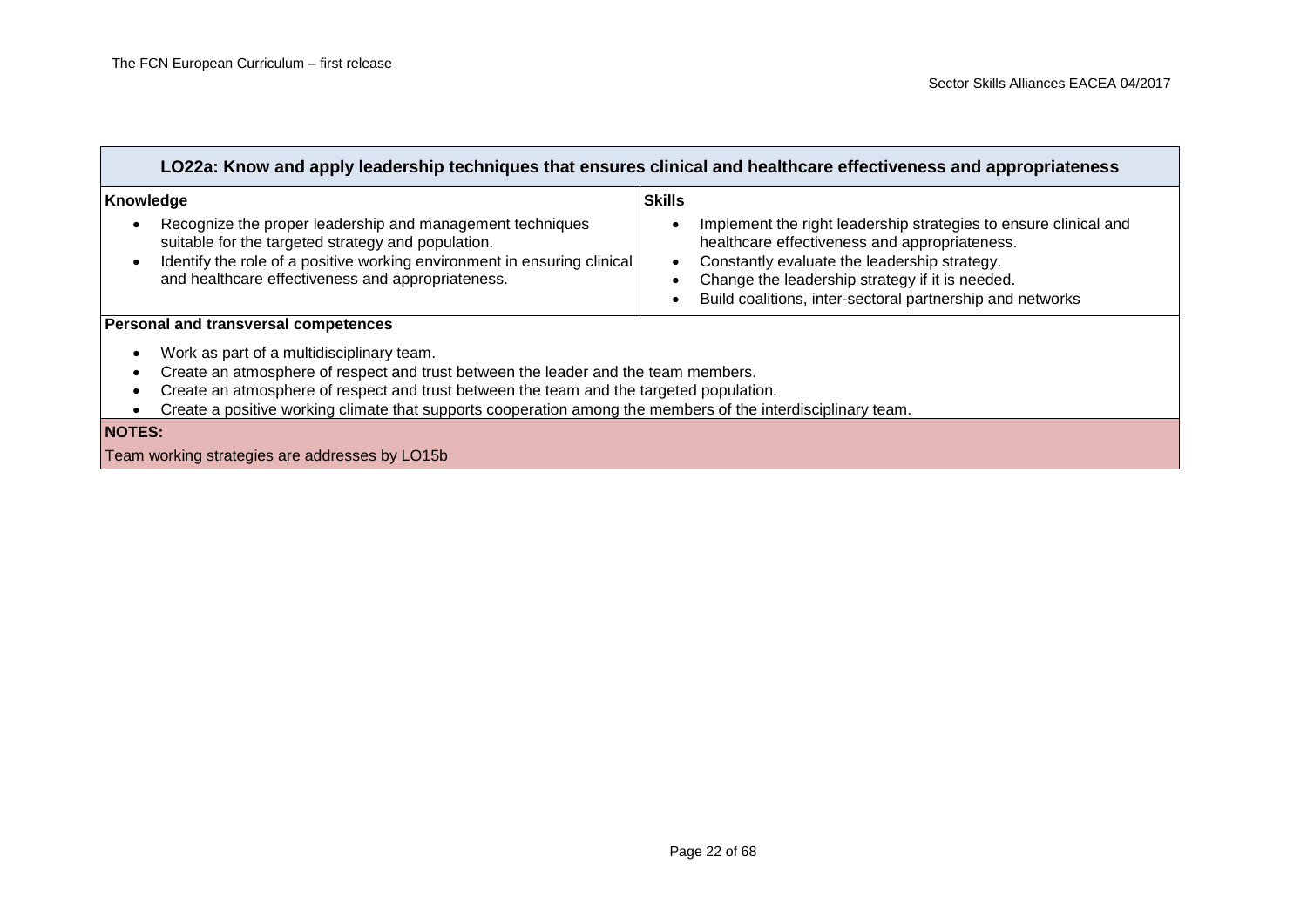| LO22b: Know and apply decision-making techniques that ensures clinical and healthcare effectiveness and appropriateness                                                                                           |                                                                                                                                                                                                                                                             |  |
|-------------------------------------------------------------------------------------------------------------------------------------------------------------------------------------------------------------------|-------------------------------------------------------------------------------------------------------------------------------------------------------------------------------------------------------------------------------------------------------------|--|
| Knowledge                                                                                                                                                                                                         | <b>Skills</b>                                                                                                                                                                                                                                               |  |
| Outline the effective and appropriate decision making process.<br>$\bullet$<br>Identify and interpret different strategic thinking methods including<br>$\bullet$<br>thinking outside out of the box, if required | Describe the problem, gather relevant information, describe<br>alternatives and evaluate them in order to take effective and<br>appropriate decisions.<br>Constantly evaluate the decision-making outcomes.<br>Change the chosen decisions if it is needed. |  |
| Personal and transversal competences                                                                                                                                                                              |                                                                                                                                                                                                                                                             |  |
| Demonstrate critical thinking disposition in the decision-making process; cognitive-maturity, truth seeking, open-mindedness, analyticity,<br>$\bullet$<br>systematism.                                           |                                                                                                                                                                                                                                                             |  |
| Communicate effectively and promote cooperative behaviours.                                                                                                                                                       |                                                                                                                                                                                                                                                             |  |
| <b>NOTES:</b>                                                                                                                                                                                                     |                                                                                                                                                                                                                                                             |  |
| Overlaps with LO11a                                                                                                                                                                                               |                                                                                                                                                                                                                                                             |  |
| Communication strategies competencies are addressed by LO16a                                                                                                                                                      |                                                                                                                                                                                                                                                             |  |
|                                                                                                                                                                                                                   |                                                                                                                                                                                                                                                             |  |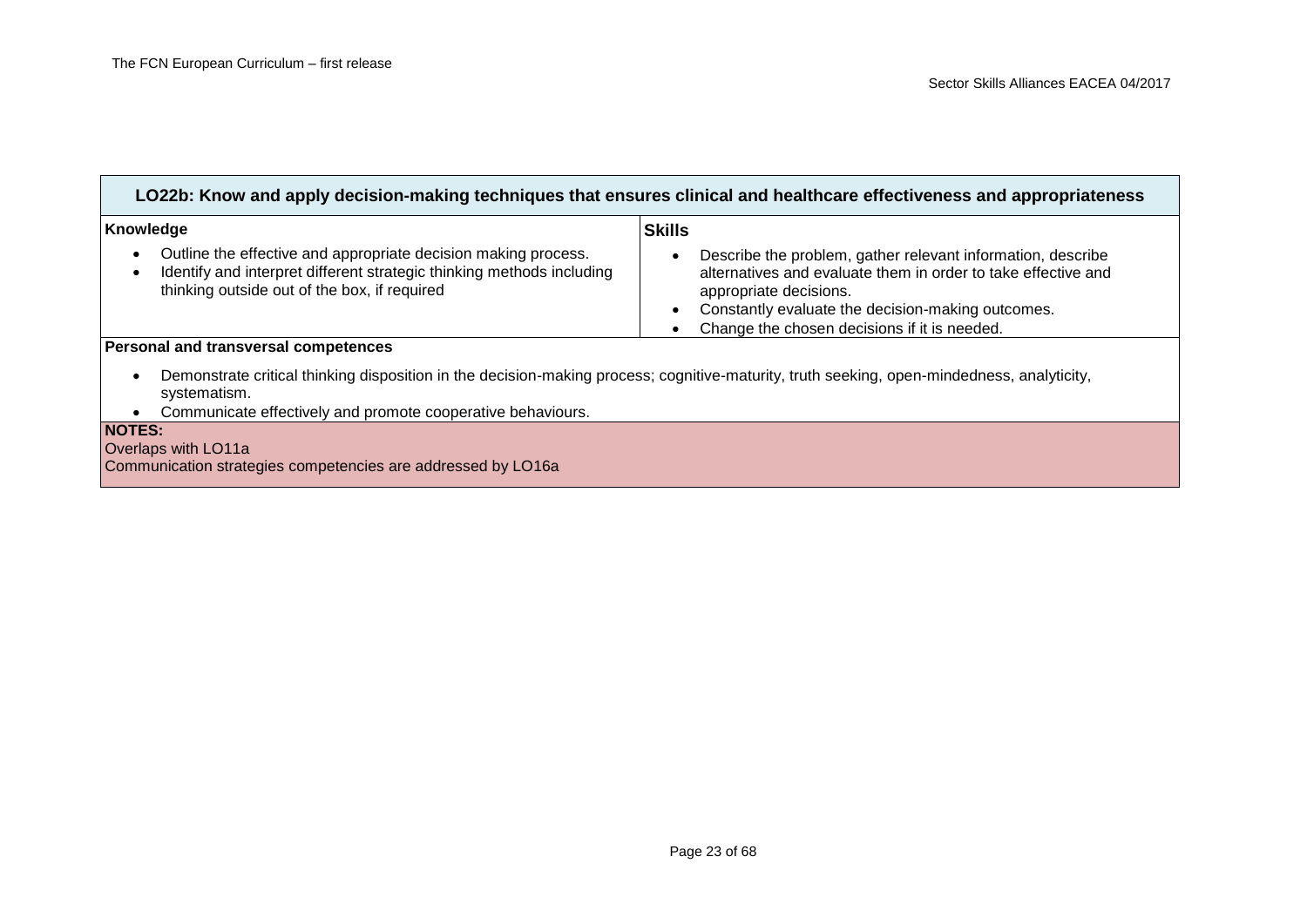| LO23a: Know and apply communication, counselling and negotiation strategies and techniques with different actors                                                                                                                                                                                                                                                                                                                                                       |                                                                                                                                                                                                                                                                                                                                                                                                              |
|------------------------------------------------------------------------------------------------------------------------------------------------------------------------------------------------------------------------------------------------------------------------------------------------------------------------------------------------------------------------------------------------------------------------------------------------------------------------|--------------------------------------------------------------------------------------------------------------------------------------------------------------------------------------------------------------------------------------------------------------------------------------------------------------------------------------------------------------------------------------------------------------|
| Knowledge                                                                                                                                                                                                                                                                                                                                                                                                                                                              | <b>Skills</b>                                                                                                                                                                                                                                                                                                                                                                                                |
| Outline, identify and select the proper counselling strategies and<br>techniques.<br>Select and locate therapeutic communication strategies and<br>$\bullet$<br>techniques.<br>Select and locate effective negotiation strategies and techniques.<br>٠<br>Outline advanced healthcare directives.                                                                                                                                                                      | Demonstrate empathy, creativity, genuine interested, compassion.<br>Devote adequate time to individuals and families for expressing<br>health related concerns and feelings.<br>Support patients and families in their relations the multidisciplinary<br>team and with healthcare centers.<br>Assure proper deals in case of patients' autonomy loss.<br>Evaluate and address the needs of informal carers. |
| Personal and transversal competences<br>Demonstrate coping attitudes<br>Apply critical thinking skills for problem solving.<br>$\bullet$<br>Dedicate proper time and location for negotiation.<br>$\bullet$<br>Support inter-professional collaborations which aim at the physical and mental wellbeing of patients and their families<br>٠<br>Assure that patients and their families feel respected, valued and considered throughout the whole negotiation process. | Interact with other members of the multidisciplinary team and healthcare centres when negotiating healthcare actions with patients and families<br>Create a trustable atmosphere for the discussion between the patients and their families, with the multidisciplinary team and healthcare centres.                                                                                                         |
| <b>NOTES:</b>                                                                                                                                                                                                                                                                                                                                                                                                                                                          |                                                                                                                                                                                                                                                                                                                                                                                                              |
| Team working competencies are addressed by LO15b                                                                                                                                                                                                                                                                                                                                                                                                                       |                                                                                                                                                                                                                                                                                                                                                                                                              |
| Communication strategies competencies are addressed by LO16a                                                                                                                                                                                                                                                                                                                                                                                                           |                                                                                                                                                                                                                                                                                                                                                                                                              |
| Communication and counseling techniques to manage relations with patients in palliative care are targeted by LO7b                                                                                                                                                                                                                                                                                                                                                      |                                                                                                                                                                                                                                                                                                                                                                                                              |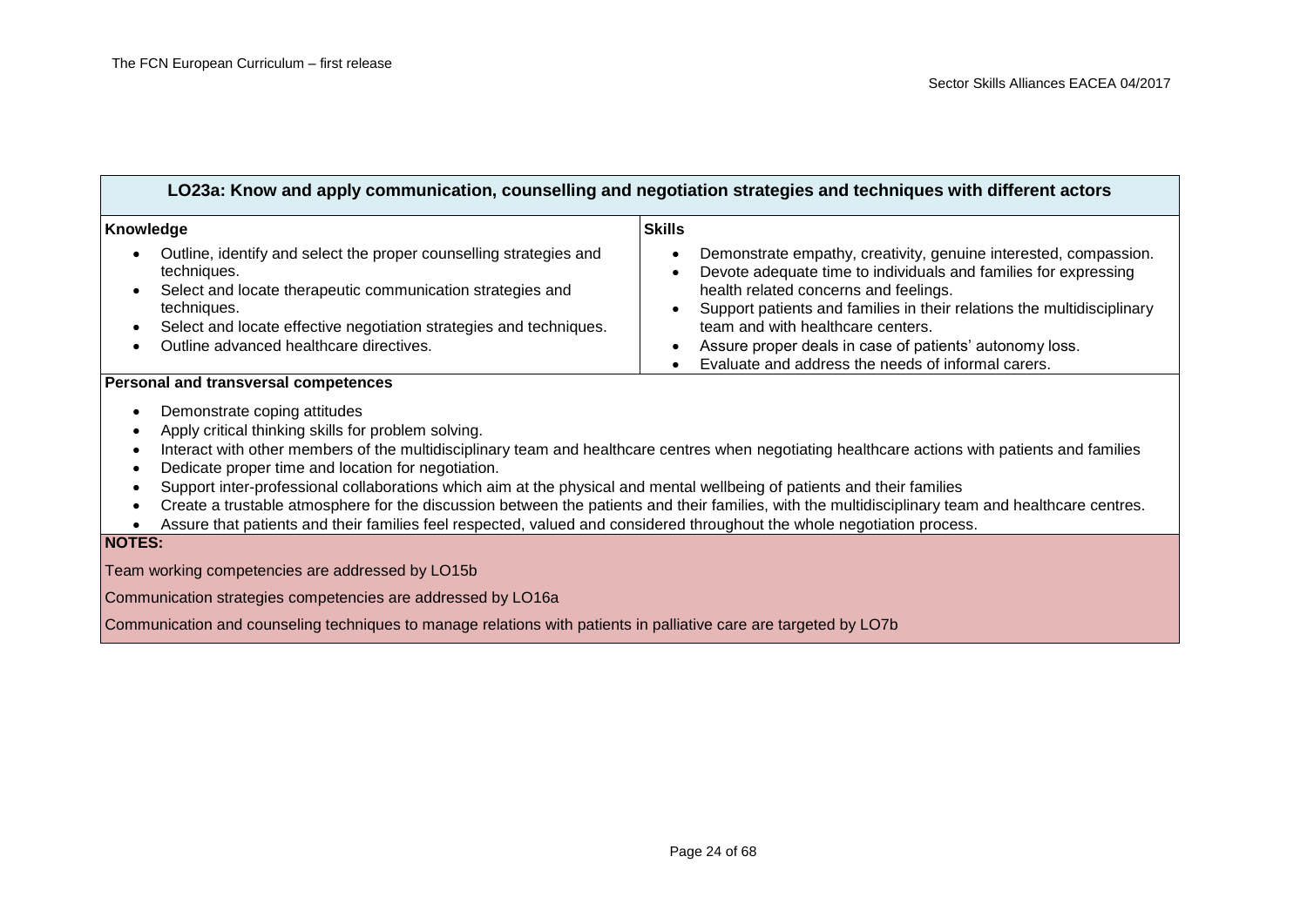### <span id="page-24-0"></span>**2.1.3 Unit of Learning Outcomes C: Health Promotion And Education**

| UNIT OF LEARNING OUTCOMES C: HEALTH PROMOTION AND EDUCATION |                                                                                                                                                                                                                    |  |  |
|-------------------------------------------------------------|--------------------------------------------------------------------------------------------------------------------------------------------------------------------------------------------------------------------|--|--|
|                                                             | <b>Core Competencies</b>                                                                                                                                                                                           |  |  |
| CC4:                                                        | Enhance and promote health and prevent disease and injuries in individuals,<br>families and communities even focusing on inequities and unique needs of<br>subpopulations.                                         |  |  |
| CC5:                                                        | Apply education strategies to promote health and safety of individuals and families.                                                                                                                               |  |  |
| CC16:                                                       | Provide patient education and build a therapeutic relationship with patients and their<br>families.                                                                                                                |  |  |
| CC17:                                                       | Analytic assessment, cultural competence, program planning, and community<br>dimensions of practice to pursue community health promotion goals together with<br>the community multidisciplinary team.              |  |  |
| CC18:                                                       | Leadership and development, implementation and evaluation of policies for the<br>family and the community for purposes of health promotion.                                                                        |  |  |
| CC25:                                                       | Mentoring students to promote the health, and prevent disease and injuries and<br>wellbeing of individuals and their families and communities.                                                                     |  |  |
|                                                             | <b>10 Learning Outcomes</b>                                                                                                                                                                                        |  |  |
| LO4a:                                                       | Know the main elements/quidelines/procedures/theories to enhance and promote<br>health and prevent disease and injuries in individuals, families and communities<br>and to be able to apply them in daily practice |  |  |
| <b>LO4b:</b>                                                | Know unique needs of subpopulations and detect and contrast the main inequities<br>which affect them                                                                                                               |  |  |
| LO5a:                                                       | Know and apply the main educational strategies which can be adopted to promote<br>health and safety of individuals and families                                                                                    |  |  |
| LO16a:                                                      | Know the main educational strategies for patient education and apply them in daily<br>practice                                                                                                                     |  |  |
| LO16b:                                                      | Know the main strategies and techniques for building an effective<br>therapeutic<br>relation with patients and families and apply them in daily practice                                                           |  |  |
| LO17a:                                                      | Know community health promotion goals                                                                                                                                                                              |  |  |
| LO17b:                                                      | Carry out health promotion programs and activities that meet the community's goals                                                                                                                                 |  |  |
| LO18a:                                                      | Evaluate policies for health promotion at family and community level                                                                                                                                               |  |  |
| LO18b:                                                      | Effectively coordinate, develop and implement policies for health promotion at<br>family and community level                                                                                                       |  |  |
| LO25a:                                                      | Know strategies and techniques for mentoring students and apply them in daily<br>practice                                                                                                                          |  |  |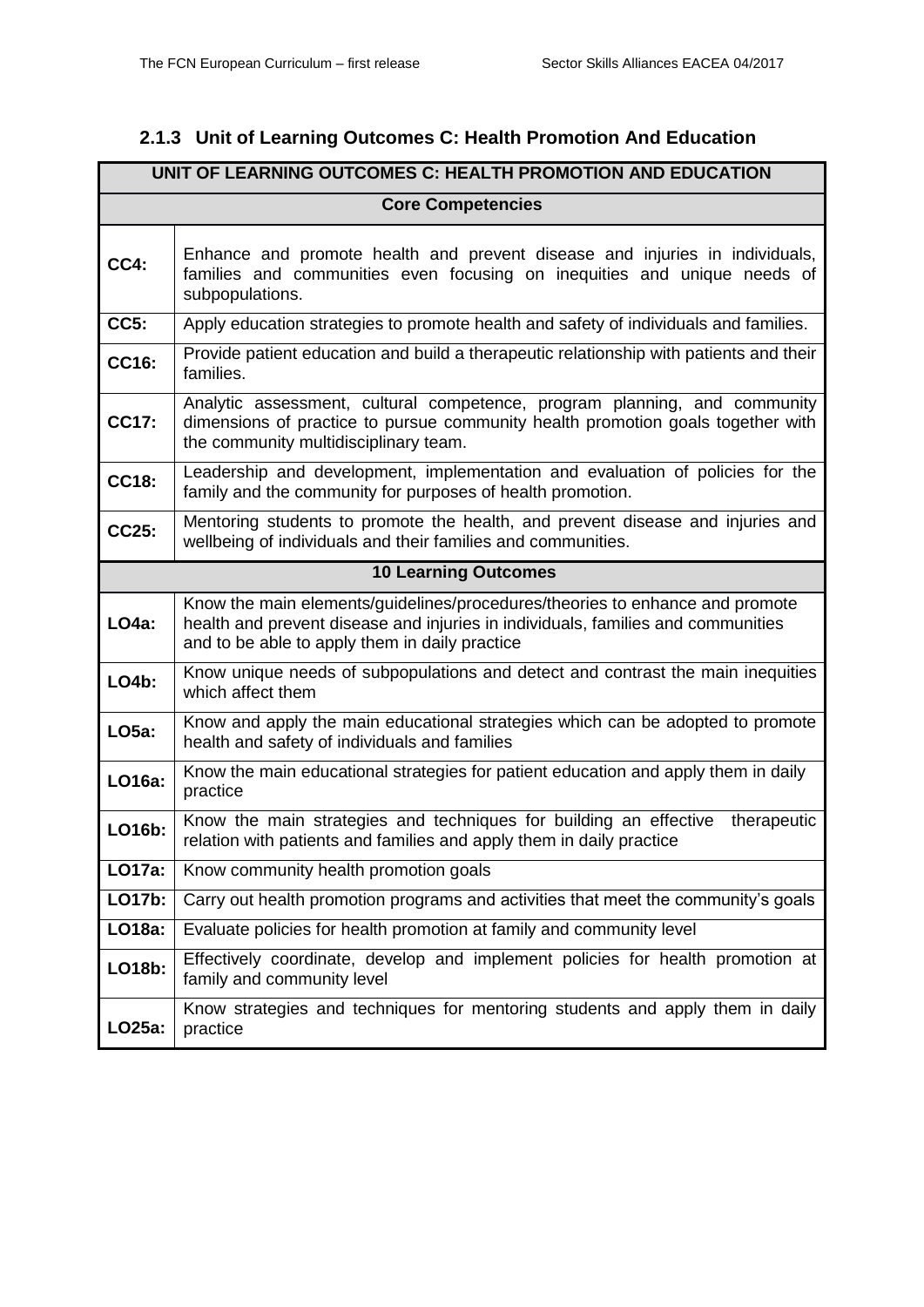**LO4a: Know the main elements/guidelines/procedures/theories to enhance and promote health and prevent disease and injuries in individuals, families and communities and to be able to apply them in daily practice**

| Knowledge                                                                                                                       | <b>Skills</b> |                                                                                                                                                                                                                                           |
|---------------------------------------------------------------------------------------------------------------------------------|---------------|-------------------------------------------------------------------------------------------------------------------------------------------------------------------------------------------------------------------------------------------|
| Identify and describe in detail health promotion and education theories,<br>guidelines and procedures.                          |               | Detect conditions and/or health risk behaviours<br>Apply in daily practice interventions of health promotion and education                                                                                                                |
| Identify and explain conditions and/or behaviours that are hazardous to<br>the health of individuals, families and communities. |               | that enhance health status of community populations.<br>Constantly monitor implementation process and evaluate the outcomes<br>of the chosen strategies with a close observation of the inequities and<br>unique needs of subpopulations. |
|                                                                                                                                 |               | Motivate people to adopt preventive behaviours.                                                                                                                                                                                           |
| <b>Personal and transversal competences</b>                                                                                     |               |                                                                                                                                                                                                                                           |
| Detect conditions and/or health risk behaviours AUTONOMOUSLY                                                                    |               |                                                                                                                                                                                                                                           |

Empower the targeted individuals, families and communities to enhance and promote health, and prevent disease and injuries.

Collaborate with other members of the multidisciplinary team while detecting health risks.

#### **NOTES:**

Team working competencies are addressed by LO15b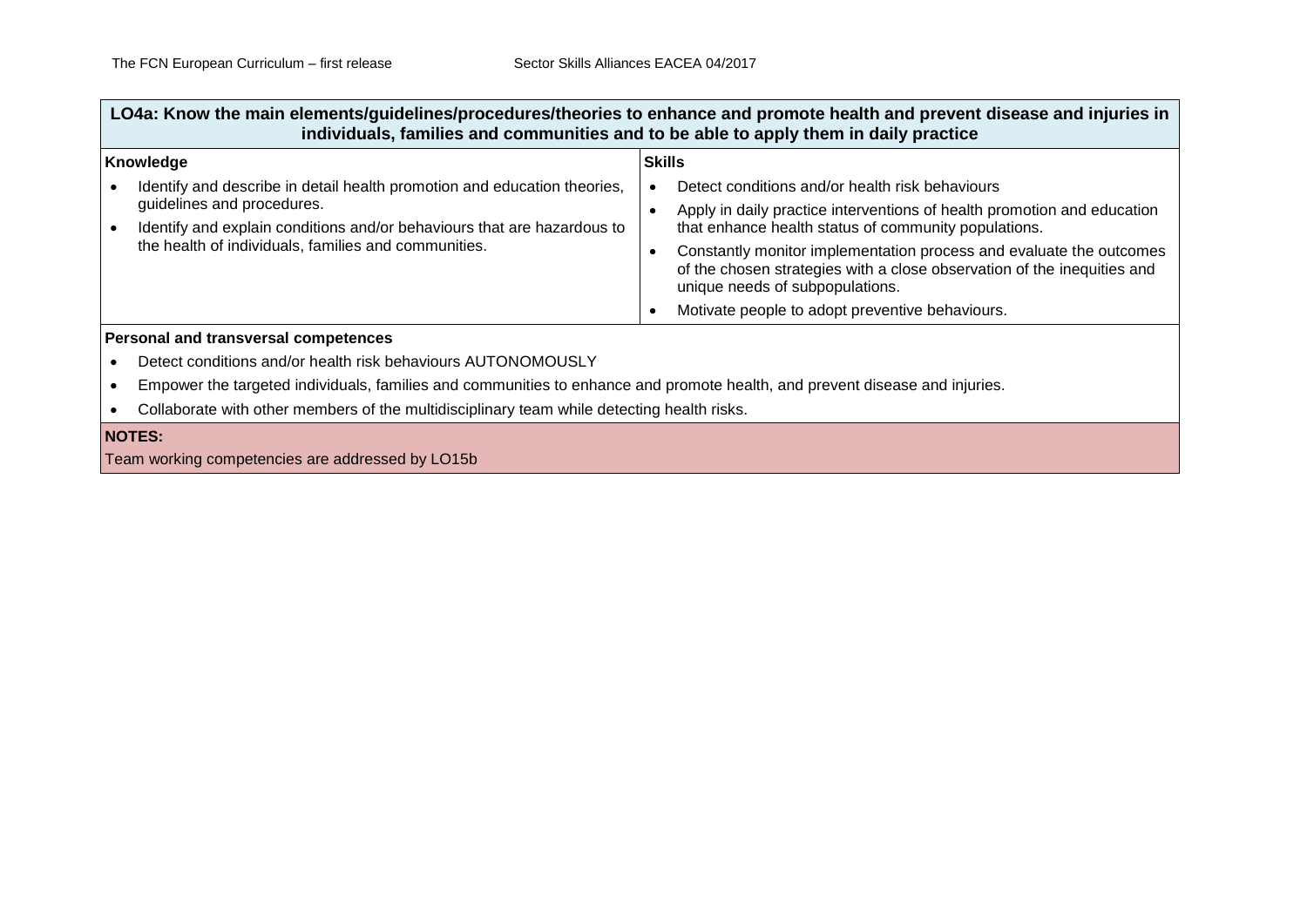| LO4b: Know unique needs of subpopulations and detect and contrast the main inequities which affect them                                                             |                                                                                                                                                                             |  |
|---------------------------------------------------------------------------------------------------------------------------------------------------------------------|-----------------------------------------------------------------------------------------------------------------------------------------------------------------------------|--|
| Knowledge                                                                                                                                                           | <b>Skills</b>                                                                                                                                                               |  |
| Recognize the unique needs of subpopulations that face inequities,<br>such as populations with different cultural or religious background or<br>situations of abuse | Detect and report the unique needs of subpopulations that face<br>inequities, such as populations with different cultural or religious<br>background or situations of abuse |  |
| Outline social rights pillars                                                                                                                                       | Address the inequities and unique health needs of subpopulations                                                                                                            |  |
| State how health and illness are affected by socioeconomics, culture,<br>race, spiritual beliefs, gender, lifestyle, and age.                                       | when providing health promotion and prevention of disease and<br>injuries.                                                                                                  |  |
| Personal and transversal competences                                                                                                                                |                                                                                                                                                                             |  |
| AUTONOMOUSLY evaluate the needs of individuals, families and communities with different cultural or religious background<br>$\bullet$                               |                                                                                                                                                                             |  |
| Collaborate with other members of the multidisciplinary health team while detecting needs<br>$\bullet$                                                              |                                                                                                                                                                             |  |
| <b>NOTES:</b>                                                                                                                                                       |                                                                                                                                                                             |  |
| Team working competencies are addressed by LO15b                                                                                                                    |                                                                                                                                                                             |  |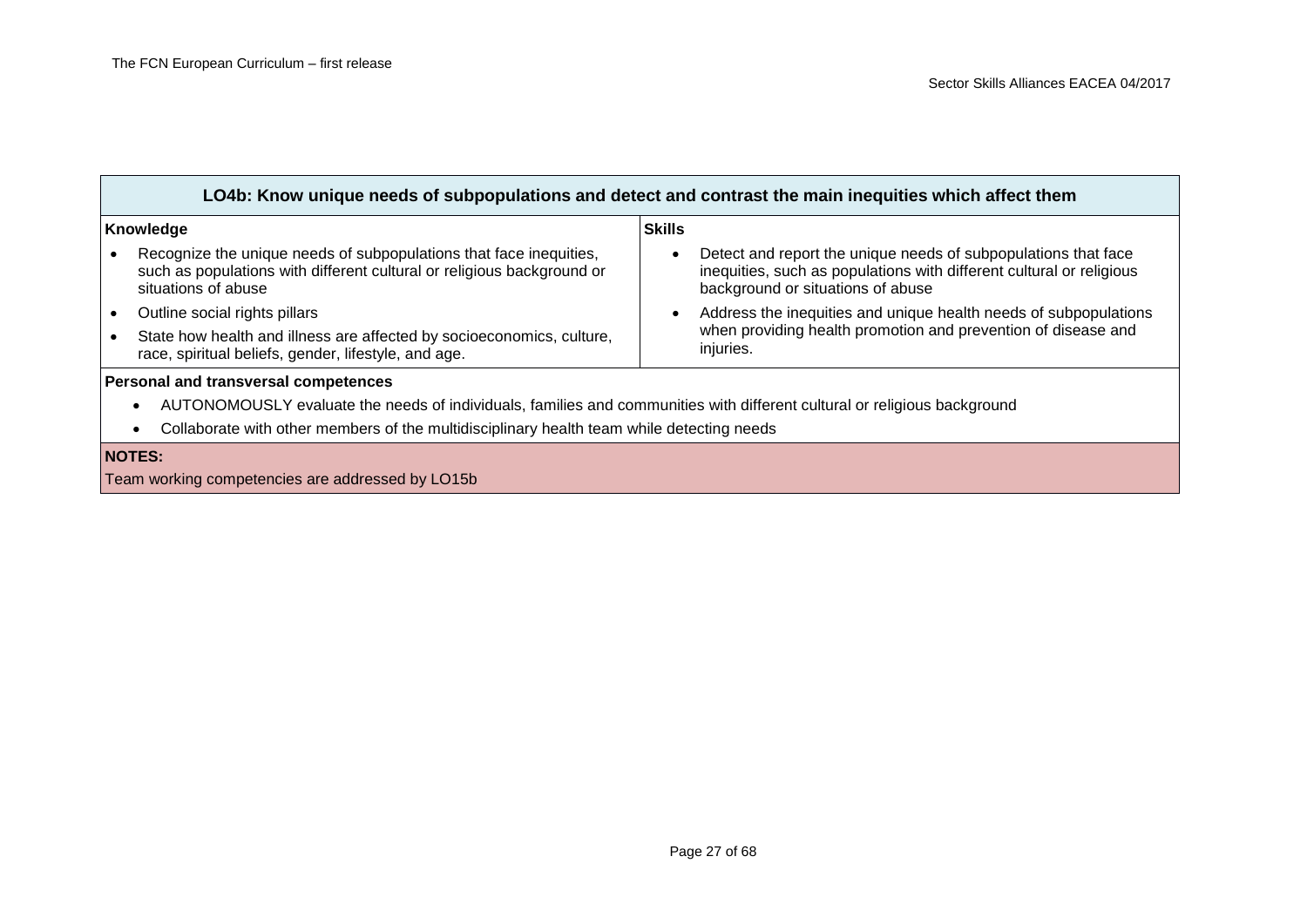| LO5a: Know and apply the main educational strategies which can be adopted to promote health and safety of individuals and<br>families                                                                                                                        |                                                                                                                                                                                                                                                                                                                                                                                                                                                                                                                                                                                               |
|--------------------------------------------------------------------------------------------------------------------------------------------------------------------------------------------------------------------------------------------------------------|-----------------------------------------------------------------------------------------------------------------------------------------------------------------------------------------------------------------------------------------------------------------------------------------------------------------------------------------------------------------------------------------------------------------------------------------------------------------------------------------------------------------------------------------------------------------------------------------------|
| Knowledge<br>Identify and describe in detail the main educational strategies and tools<br>for promoting health and safety of individual and families<br>Explain the benefits of health educational programs in health status of<br>individuals and families. | <b>Skills</b><br>Evaluate the educational needs of individuals, families and<br>communities regarding health promotion.<br>Adapt educational strategies to specific needs in terms of health<br>promotion and safety.<br>Set and implement educational programs that promote health and<br>safety of individuals and families.<br>Monitor the progress of educational strategies in promoting the<br>health and safety of the targeted individuals and families.<br>Foster the acceptability and compliance of the users regarding the<br>educational process and health promotion activities |

#### **Personal and transversal competences**

- Choose the proper education strategy TAKING ON RESPONSIBILITY of results
- Play a leader role throughout the educational process, until the intended outcomes have been achieved.
- Evaluate the educational needs AUTONOMOUSLY
- Collaborate with other members of the multidisciplinary health team during health promotion and education process
- Motivate collaborators to responsibility and dedication

#### **NOTES:**

Team working competencies are addressed by LO15b

Professional standards competencies are addressed by LO15a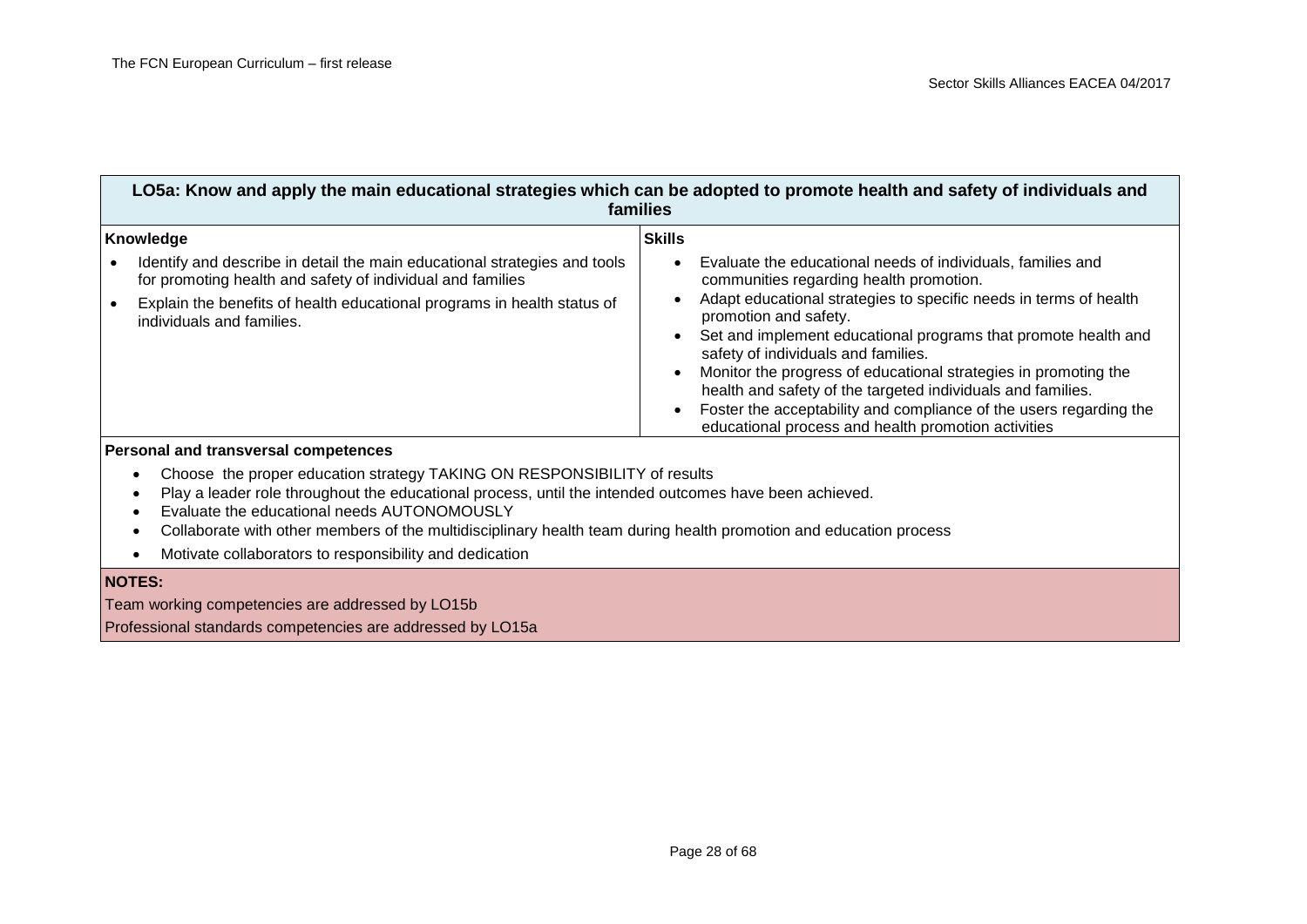| LO16a: Know the main educational strategies for patient education and apply them in daily practice |                                                                                                                    |
|----------------------------------------------------------------------------------------------------|--------------------------------------------------------------------------------------------------------------------|
| Knowledge                                                                                          | <b>Skills</b>                                                                                                      |
| Outline, identify and select the proper patient education strategies,<br>techniques and tools.     | Apply the appropriate techniques to assess patient's learning<br>(education) needs and educate according the needs |
|                                                                                                    | Organize and implement educational sessions/programs regarding<br>health promotion for patients and families       |
|                                                                                                    | Use culturally/religiously appropriate examples and suggestions                                                    |
|                                                                                                    | Evaluate educational deficits of both patients and their families                                                  |
|                                                                                                    | Evaluate educational interventions for patients and their families                                                 |
|                                                                                                    | Foster the acceptability and compliance to the educational<br>interventions                                        |
| Personal and transversal competences                                                               |                                                                                                                    |
| AUTONOMOUSLY evaluate educational deficits and interventions<br>$\bullet$                          |                                                                                                                    |
| Collaborate with other professionals of the multidisciplinary team<br>٠                            |                                                                                                                    |

#### **NOTES:**

Team working competencies are addressed by LO15b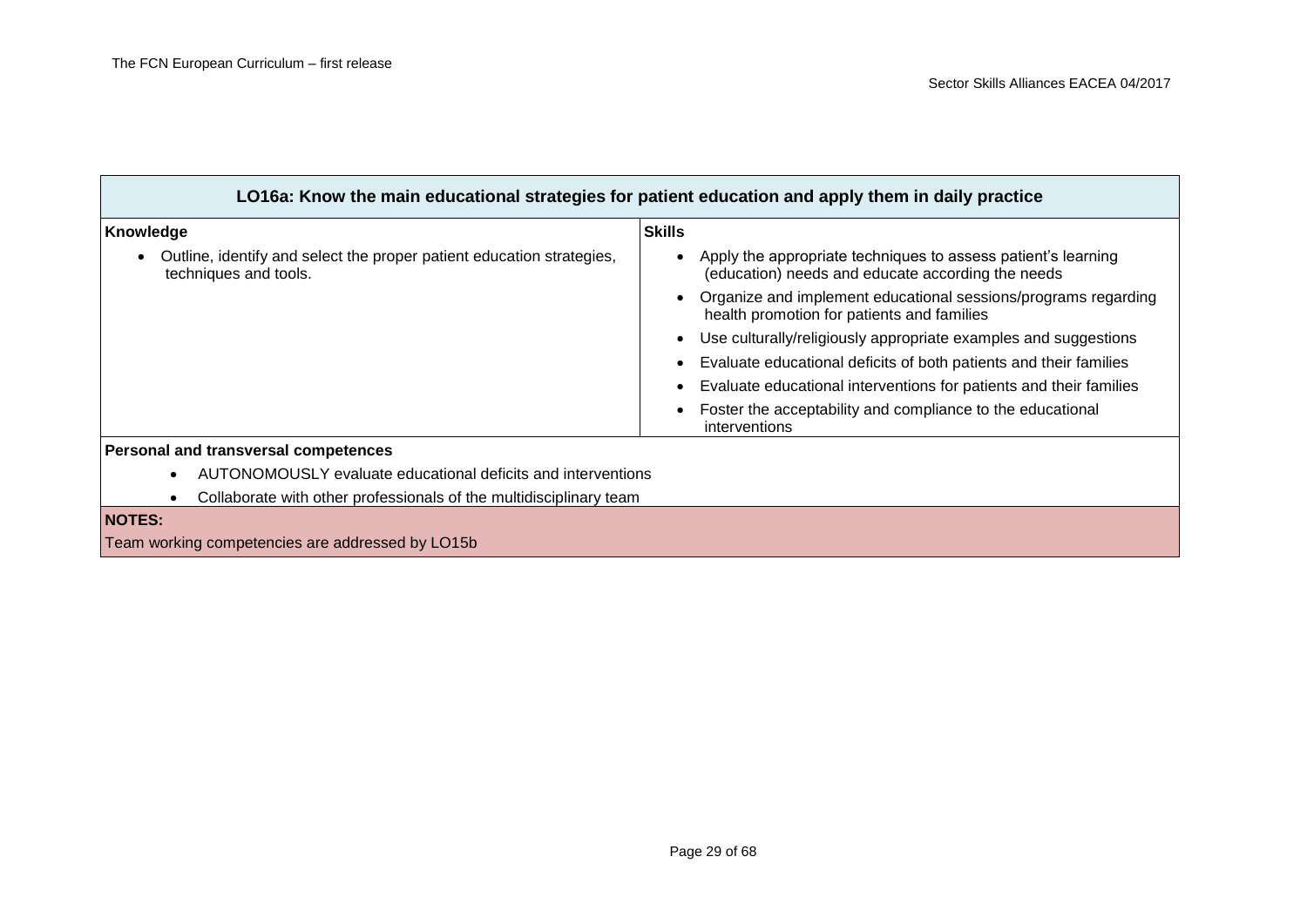| LO16b: Know the main strategies and techniques for building an effective therapeutic relation with patients and families and apply<br>them in daily practice                                                                                                                                                                                                                  |                                                                                                 |
|-------------------------------------------------------------------------------------------------------------------------------------------------------------------------------------------------------------------------------------------------------------------------------------------------------------------------------------------------------------------------------|-------------------------------------------------------------------------------------------------|
| Knowledge                                                                                                                                                                                                                                                                                                                                                                     | <b>Skills</b>                                                                                   |
| Select and locate the main strategies and techniques that foster a<br>therapeutic interpersonal relationship.                                                                                                                                                                                                                                                                 | Apply the appropriate techniques to build a therapeutic relation with<br>patients and families. |
|                                                                                                                                                                                                                                                                                                                                                                               | Set the baseline for trust while exhibiting compassion, empathy and<br>genuine interest.        |
|                                                                                                                                                                                                                                                                                                                                                                               | Engage with patients and their families to improve health-related<br>outcomes.                  |
|                                                                                                                                                                                                                                                                                                                                                                               | Use effective communication strategies.                                                         |
|                                                                                                                                                                                                                                                                                                                                                                               | Evaluate the therapeutic relationship with patients and their families.                         |
|                                                                                                                                                                                                                                                                                                                                                                               | Encourage acceptability and compliance to the therapeutic<br>relationship                       |
| Personal and transversal competences                                                                                                                                                                                                                                                                                                                                          |                                                                                                 |
| Respect people as unique individuals with differing beliefs and cultural backgrounds.<br>Enact a comprehensive communication of facts and circumstances.<br>Recognize patient and family preferences, values, and needs.<br>Establish a holistic, compassionate, respectful partnership with the patients and families.<br>Evaluate the therapeutic relationship AUTONOMOUSLY |                                                                                                 |
| <b>NOTES:</b>                                                                                                                                                                                                                                                                                                                                                                 |                                                                                                 |
| Professional standards competencies are addressed by LO15a                                                                                                                                                                                                                                                                                                                    |                                                                                                 |
| Communications strategies competencies are addressed by LO16a                                                                                                                                                                                                                                                                                                                 |                                                                                                 |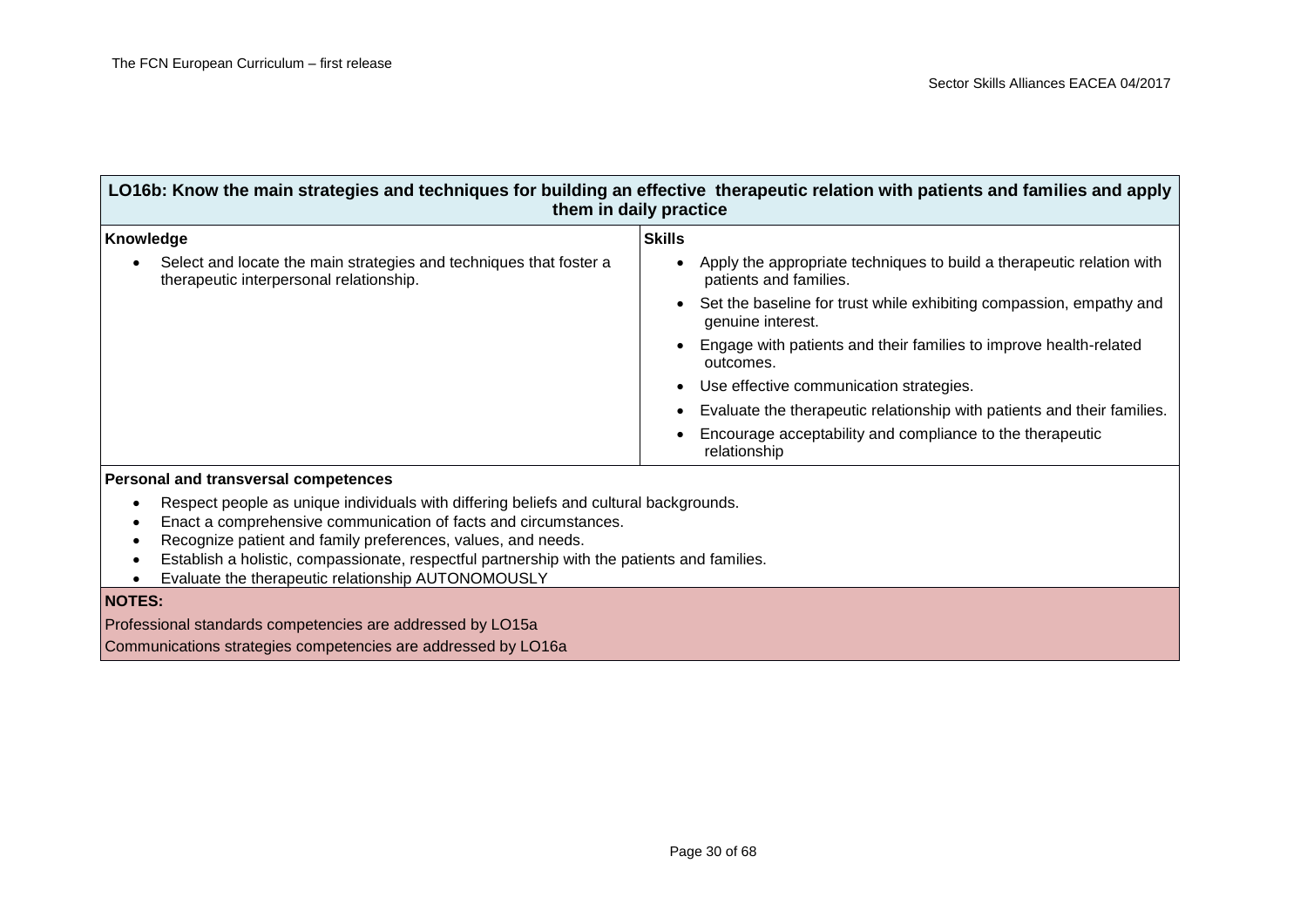| LO17a: Know community health promotion goals                            |                                                                                                     |
|-------------------------------------------------------------------------|-----------------------------------------------------------------------------------------------------|
| Knowledge                                                               | <b>Skills</b>                                                                                       |
| Recognize and illustrate the main community health promotion goals<br>٠ | Detect, evaluate and document health promotion goals in a specific<br>community                     |
|                                                                         | Prioritize community health promotion goals                                                         |
|                                                                         | Develop an analytical report of community health promotion goals                                    |
|                                                                         | Encourage acceptability and compliance to the implementation of<br>community health promotion goals |
| Personal and transversal competences                                    |                                                                                                     |
| Evaluate the community health promotion goals AUTONOMOUSLY              |                                                                                                     |
| Collaborate with other professionals of the multidisciplinary team      |                                                                                                     |
| <b>NOTES:</b>                                                           |                                                                                                     |
| Team working competencies are addressed by LO15b                        |                                                                                                     |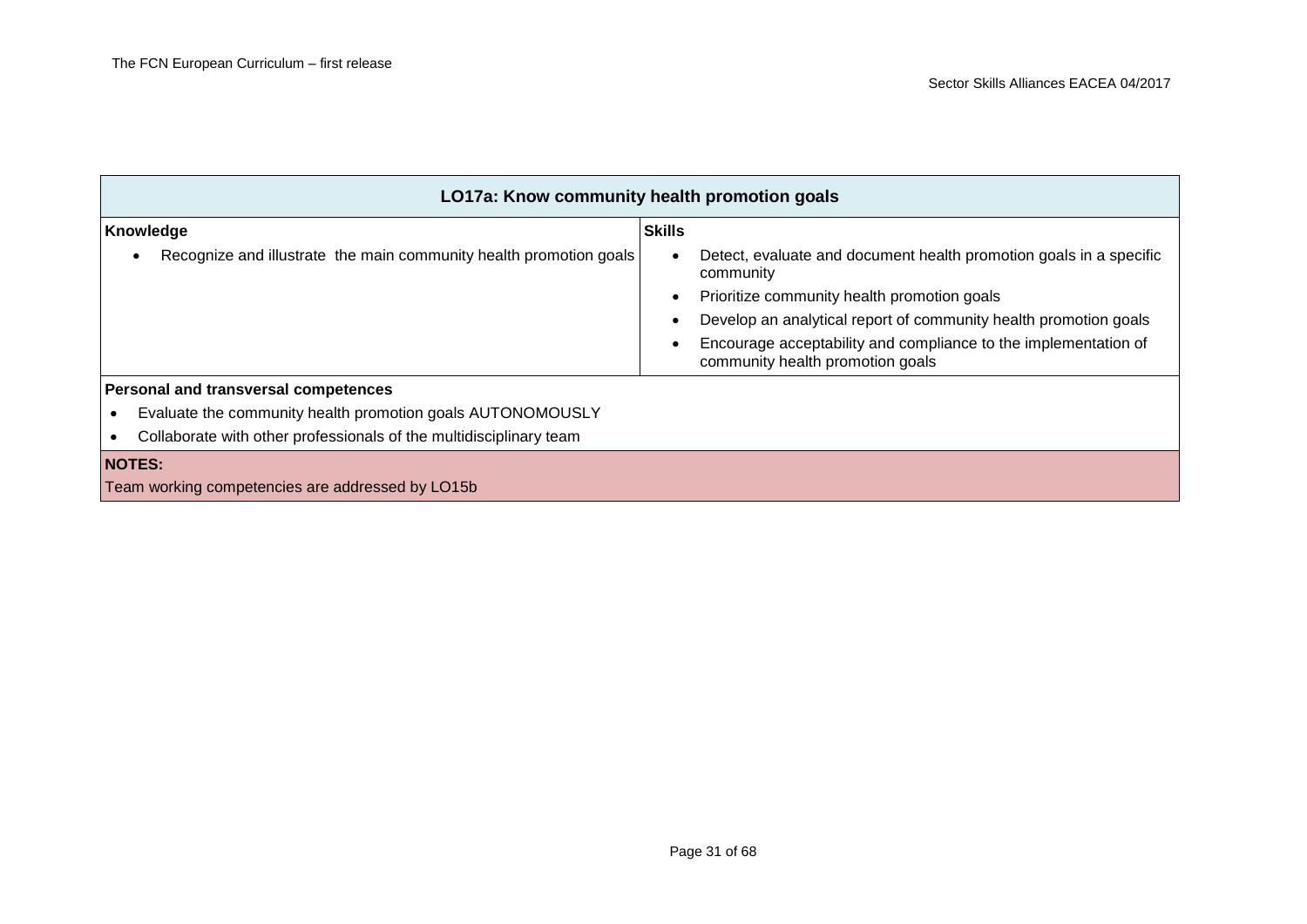| LO17b: Carry out health promotion programs and activities that meet the community's goals                                                                                                                                                                                              |                                                                                                                                                                                                                                                                                                                                                                                                                                                       |
|----------------------------------------------------------------------------------------------------------------------------------------------------------------------------------------------------------------------------------------------------------------------------------------|-------------------------------------------------------------------------------------------------------------------------------------------------------------------------------------------------------------------------------------------------------------------------------------------------------------------------------------------------------------------------------------------------------------------------------------------------------|
| Knowledge<br>Describe and select the best practices for the implementation of<br>$\bullet$<br>programs and activities, which meet community's health promotion<br>goals.<br>List, differentiate and describe the healthcare and community<br>services of a particular area of practice | <b>Skills</b><br>Apply community dimensions of practice<br>Organize and implement health promotion programs and<br>interventions that pursue community's goals<br>Evaluate the effectiveness of the implemented programs<br>Communicate regularly with healthcare and community services in<br>order to better organize family and community health provision<br>Foster acceptability and compliance to health promotion/provision<br>recommendations |
| Personal and transversal competences<br>AUTONOMOUSLY evaluate the community dimensions of practice and the available services.                                                                                                                                                         |                                                                                                                                                                                                                                                                                                                                                                                                                                                       |

Collaborate with other professionals of the multidisciplinary team

#### **NOTES:**

Team working competencies are addressed by LO15b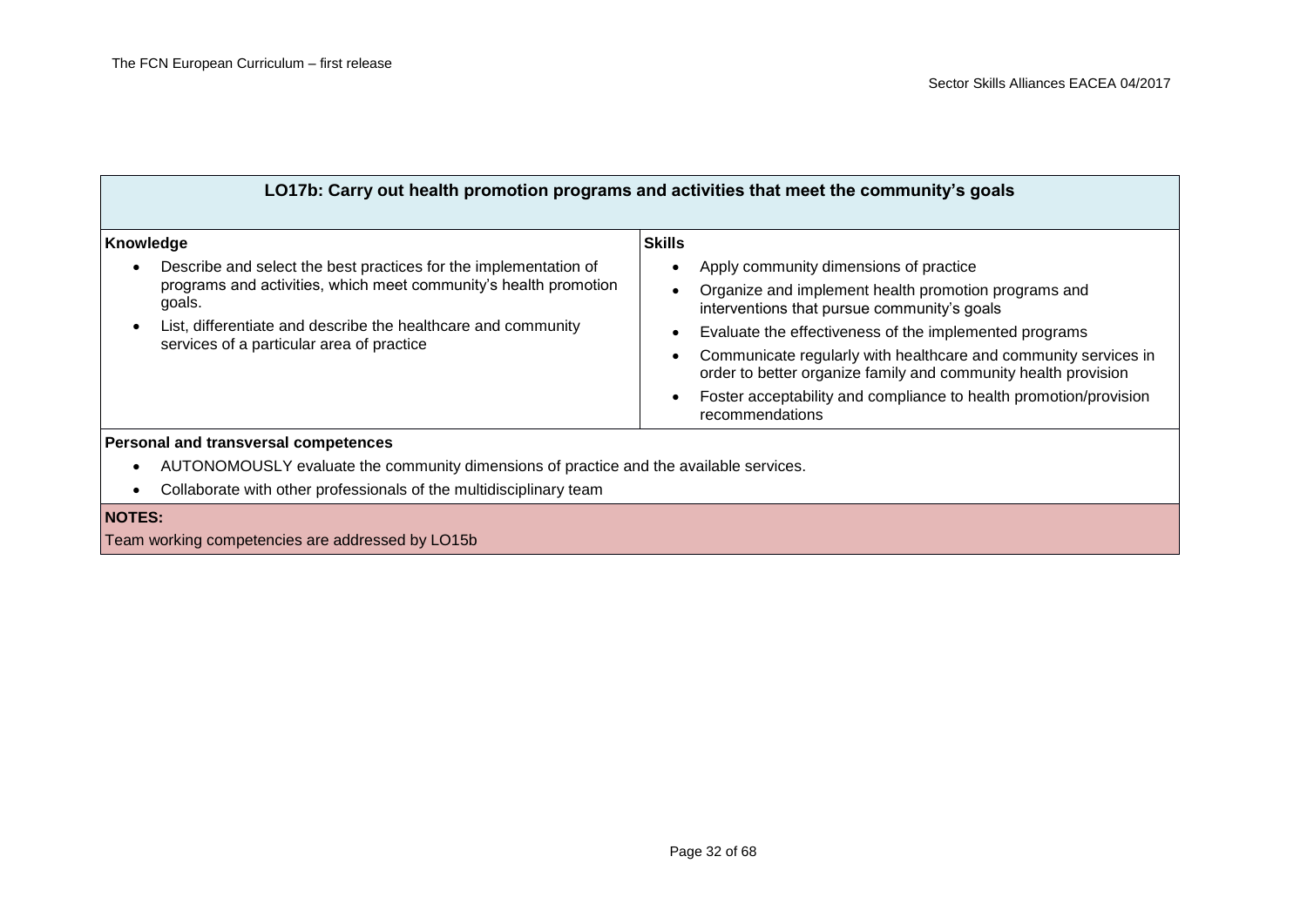| LO18a: Evaluate policies for health promotion at family and community level                                              |                                                                                                |  |
|--------------------------------------------------------------------------------------------------------------------------|------------------------------------------------------------------------------------------------|--|
| Knowledge                                                                                                                | <b>Skills</b>                                                                                  |  |
| Identify and describe in detail health promotions policies for family<br>$\bullet$<br>and community.                     | Demonstrates critical understanding of health promotions policies for<br>family and community. |  |
| Outline and select the standardized assessment tools for health<br>$\bullet$<br>promotion policies.                      | Assess health promotion policies by using standardized tools.                                  |  |
| <b>Personal and transversal competences</b>                                                                              |                                                                                                |  |
| Apply the critical thinking skills and disposition of evaluation, interpretation, explanation, systematism.<br>$\bullet$ |                                                                                                |  |
| Evaluate the policies to be implemented AUTONOMOUSLY<br>$\bullet$                                                        |                                                                                                |  |
| <b>NOTES:</b>                                                                                                            |                                                                                                |  |
| Professional standards competencies are addressed by LO15a                                                               |                                                                                                |  |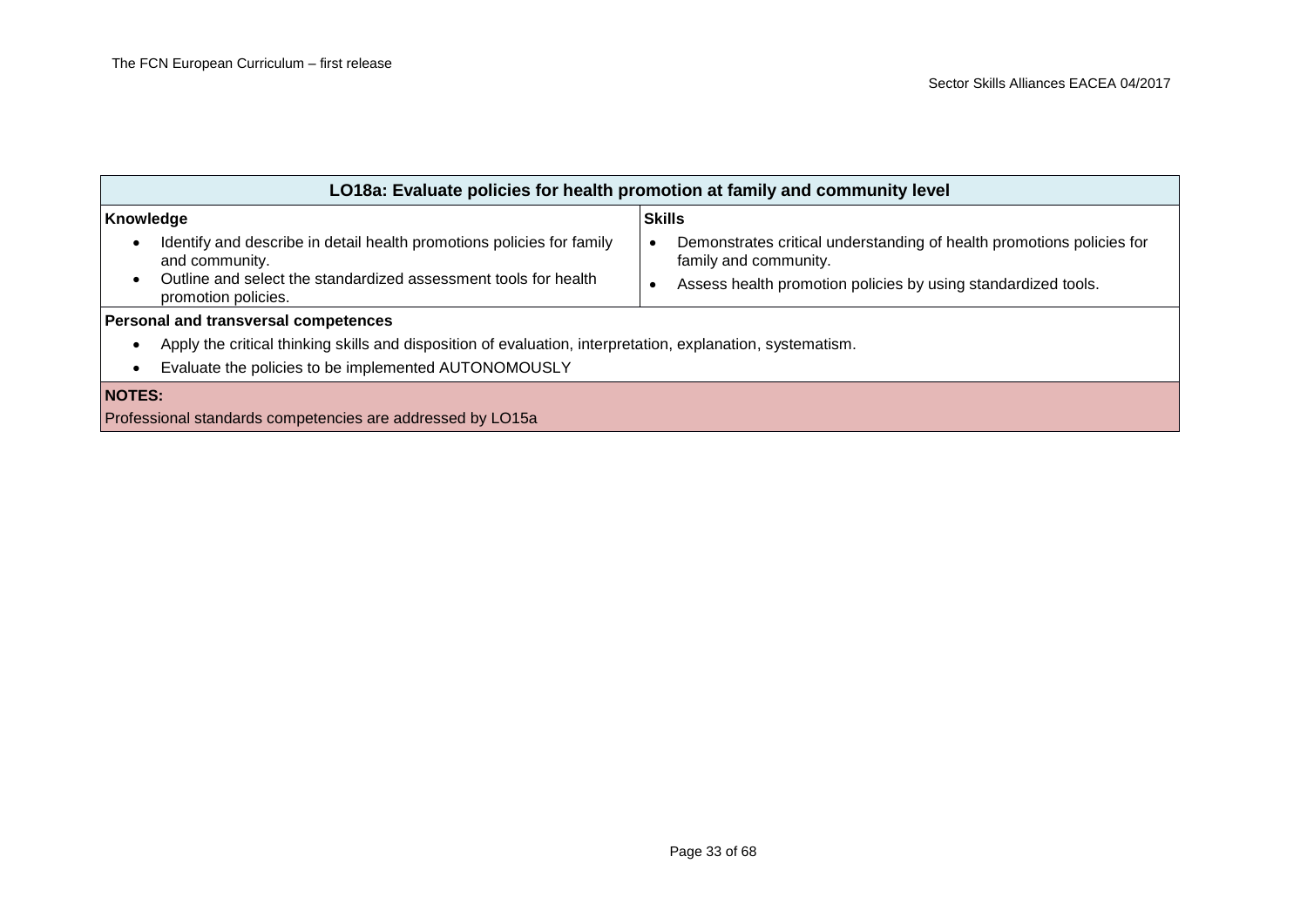| LO18b: Effectively coordinate, develop and implement policies for health promotion at family and community level                                                                                                                                                                                                                                                                                                                                                                                                            |                                                                                                                                                   |  |
|-----------------------------------------------------------------------------------------------------------------------------------------------------------------------------------------------------------------------------------------------------------------------------------------------------------------------------------------------------------------------------------------------------------------------------------------------------------------------------------------------------------------------------|---------------------------------------------------------------------------------------------------------------------------------------------------|--|
| Knowledge                                                                                                                                                                                                                                                                                                                                                                                                                                                                                                                   | <b>Skills</b>                                                                                                                                     |  |
| Outline nursing leadership roles in the healthcare system.<br>Outline the theoretical principles of family and community health<br>$\bullet$<br>promotion policies development and implementation.                                                                                                                                                                                                                                                                                                                          | Develop and implement health promotion policies according to universal<br>and country recommendations.<br>Evaluate the policy development process |  |
| <b>Personal and transversal competences</b>                                                                                                                                                                                                                                                                                                                                                                                                                                                                                 |                                                                                                                                                   |  |
| Act as a leader in the development, implementation and evaluation of the health promotions policies for the family and the community.<br>$\bullet$<br>Communicate effectively and promote cooperative behaviours.<br>Collaborate with others to facilitate the establishment and achievement of health promotion policies.<br>٠<br>Value the importance of formative and summative feedback in leadership, development and implementation of policies.<br>Evaluate the policy development process AUTONOMOUSLY<br>$\bullet$ |                                                                                                                                                   |  |
| <b>NOTES:</b>                                                                                                                                                                                                                                                                                                                                                                                                                                                                                                               |                                                                                                                                                   |  |
| Team working competencies are addressed by LO15b                                                                                                                                                                                                                                                                                                                                                                                                                                                                            |                                                                                                                                                   |  |
| Communication strategies competencies are addressed by LO16a                                                                                                                                                                                                                                                                                                                                                                                                                                                                |                                                                                                                                                   |  |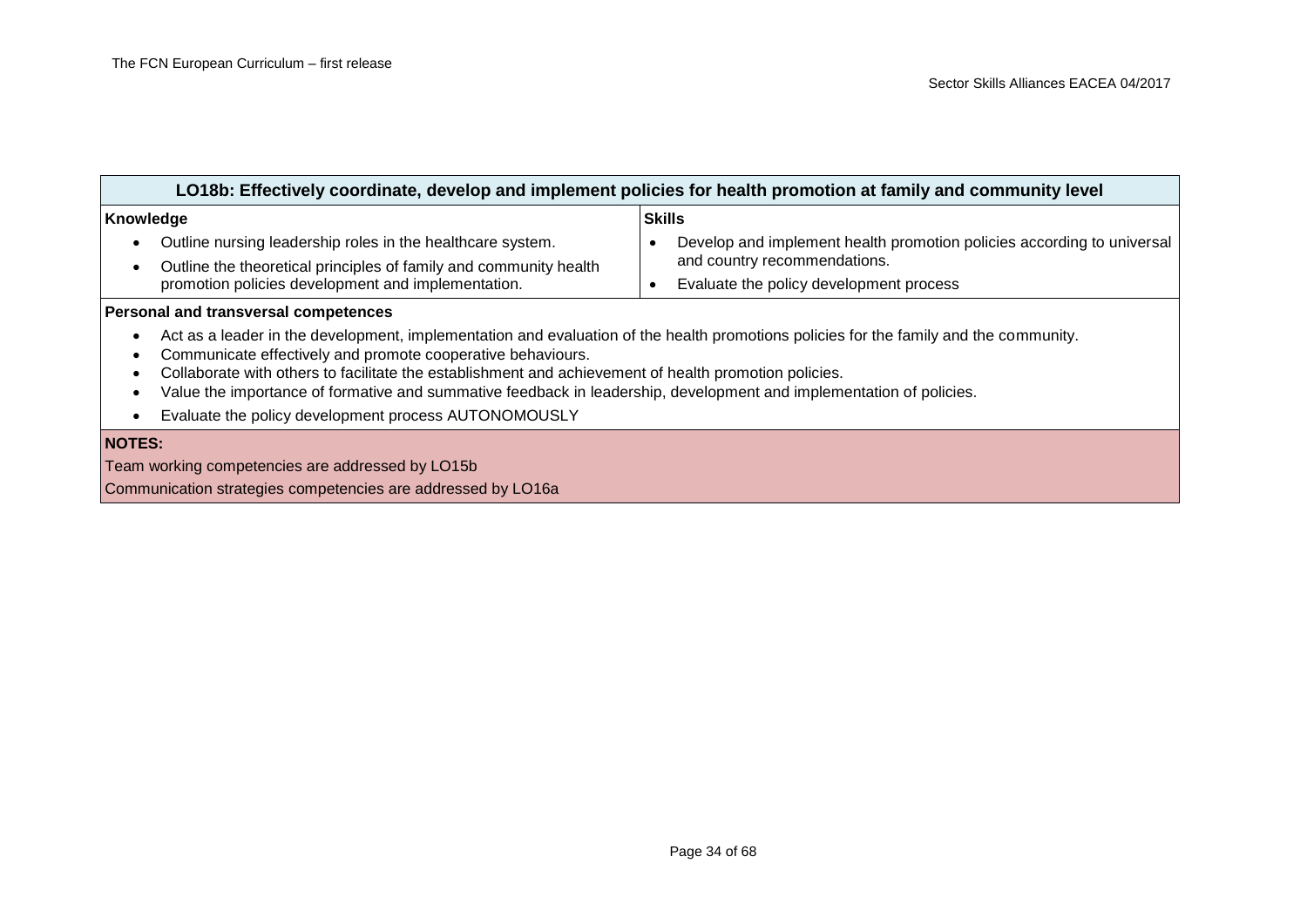| LO25a: Know strategies and techniques for mentoring students and apply them in daily practice         |                                                                                                                                |
|-------------------------------------------------------------------------------------------------------|--------------------------------------------------------------------------------------------------------------------------------|
| Knowledge                                                                                             | <b>Skills</b>                                                                                                                  |
| Select and locate mentoring strategies and techniques about health<br>promotion and education issues. | Teach students the principles and guidelines of health promotion and<br>disease/injury prevention.                             |
|                                                                                                       | Explain complex information.                                                                                                   |
|                                                                                                       | Set up learning environments.                                                                                                  |
|                                                                                                       | Support and encourage mentees to manage their own learning process.                                                            |
|                                                                                                       | Provide directions to students to work independently.                                                                          |
|                                                                                                       | Promote critical thinking reasoning, and guide mentees to follow policies<br>and procedures of health promotion and education. |
|                                                                                                       | Implement with students the appropriate health promotion and<br>disease/injury prevention measures in the community setting.   |
|                                                                                                       | Provide interactive mentoring.                                                                                                 |
|                                                                                                       | Provide positive feedbacks to students.                                                                                        |
|                                                                                                       | Adapt communication and counselling competencies in order to develop<br>students' responsibility and autonomy.                 |
|                                                                                                       | Evaluate the teaching and mentoring process                                                                                    |
|                                                                                                       | Foster the acceptability and compliance of students                                                                            |
| <b>Personal and transversal competences</b>                                                           |                                                                                                                                |
| Evaluate the teaching and mentoring process AUTONOMOUSLY                                              |                                                                                                                                |

### **NOTES:**

Communication strategies competencies are addressed by LO16a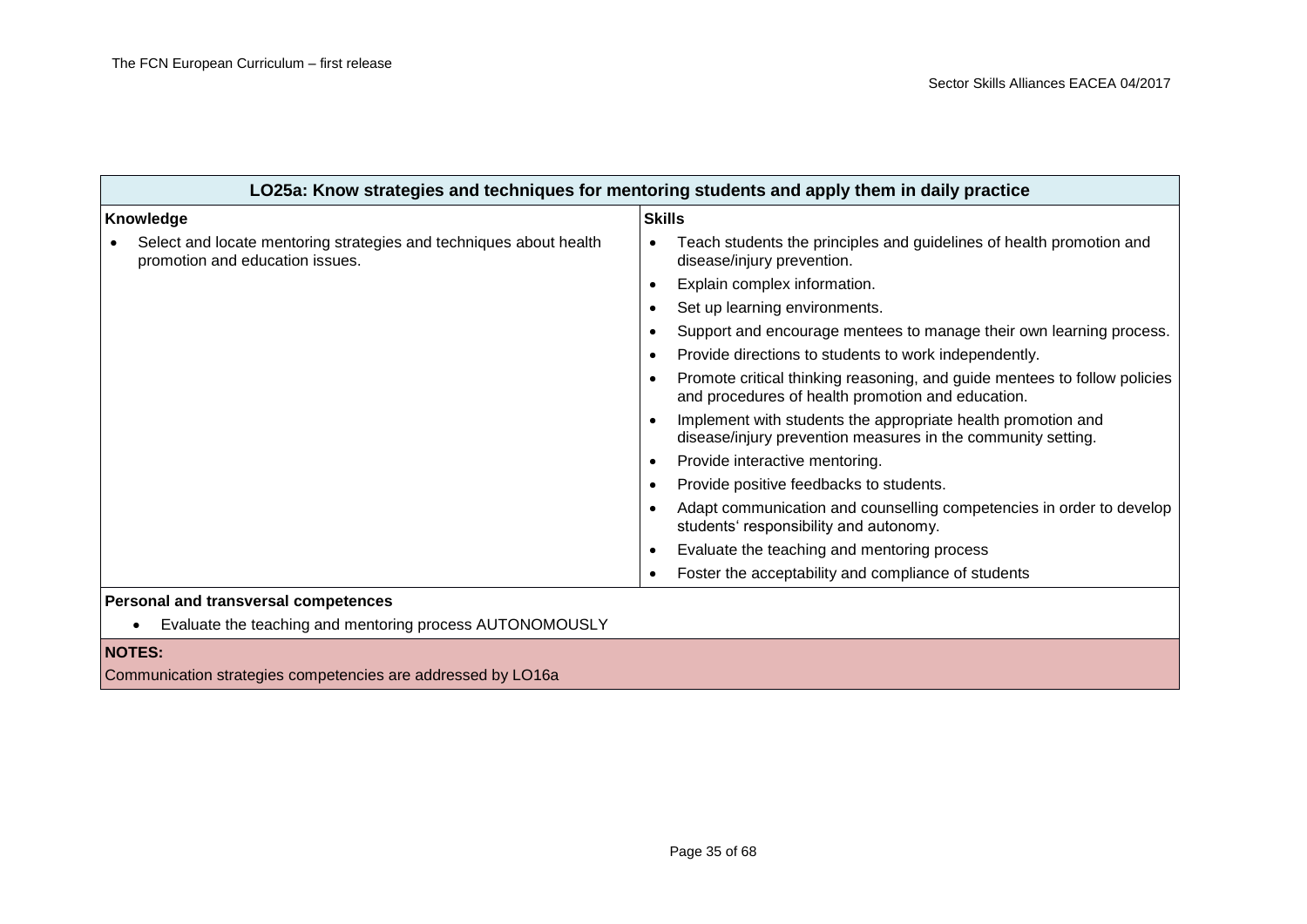### <span id="page-35-0"></span>**2.1.4 Unit of Learning Outcomes D: Communication**

| UNIT OF LEARNING OUTCOMES D: COMMUNICATION |                                                                                                                                                         |  |
|--------------------------------------------|---------------------------------------------------------------------------------------------------------------------------------------------------------|--|
|                                            | <b>Core Competencies</b>                                                                                                                                |  |
| CC6:                                       | Communication competencies based on evidence in relation to a specific context                                                                          |  |
| CC15:                                      | Maintain intra-professional and inter-professional relationships and a supportive<br>role with colleagues to ensure that professional standards are met |  |
| <b>3 Learning Outcomes</b>                 |                                                                                                                                                         |  |
| <b>LO6a:</b>                               | Know the main communication strategies and techniques which can be adopted by<br>a FCN and apply them to specific contexts and needs                    |  |
| <b>LO15a:</b>                              | Know professional standards and act in compliance with them                                                                                             |  |
| LO15b:                                     | Know advanced strategies and techniques of team working and professional<br>collaboration and apply them to specific contexts and needs                 |  |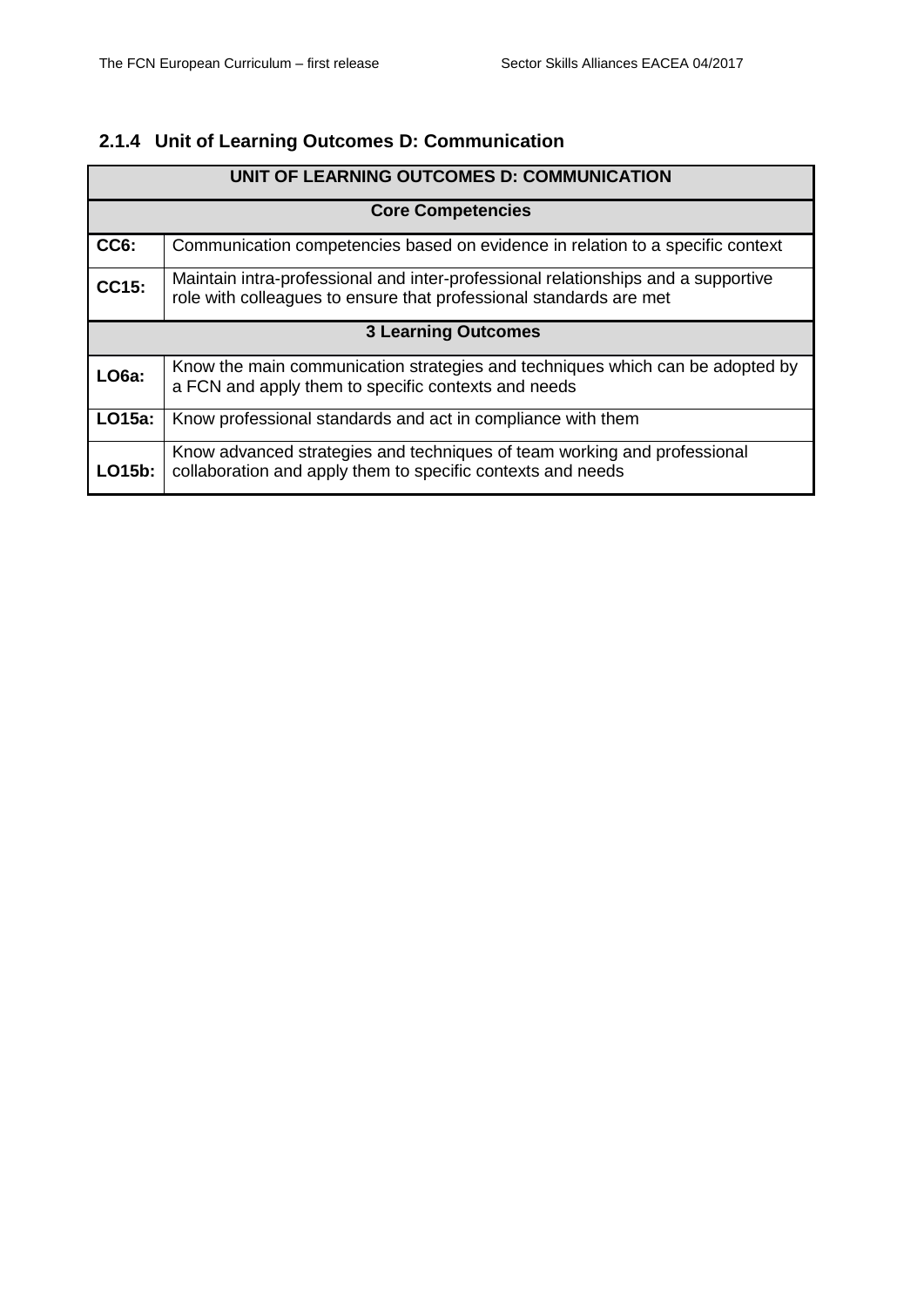$\overline{\phantom{a}}$ 

| Knowledge                                                                                                                                                                                                                                                                                                                                                                                                                                                                    | <b>Skills</b>                                                                                                                                                                                                                                                                                                                                                                                                                                                                                                                                                                                                                                                                                                                                                                                                                       |
|------------------------------------------------------------------------------------------------------------------------------------------------------------------------------------------------------------------------------------------------------------------------------------------------------------------------------------------------------------------------------------------------------------------------------------------------------------------------------|-------------------------------------------------------------------------------------------------------------------------------------------------------------------------------------------------------------------------------------------------------------------------------------------------------------------------------------------------------------------------------------------------------------------------------------------------------------------------------------------------------------------------------------------------------------------------------------------------------------------------------------------------------------------------------------------------------------------------------------------------------------------------------------------------------------------------------------|
| Outline, identify and select the proper evidence-based<br>communication strategies and techniques.<br>Clarify nursing principals of communication in relation to the specific<br>context of the care recipient(s) in the family and the community.<br>Describe the main strategies and techniques for verbal and non-<br>verbal communication as well as communication breakdowns.<br>Define the conditions required for establishing an effective<br>communication context. | Assess the specific context and set the proper communication<br>conditions in the interaction with care recipient(s) in the family and<br>the community.<br>Apply communication strategies and techniques for successful<br>relations and for care recipients activation or rehabilitation<br>Set a therapeutic environment that promotes discussion by using<br>appropriate communication style and community resources<br>Apply the proper strategies and techniques in order to explain<br>complex information to care recipients and families<br>Use verbal, non-verbal and written or graphic communication skills<br>properly<br>Speak and write in plain language<br>Use multi-sensory forms of communication to address unique<br>communication styles<br>Use culturally relevant communication when building relationships |

Relate communication strategies to the specific context

Respect people as unique individuals with differing beliefs and cultural backgrounds.

### **NOTES:**

Preparatory for a number of transversal competencies (see notes for each of them) The therapeutic relationship is targeted by LO16b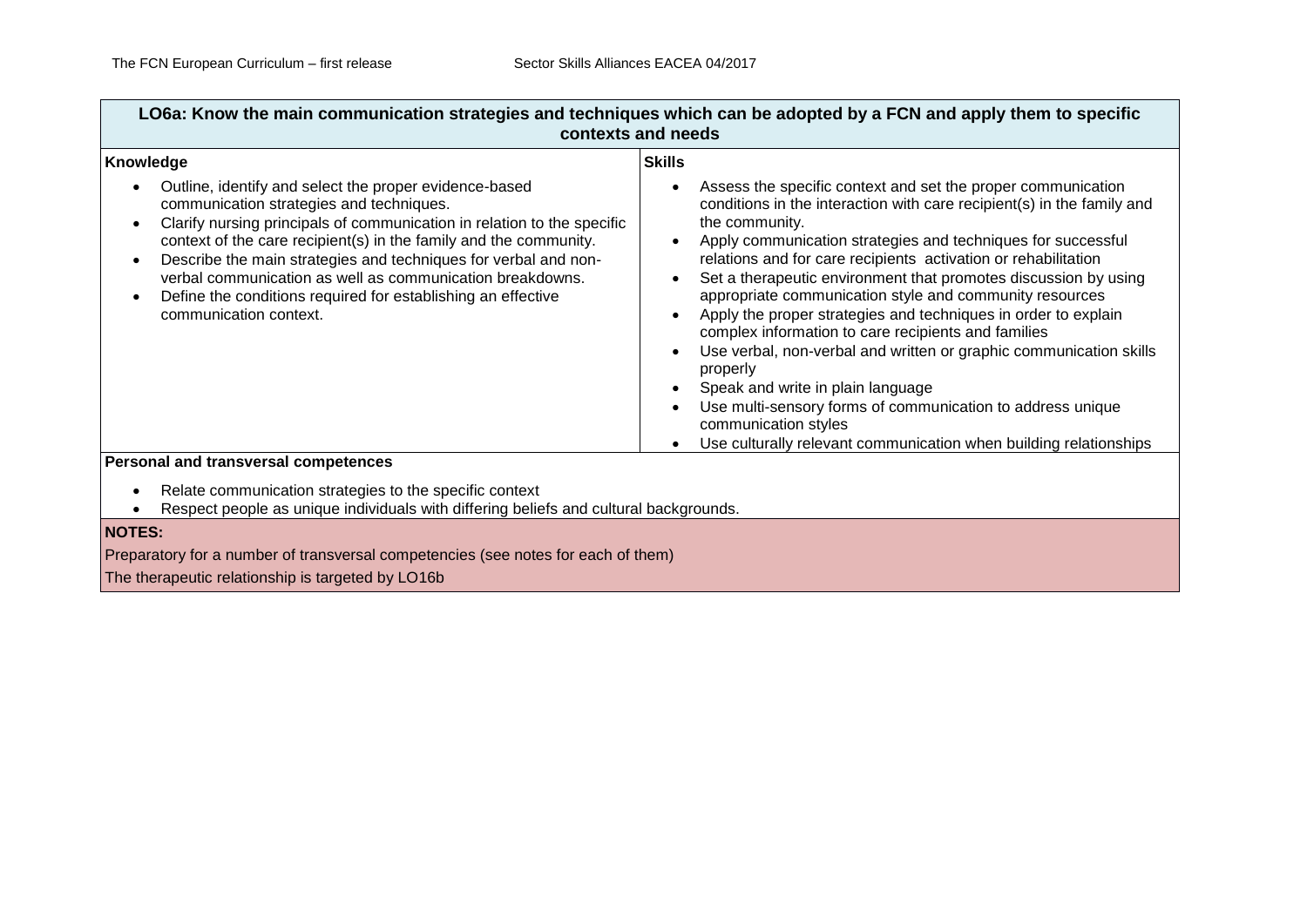| LO15a: Know professional standards and act in compliance with them                                                                                                                                              |                                                                    |  |
|-----------------------------------------------------------------------------------------------------------------------------------------------------------------------------------------------------------------|--------------------------------------------------------------------|--|
| Knowledge<br>Identify and describe in detail all FCN professional standards.<br>$\bullet$                                                                                                                       | <b>Skills</b><br>Apply professional standards in nursing practice. |  |
| <b>Personal and transversal competences</b>                                                                                                                                                                     |                                                                    |  |
| Apply critical thinking dispositions; truth- seeking, open-mindedness, self-confidence, cognitive maturity.<br>$\bullet$<br>Share his/her own expertise with other professionals to meet professional standards |                                                                    |  |
| <b>NOTES:</b><br>Preparatory for a number of transversal competencies (see notes for each of them)                                                                                                              |                                                                    |  |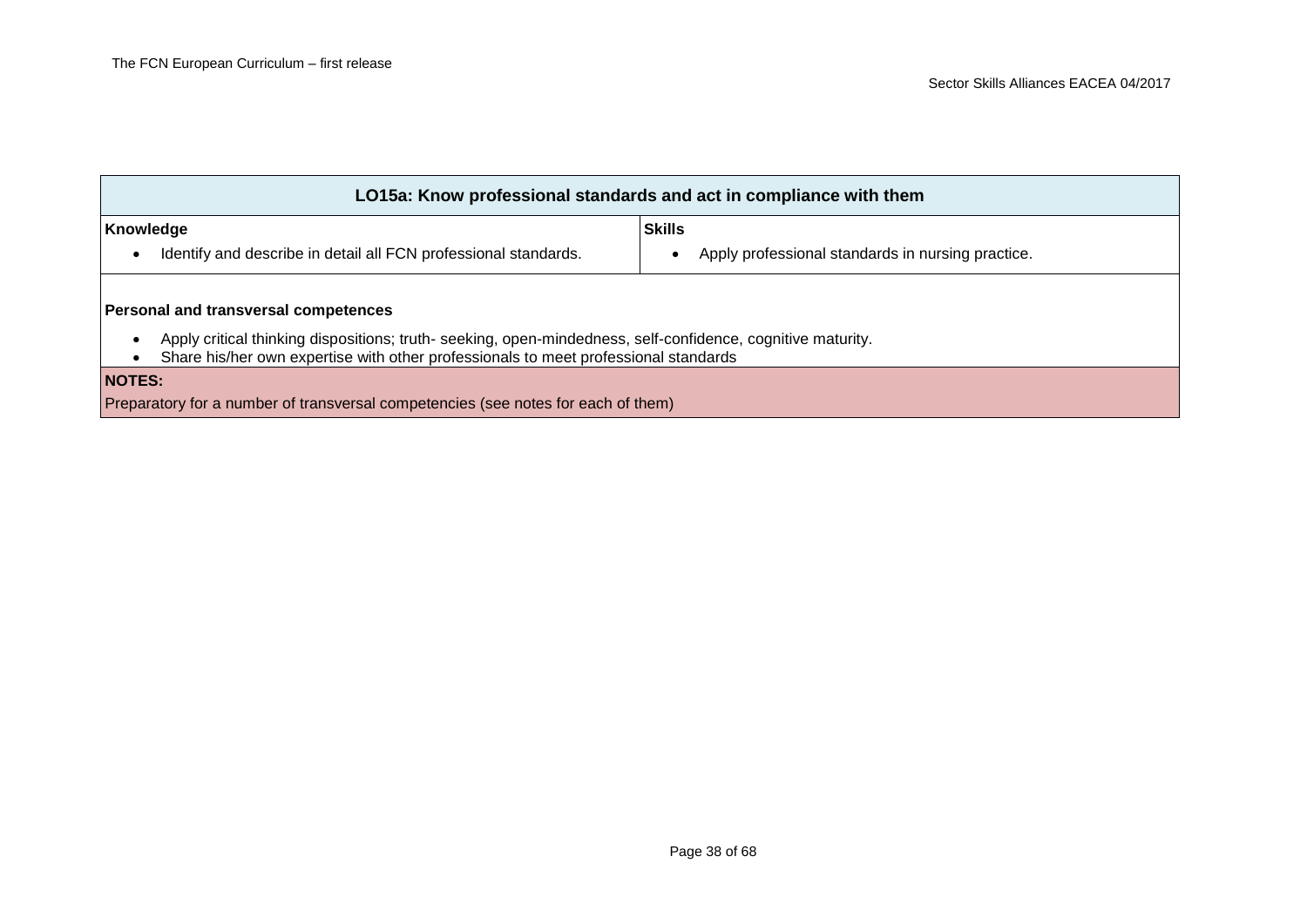| LO15b: Know advanced strategies and techniques of team working and professional collaboration and apply them to specific<br>contexts and needs                                                                                                               |                                                                                                                                                                                                                                                                                                                                                                                                                                                                                                                                                   |
|--------------------------------------------------------------------------------------------------------------------------------------------------------------------------------------------------------------------------------------------------------------|---------------------------------------------------------------------------------------------------------------------------------------------------------------------------------------------------------------------------------------------------------------------------------------------------------------------------------------------------------------------------------------------------------------------------------------------------------------------------------------------------------------------------------------------------|
| Knowledge<br>Outline, identify and describe team working and collaborative<br>$\bullet$<br>strategies and techniques.<br>State roles, responsibilities and legitimations that support intra- and<br>$\bullet$<br>inter-professional effective relationships. | <b>Skills</b><br>Select the proper team working and collaborative strategies and<br>techniques and apply them to specific contexts and needs<br>Set a positive and collaborative working environment.<br>Facilitate inter-professional relationships to address complex medical<br>issues.<br>Work as part of a professional team to increase appropriate methods<br>and techniques adapted to the problems and the needs of the family<br>or community care recipient(s).<br>Interpret the ways that colleagues relate each other in workplaces. |
| Personal and transversal competences                                                                                                                                                                                                                         |                                                                                                                                                                                                                                                                                                                                                                                                                                                                                                                                                   |
| Define his/her own professional identity through interaction with other professionals in the health team care<br>$\bullet$<br>Define his/her role in the team while gaining an understanding of commitment in the workplace                                  |                                                                                                                                                                                                                                                                                                                                                                                                                                                                                                                                                   |

**NOTES:**

Preparatory for a number of transversal competencies (see notes for each of them)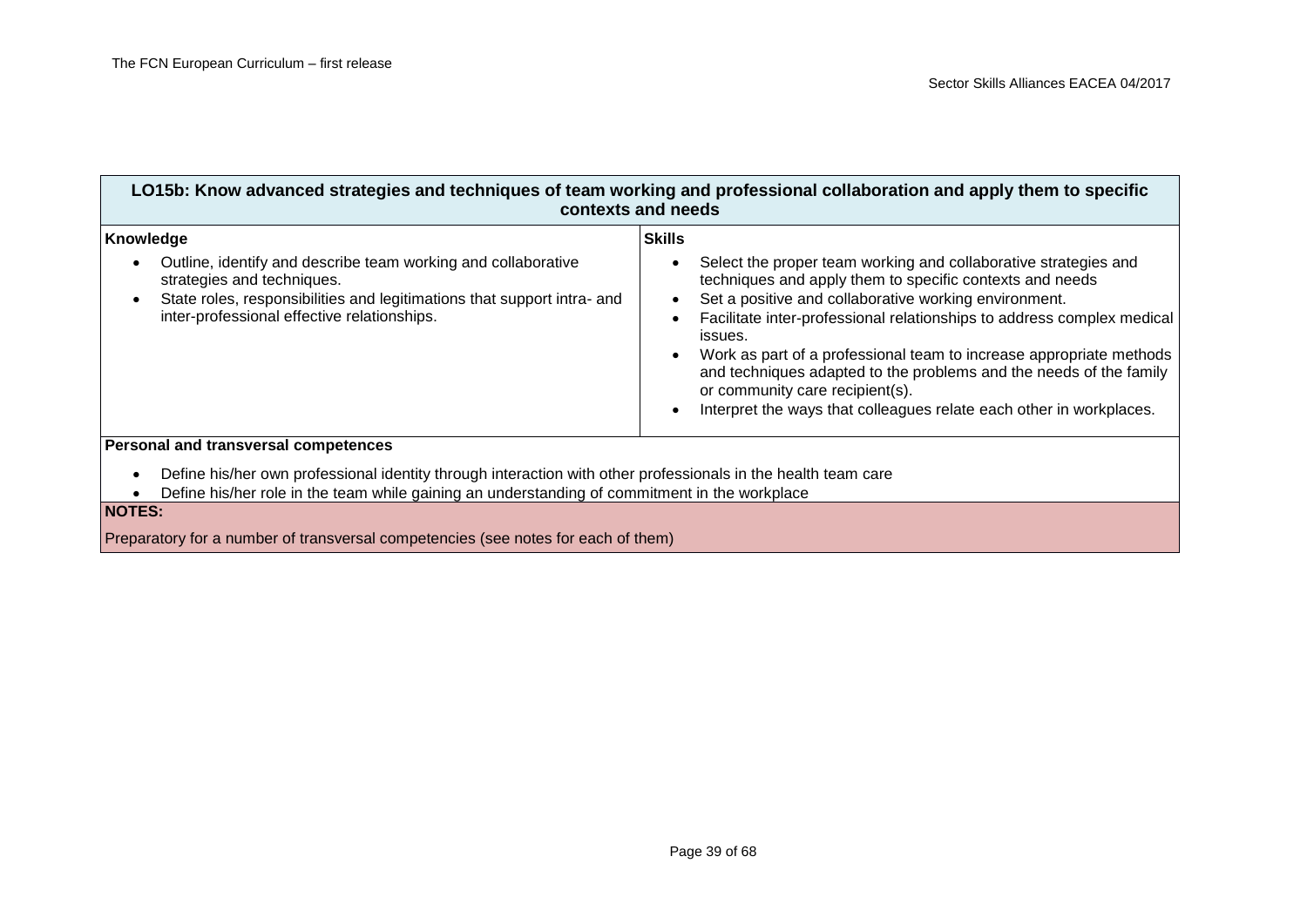### <span id="page-39-0"></span>**2.1.5 Unit of Learning Outcomes E: Navigation As Care Coordinator And Patient Advocate**

| UNIT OF LEARNING OUTCOMES E: NAVIGATION AS CARE COORDINATOR AND<br><b>PATIENT ADVOCATE</b> |                                                                                                                                    |
|--------------------------------------------------------------------------------------------|------------------------------------------------------------------------------------------------------------------------------------|
|                                                                                            | <b>Core Competencies</b>                                                                                                           |
| <b>CC8:</b>                                                                                | Coordinate and be accountable for attributing community healthcare activities to<br>support workers                                |
| <b>CC13:</b>                                                                               | Participate in the prioritization of activities of the multidisciplinary team to address<br>problems related to health and illness |
| <b>CC14:</b>                                                                               | Manage change and act as agents for change to improve family and community<br>nursing practice                                     |
| <b>CC20:</b>                                                                               | Managing disparity and diversity and fostering inclusiveness                                                                       |
| CC27:                                                                                      | Work together with the multidisciplinary team to prevent disease, and promote and<br>maintain health                               |
| <b>9 Learning Outcomes</b>                                                                 |                                                                                                                                    |
| LO <sub>8a</sub> :                                                                         | Know and evaluate the main problems and needs which could affect workers in a<br>specific community context.                       |
| LO <sub>8</sub> b:                                                                         | Know and apply strategies and techniques to motivate workers and to engage them<br>in community healthcare promotion               |
| LO13a:                                                                                     | Work and collaborate in a multidisciplinary team.                                                                                  |
| LO13b:                                                                                     | Plan and prioritize the activities of the multidisciplinary team in order to address<br>problems related to health and illness     |
| LO14a:                                                                                     | Know which changes are needed to improve FCN practice and act in order to target<br>and reach them                                 |
| LO20a:                                                                                     | Know the main ethical principles to manage disparity and diversity and apply them<br>in daily practice                             |
| LO20b:                                                                                     | Know the main guidelines to foster inclusiveness and apply them in daily practice                                                  |
| LO27a:                                                                                     | Work and collaborate in a multidisciplinary team                                                                                   |
| LO27b:                                                                                     | Effectively address<br>problems related to<br>health<br>illness<br>through<br>and<br>the<br>multidisciplinary team                 |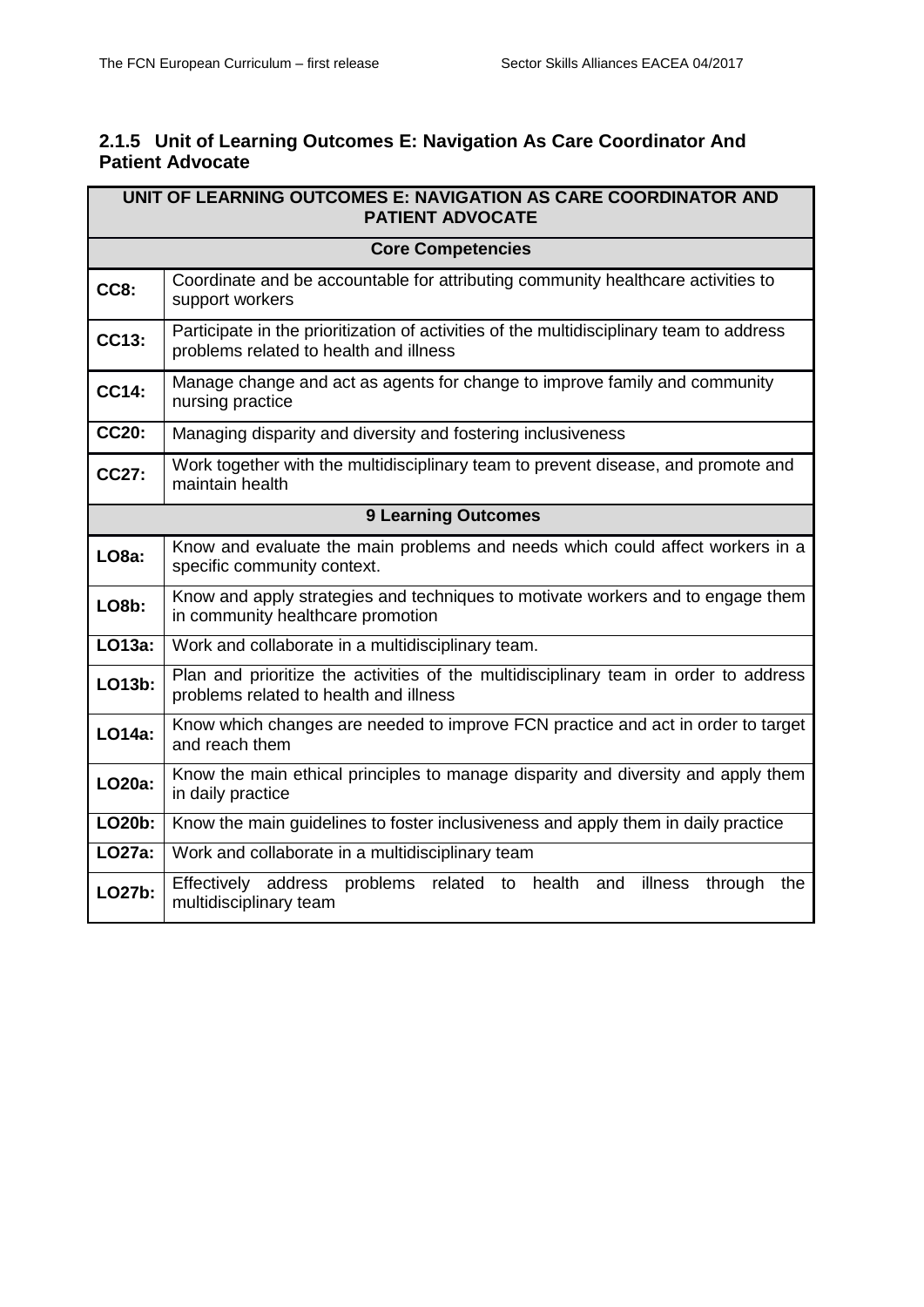| LO8a: Know and evaluate the main problems and needs which could affect workers in a specific community context                                                                                                                                                               |                                                                                                                |  |
|------------------------------------------------------------------------------------------------------------------------------------------------------------------------------------------------------------------------------------------------------------------------------|----------------------------------------------------------------------------------------------------------------|--|
| Knowledge                                                                                                                                                                                                                                                                    | <b>Skills</b>                                                                                                  |  |
| Identify problems and needs that affect workers in a specific<br>community context.                                                                                                                                                                                          | Evaluate problems and needs that affect workers in a specific<br>community context.                            |  |
|                                                                                                                                                                                                                                                                              | Collect relevant information that will inform workers about the<br>problems and needs of specific populations. |  |
|                                                                                                                                                                                                                                                                              | Analyze relevant information to identify major health issues.                                                  |  |
|                                                                                                                                                                                                                                                                              | Prioritize the main problems and needs for action decisions.                                                   |  |
| <b>Personal and transversal competences</b>                                                                                                                                                                                                                                  |                                                                                                                |  |
| Apply the critical thinking skills and dispositions of interpretation, analysis, evaluation, systematism, cognitive maturity.<br>Communicate and cooperate with community health care workers in order to identify problems and needs related to specific community context. |                                                                                                                |  |
| <b>NOTES:</b>                                                                                                                                                                                                                                                                |                                                                                                                |  |
| Communication strategies competencies are addressed by LO16a                                                                                                                                                                                                                 |                                                                                                                |  |

Team working competencies are addressed by LO15b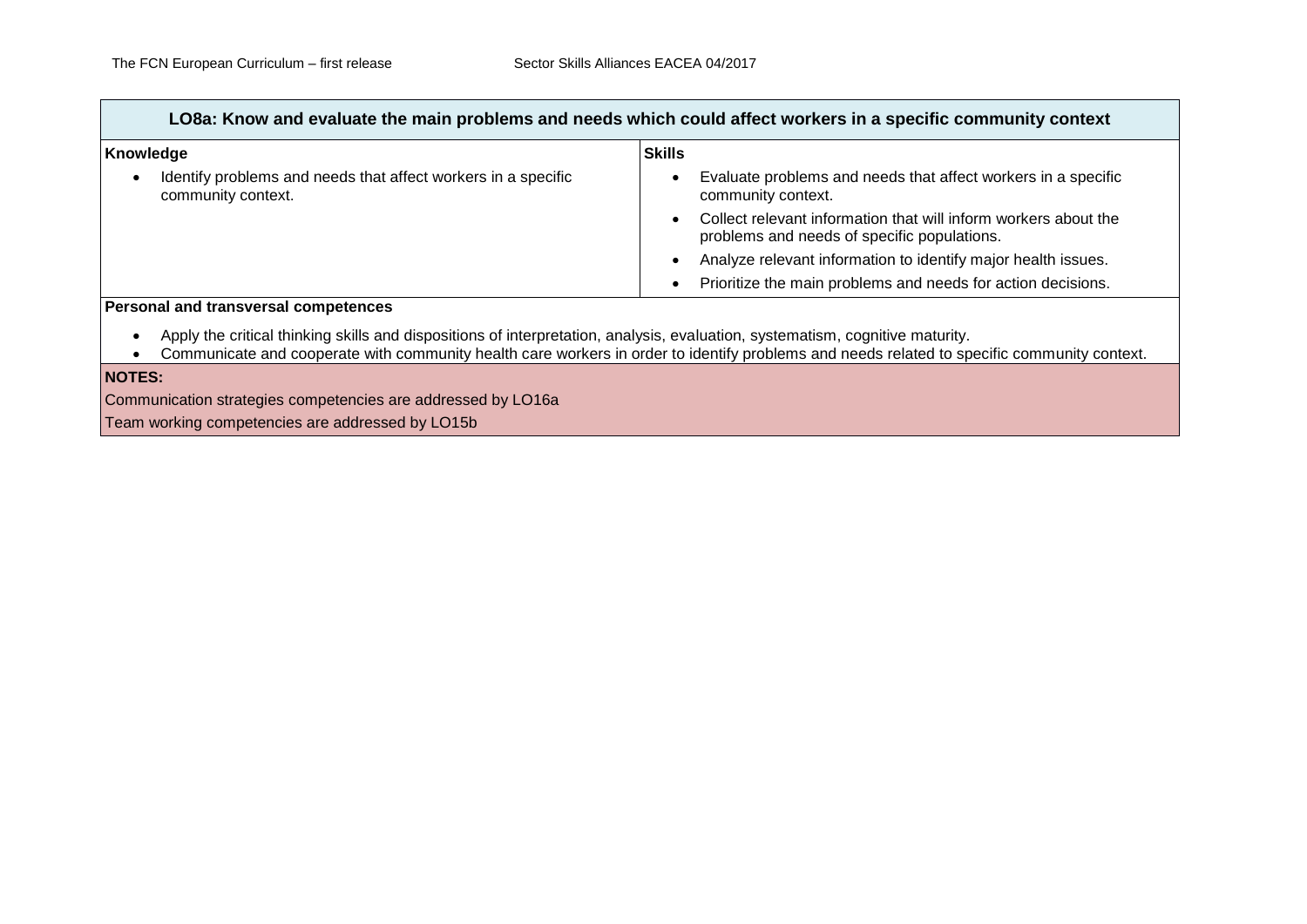| LO8b: Know and apply strategies and techniques to motivate workers and to engage them in community healthcare promotion                                                                  |                                                                                                                                |  |
|------------------------------------------------------------------------------------------------------------------------------------------------------------------------------------------|--------------------------------------------------------------------------------------------------------------------------------|--|
| Knowledge                                                                                                                                                                                | <b>Skills</b>                                                                                                                  |  |
| Outline, identify and select the proper motivation strategies and<br>$\bullet$<br>techniques for employees' health care in the community.                                                | Apply motivation strategies and techniques for employees' health<br>care in the community within a specific community context. |  |
| State healthcare activities that support workers in community<br>$\bullet$                                                                                                               |                                                                                                                                |  |
| healthcare promotion.                                                                                                                                                                    | Set accountability standards that enhance community healthcare<br>promotion.                                                   |  |
|                                                                                                                                                                                          | Coordinate supportive activities for community healthcare workers.                                                             |  |
| Personal and transversal competences                                                                                                                                                     |                                                                                                                                |  |
| Empathize with workers for their problems and needs as they engage with community healthcare activities<br>$\bullet$<br>Motivate workers to implement healthcare activities AUTONOMOUSLY |                                                                                                                                |  |
| <b>NOTES:</b>                                                                                                                                                                            |                                                                                                                                |  |
| Communication strategies competencies are addressed by LO16a                                                                                                                             |                                                                                                                                |  |
| Professional standards competencies are addressed by LO15a                                                                                                                               |                                                                                                                                |  |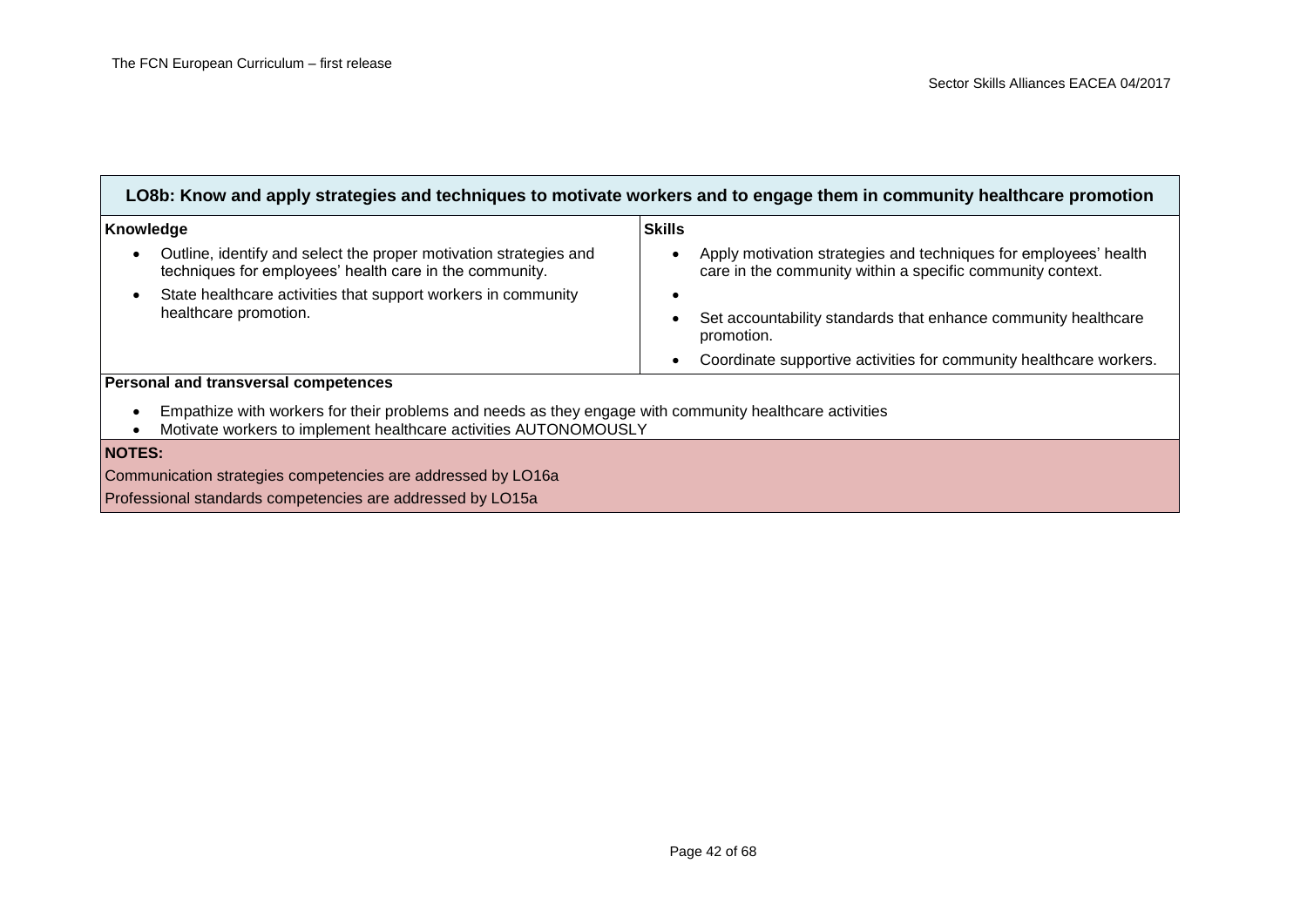| LO13a: Work and collaborate in a multidisciplinary team                                                                                                                                                                                                                                                                                 |                                                                                                                      |  |
|-----------------------------------------------------------------------------------------------------------------------------------------------------------------------------------------------------------------------------------------------------------------------------------------------------------------------------------------|----------------------------------------------------------------------------------------------------------------------|--|
| <b>Skills</b><br>Knowledge                                                                                                                                                                                                                                                                                                              |                                                                                                                      |  |
| Locate effective collaboration principles, methods and techniques in<br>$\bullet$<br>a context of multidisciplinary professionals.                                                                                                                                                                                                      | Apply effective collaboration principles, methods and techniques in a<br>context of multidisciplinary professionals. |  |
| Distinguish and outline the main roles and activities characterizing<br>$\bullet$<br>each professional who is supposed to collaborate with FCN                                                                                                                                                                                          |                                                                                                                      |  |
| Personal and transversal competences                                                                                                                                                                                                                                                                                                    |                                                                                                                      |  |
| Communicate effectively and promote cooperative behaviours.<br>٠<br>Accept different views and opinions within the multidisciplinary team about issues related to health and illness.<br>Support members of the multidisciplinary healthcare team to express views and opinions AUTONOMOUSLY.<br>Respect the roles of each professional |                                                                                                                      |  |
| <b>NOTES:</b>                                                                                                                                                                                                                                                                                                                           |                                                                                                                      |  |
| This LO is exactly the same of LO27a; it has to be declined accordingly to the specific core competence                                                                                                                                                                                                                                 |                                                                                                                      |  |
| Team working competencies are addressed by LO15b                                                                                                                                                                                                                                                                                        |                                                                                                                      |  |
| Communication strategies competencies are addressed by LO16a                                                                                                                                                                                                                                                                            |                                                                                                                      |  |
| This LO address only specific competencies related to the work in a multidisciplinary team                                                                                                                                                                                                                                              |                                                                                                                      |  |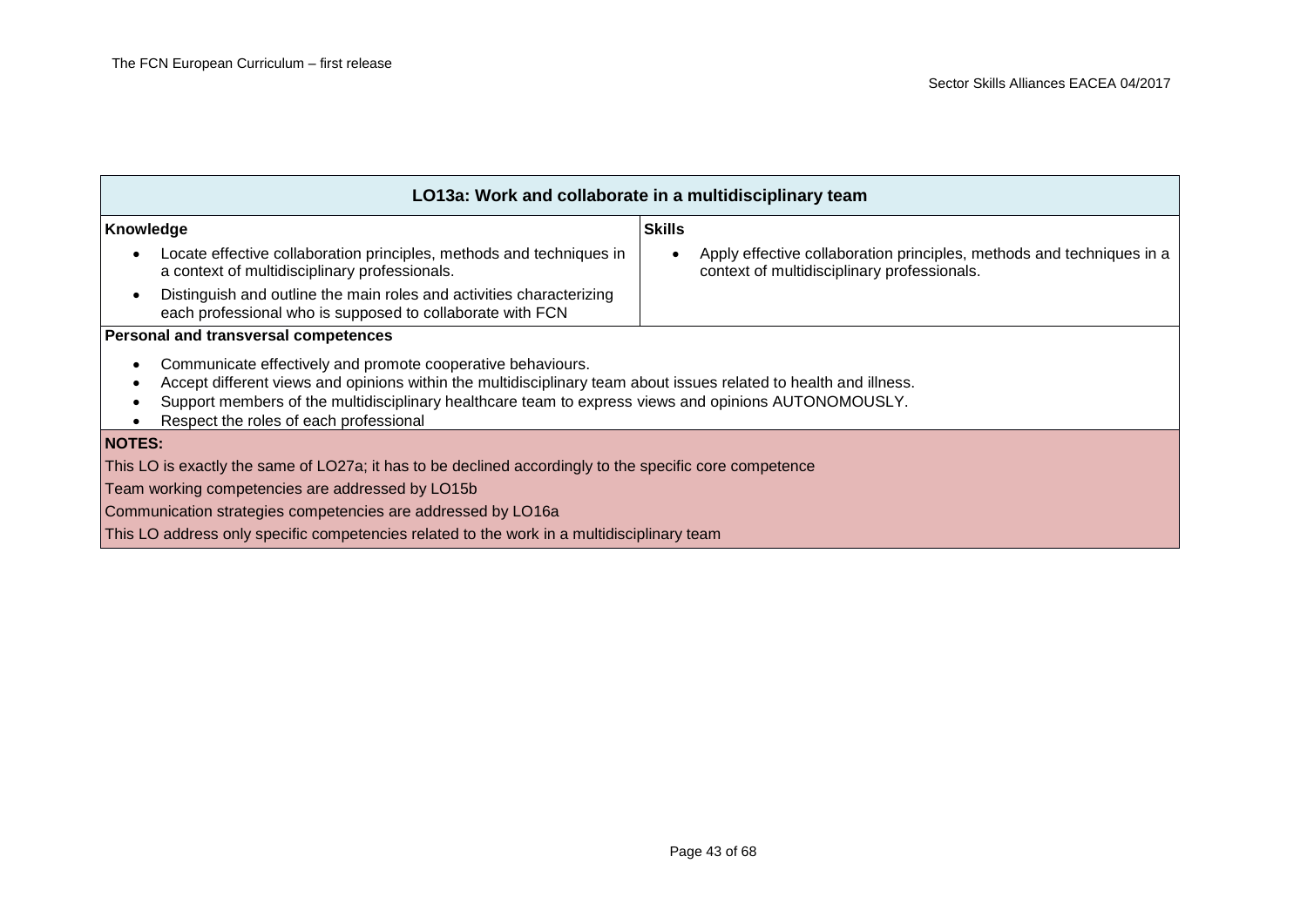| LO13b: Plan and prioritize the activities of the multidisciplinary team in order to address problems related to health and illness                                                                                                                                                                 |                                                                                                                      |  |
|----------------------------------------------------------------------------------------------------------------------------------------------------------------------------------------------------------------------------------------------------------------------------------------------------|----------------------------------------------------------------------------------------------------------------------|--|
| Knowledge                                                                                                                                                                                                                                                                                          | <b>Skills</b>                                                                                                        |  |
| Identify, categorize and define the activities that the multidisciplinary<br>$\bullet$<br>team should carry out in order to address problems related to health<br>and illness.<br>Outline the main principles to prioritize needs and activities<br>$\bullet$<br>addressing the community problems | Select and prioritize activities of the multidisciplinary team to address<br>problems related to health and illness. |  |
| Personal and transversal competences                                                                                                                                                                                                                                                               |                                                                                                                      |  |
| Accept different views and opinions within the multidisciplinary team about issues related to health and illness<br>$\bullet$<br>Provide reasonable justifications for his/her own choices about priorities                                                                                        |                                                                                                                      |  |
| <b>NOTES:</b>                                                                                                                                                                                                                                                                                      |                                                                                                                      |  |
| While LO27b focuses on the planning and the implementation of the activities, this LO is focused on planning and prioritizing,                                                                                                                                                                     |                                                                                                                      |  |
| Team working competencies are addressed by LO15b                                                                                                                                                                                                                                                   |                                                                                                                      |  |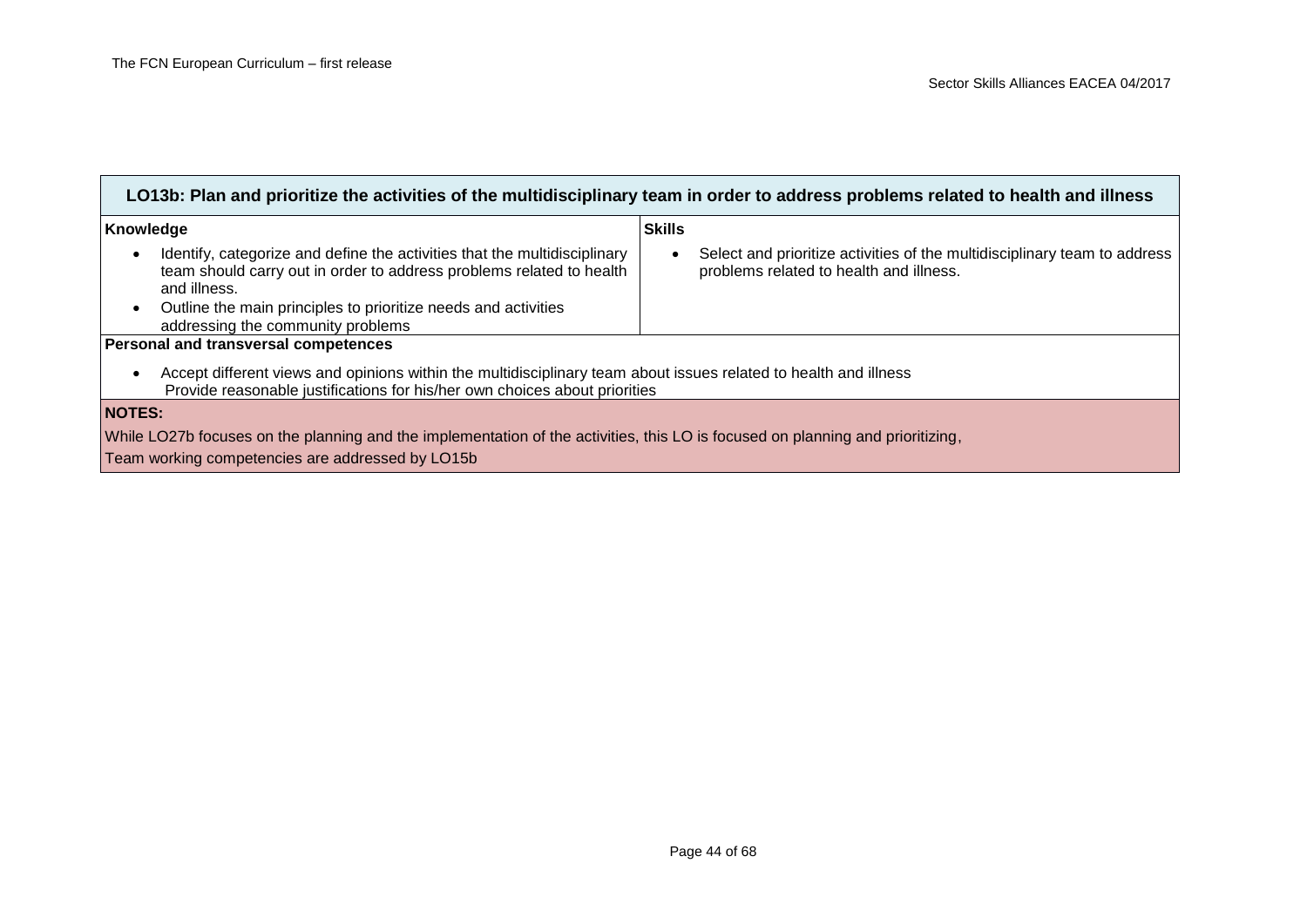| LO14a: Know which changes are needed to improve FCN practice and act in order to target and reach them                                                                                                                                                                                                                                                      |                                                                                                                                                                                                                                                                                                                                                                                                        |
|-------------------------------------------------------------------------------------------------------------------------------------------------------------------------------------------------------------------------------------------------------------------------------------------------------------------------------------------------------------|--------------------------------------------------------------------------------------------------------------------------------------------------------------------------------------------------------------------------------------------------------------------------------------------------------------------------------------------------------------------------------------------------------|
| Knowledge<br>Know at an advanced level Identify and compare health<br>management strategies.<br>Identify the need for changes in FCN daily practice.<br>Outline changing processes and policies in health sector.                                                                                                                                           | <b>Skills</b><br>Critically evaluate the need for changes in daily FCN practice.<br>Redesign nursing care plans in order to improve FCN practice.<br>Implement changes in daily FCN practice that improve the quality of<br>care.<br>Take specific measures to ensure maintenance of changes.<br>Set new practice objectives and assess them<br>Set supportive environment for changes and new actions |
| implementation.<br>Personal and transversal competences<br>Recognize WITH RESPONSIBILITY individuals' and families' preferences, values, and needs for change.<br>Provide responsible explanations to multidisciplinary health team members about the necessity of the required changes.<br>Manage changing situations with AUTONOMY and critical thinking. |                                                                                                                                                                                                                                                                                                                                                                                                        |

- Collaborate with the multidisciplinary team.
- Demonstrate purposeful, informed, outcome-oriented thinking.

### **NOTES:**

Team working competencies are addressed by LO15b

Multidisciplinary team competencies are addressed by LO13a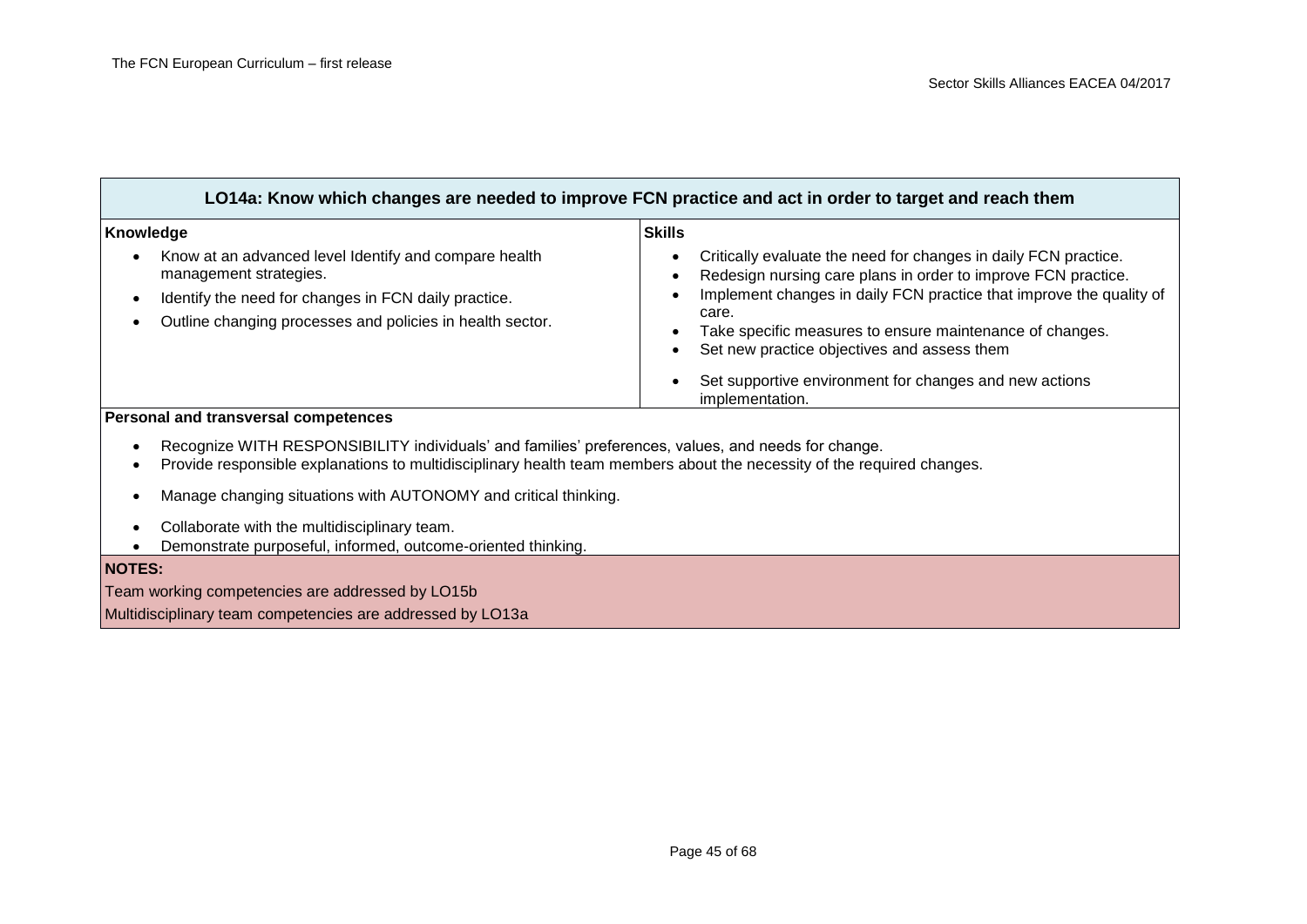the control of the control of the control of the control of the control of

| LO20a: Know the main ethical principles to manage disparity and diversity and apply them in daily practice |                                                                                 |  |
|------------------------------------------------------------------------------------------------------------|---------------------------------------------------------------------------------|--|
| Knowledge                                                                                                  | <b>Skills</b>                                                                   |  |
| Recognize disparity and diversity in family and in community<br>settings.                                  | Analyse and evaluate disparity and diversity in family and community<br>context |  |
| State specific disparity situations, such as children, women and older<br>$\bullet$                        | Manage disparity and diversity in daily FCN practice.                           |  |
| adults abuse.                                                                                              | Apply principles of equity and social justice in daily practice.                |  |
| Compare and select strategies and techniques for managing<br>disparity and diversity.                      |                                                                                 |  |
| Personal and transversal competences                                                                       |                                                                                 |  |
| Support vulnerable social groups.                                                                          |                                                                                 |  |
| Accept diversity and manage disparity WITH RESPONSIBILITY.                                                 |                                                                                 |  |
| Reduce disparity through a comprehensive communication.                                                    |                                                                                 |  |
| <b>NOTES:</b>                                                                                              |                                                                                 |  |
| Define the relations (preparatory or not) with LO2a                                                        |                                                                                 |  |
| Communication strategies competencies are addressed by LO16a                                               |                                                                                 |  |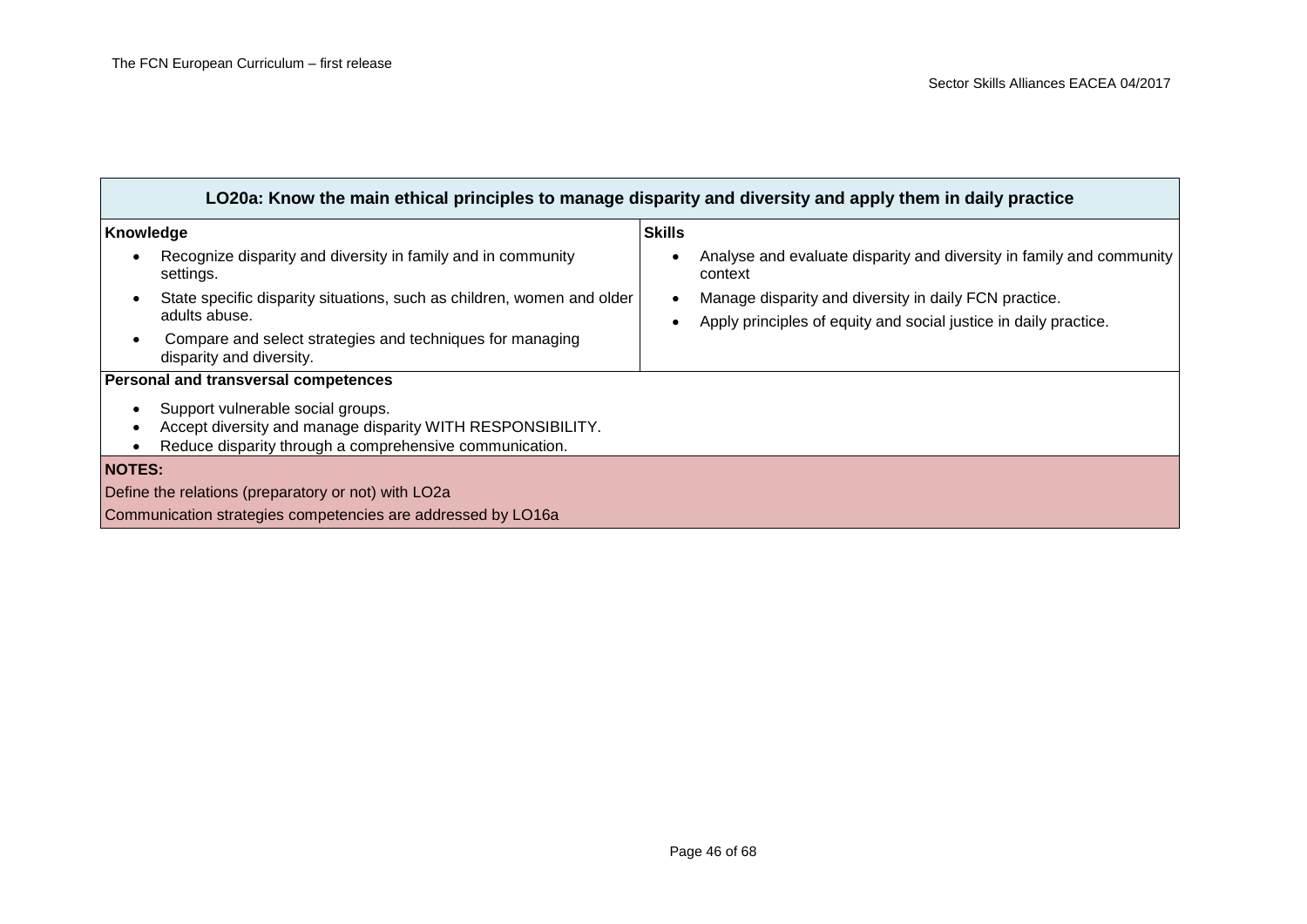| LO20b: Know the main guidelines to foster inclusiveness and apply them in daily practice                                                               |                                                                                                                                                                                                                                                                                                     |  |
|--------------------------------------------------------------------------------------------------------------------------------------------------------|-----------------------------------------------------------------------------------------------------------------------------------------------------------------------------------------------------------------------------------------------------------------------------------------------------|--|
| Knowledge                                                                                                                                              | <b>Skills</b>                                                                                                                                                                                                                                                                                       |  |
| Outline, identify and select the proper strategies and techniques for<br>fostering inclusiveness in health care systems.                               | Apply strategies and techniques for fostering inclusiveness in health<br>care systems<br>Plan activities that promote inclusiveness.<br>Coordinate initiatives in the multidisciplinary team in order to foster<br>inclusiveness Apply principles of equity and social justice in daily<br>practice |  |
| Personal and transversal competences                                                                                                                   |                                                                                                                                                                                                                                                                                                     |  |
| Support vulnerable social groups.<br>Adopt inclusiveness behaviour WITH RESPONSIBILITY.<br>Enhance inclusiveness through a comprehensive communication |                                                                                                                                                                                                                                                                                                     |  |
| <b>NOTES:</b>                                                                                                                                          |                                                                                                                                                                                                                                                                                                     |  |
| Define the relations (preparatory or not) with LO2a                                                                                                    |                                                                                                                                                                                                                                                                                                     |  |
| Communication strategies competencies are addressed by LO16a                                                                                           |                                                                                                                                                                                                                                                                                                     |  |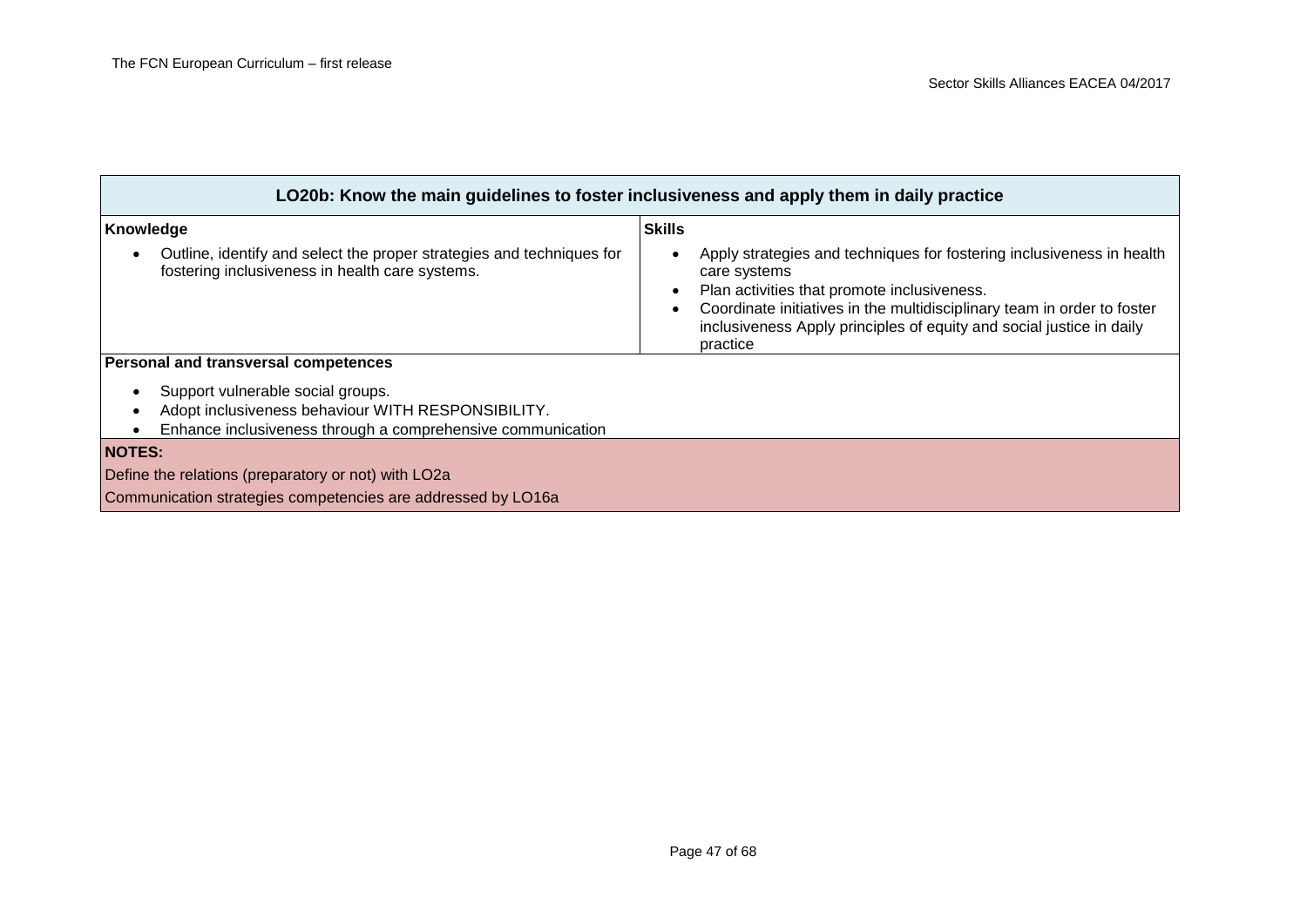| LO27a: Work and collaborate in a multidisciplinary team                                                                                                                                                                                                                                                                                 |                                                                                                                      |  |
|-----------------------------------------------------------------------------------------------------------------------------------------------------------------------------------------------------------------------------------------------------------------------------------------------------------------------------------------|----------------------------------------------------------------------------------------------------------------------|--|
| <b>Skills</b><br>Knowledge                                                                                                                                                                                                                                                                                                              |                                                                                                                      |  |
| Locate effective collaboration principles, methods and techniques in<br>$\bullet$<br>a context of multidisciplinary professionals.                                                                                                                                                                                                      | Apply effective collaboration principles, methods and techniques in a<br>context of multidisciplinary professionals. |  |
| Distinguish and outline the main roles and activities characterizing<br>$\bullet$<br>each professional who is supposed to collaborate with FCN                                                                                                                                                                                          |                                                                                                                      |  |
| Personal and transversal competences                                                                                                                                                                                                                                                                                                    |                                                                                                                      |  |
| Communicate effectively and promote cooperative behaviours.<br>٠<br>Accept different views and opinions within the multidisciplinary team about issues related to health and illness.<br>Support members of the multidisciplinary healthcare team to express views and opinions AUTONOMOUSLY.<br>Respect the roles of each professional |                                                                                                                      |  |
| <b>NOTES:</b>                                                                                                                                                                                                                                                                                                                           |                                                                                                                      |  |
| This LO is exactly the same of LO13a; it has to be declined accordingly to the specific core competence                                                                                                                                                                                                                                 |                                                                                                                      |  |
| Team working competencies are addressed by LO15b                                                                                                                                                                                                                                                                                        |                                                                                                                      |  |
| Communication strategies competencies are addressed by LO16a                                                                                                                                                                                                                                                                            |                                                                                                                      |  |
| This LO address only specific competencies related to the work in a multidisciplinary team                                                                                                                                                                                                                                              |                                                                                                                      |  |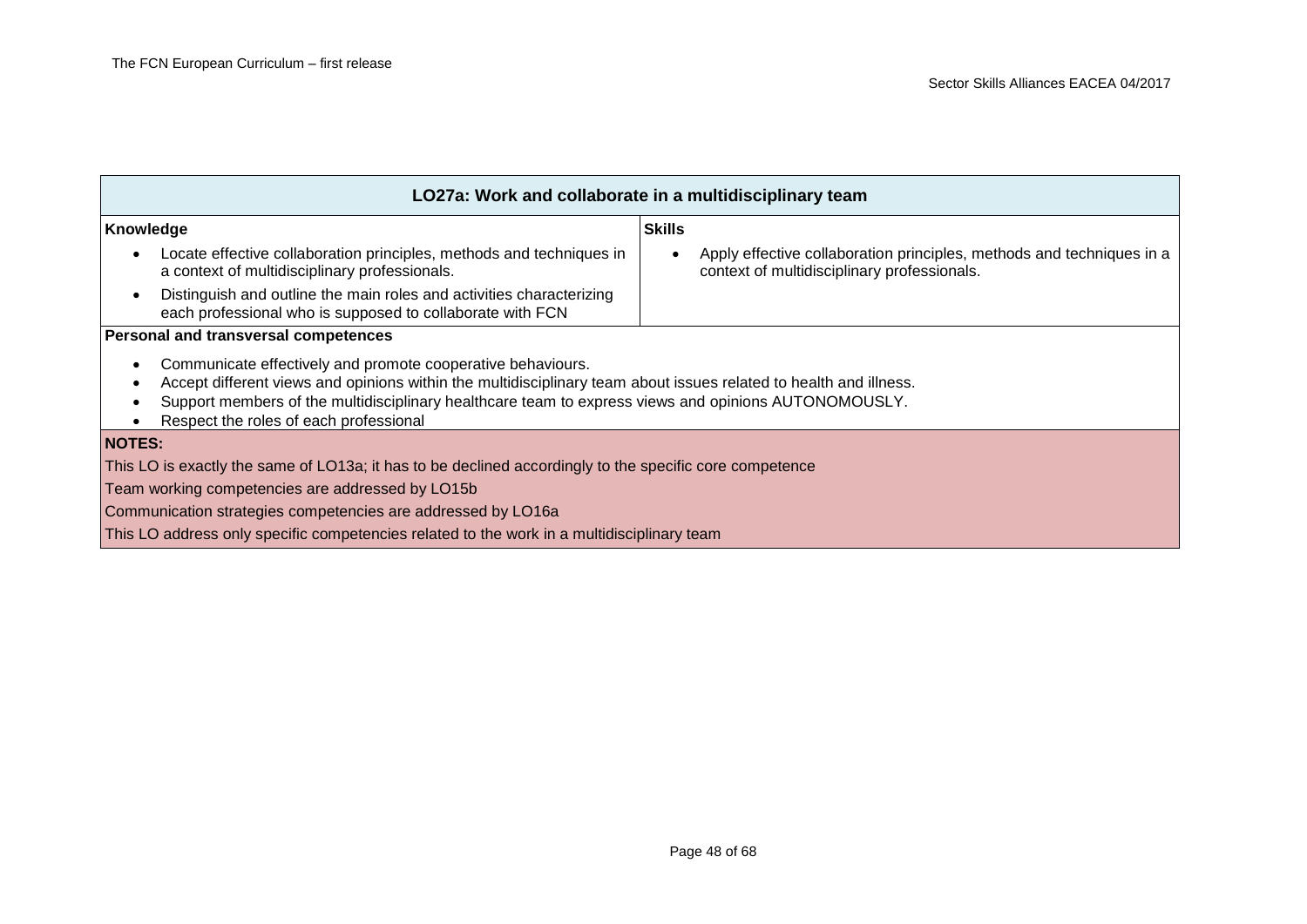| LO27b: Effectively address problems related to health and illness through the multidisciplinary team                                  |                                                                                                                                            |
|---------------------------------------------------------------------------------------------------------------------------------------|--------------------------------------------------------------------------------------------------------------------------------------------|
| Knowledge                                                                                                                             | <b>Skills</b>                                                                                                                              |
| Identify and describe effective multidisciplinary interventions that<br>address successfully problems related to health and diseases. | Plan and implement activities of the multidisciplinary team to address<br>problems related to health and illness.                          |
|                                                                                                                                       | Assess and revise activities of the multidisciplinary team to address<br>problems related to health and illness                            |
|                                                                                                                                       | Integrate different opinions of the multidisciplinary team into activities<br>that prevent disease, and promote and maintain health.       |
| Personal and transversal competences                                                                                                  |                                                                                                                                            |
| Accept diverse opinions within the multidisciplinary team context.                                                                    | Motivate multidisciplinary team members to actively participate in actions that aim to prevent disease, (and) promote and maintain health. |
| <b>NOTES:</b>                                                                                                                         |                                                                                                                                            |
| While LO13b focuses on planning and prioritizing, this LO is focused on the planning and the implementation of the activities         |                                                                                                                                            |

Team working competencies are addressed by LO15b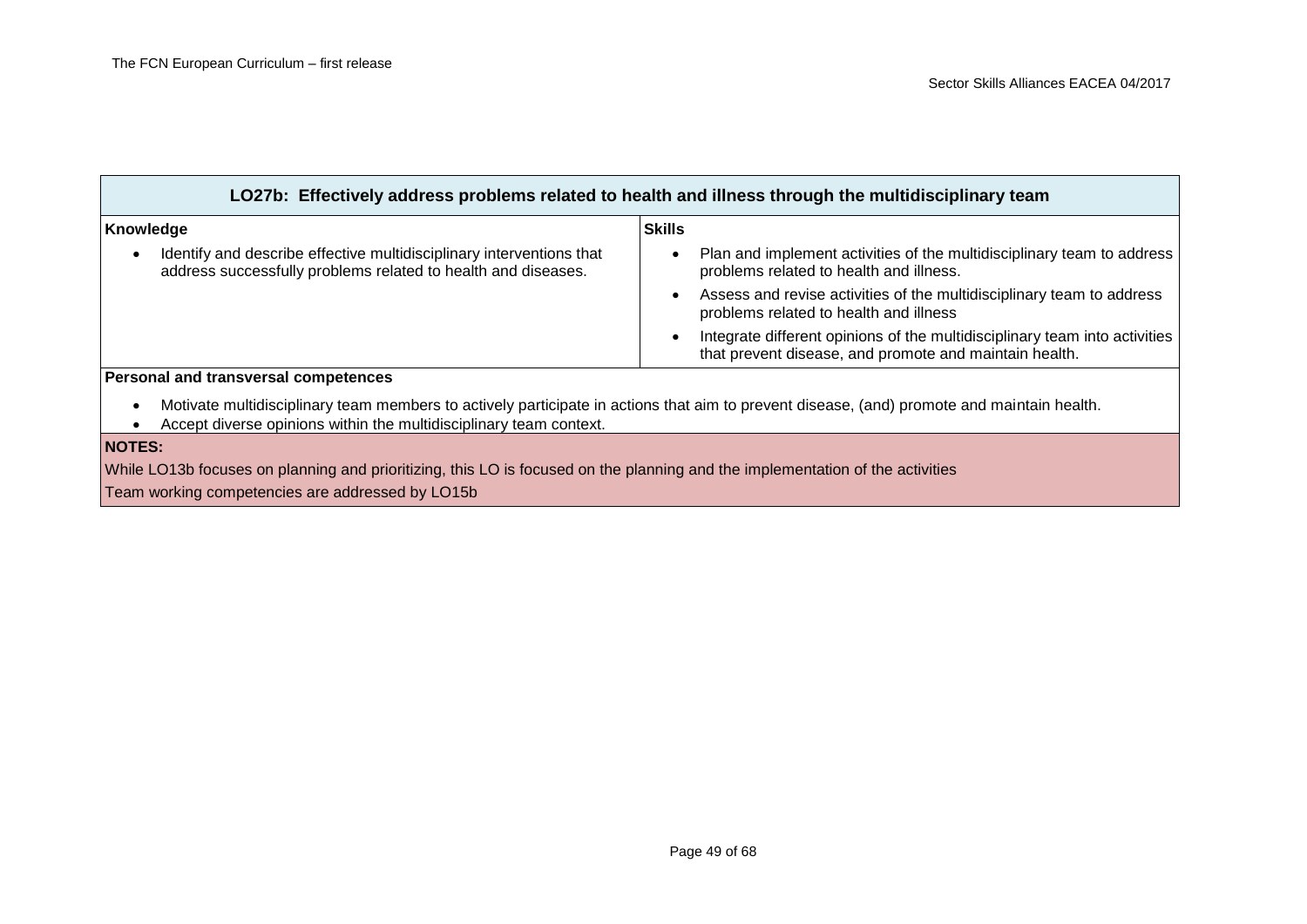### <span id="page-49-0"></span>**2.1.6 Unit of Learning Outcomes F: Evidence Based Approach**

| UNIT OF LEARNING OUTCOMES F: EVIDENCE BASED APPROACH |                                                                                                                                          |  |
|------------------------------------------------------|------------------------------------------------------------------------------------------------------------------------------------------|--|
|                                                      | <b>Core Competencies</b>                                                                                                                 |  |
| CC9:                                                 | Accountability for the outcomes of nursing care in individuals, families and the<br>community                                            |  |
| <b>CC10:</b>                                         | Systematically document and evaluate their own practice                                                                                  |  |
| CC12:                                                | Set standards and evaluate the outcomes related to nursing activities in people's<br>homes and in the community                          |  |
| CC26:                                                | Use the best scientific evidence available                                                                                               |  |
| <b>9 Learning Outcomes</b>                           |                                                                                                                                          |  |
| LO <sub>9a</sub> :                                   | Know the main guidelines, procedures and tools for the monitoring and the<br>definition of the outcomes and apply them in daily practice |  |
| <b>LO10a:</b>                                        | Know and use standardized and validated tools in order to evaluate their own<br>practice                                                 |  |
| <b>LO10b:</b>                                        | Know and use the main monitoring and reporting procedures in order to document<br>their own practice                                     |  |
| LO12a:                                               | Know the main standards about nursing activities in people's homes and apply<br>them in daily practice                                   |  |
| LO12b:                                               | Know the main standards about nursing activities in the community and apply them<br>in daily practice                                    |  |
| <b>LO12c:</b>                                        | Evaluate the outcomes related to nursing activities in people's homes                                                                    |  |
| LO12d:                                               | Evaluate the outcomes related to nursing activities in the community                                                                     |  |
| LO26a:                                               | Know the main scientific evidence databases and make an effective search                                                                 |  |
| LO26b:                                               | Use the best scientific evidences properly and apply them in daily practice                                                              |  |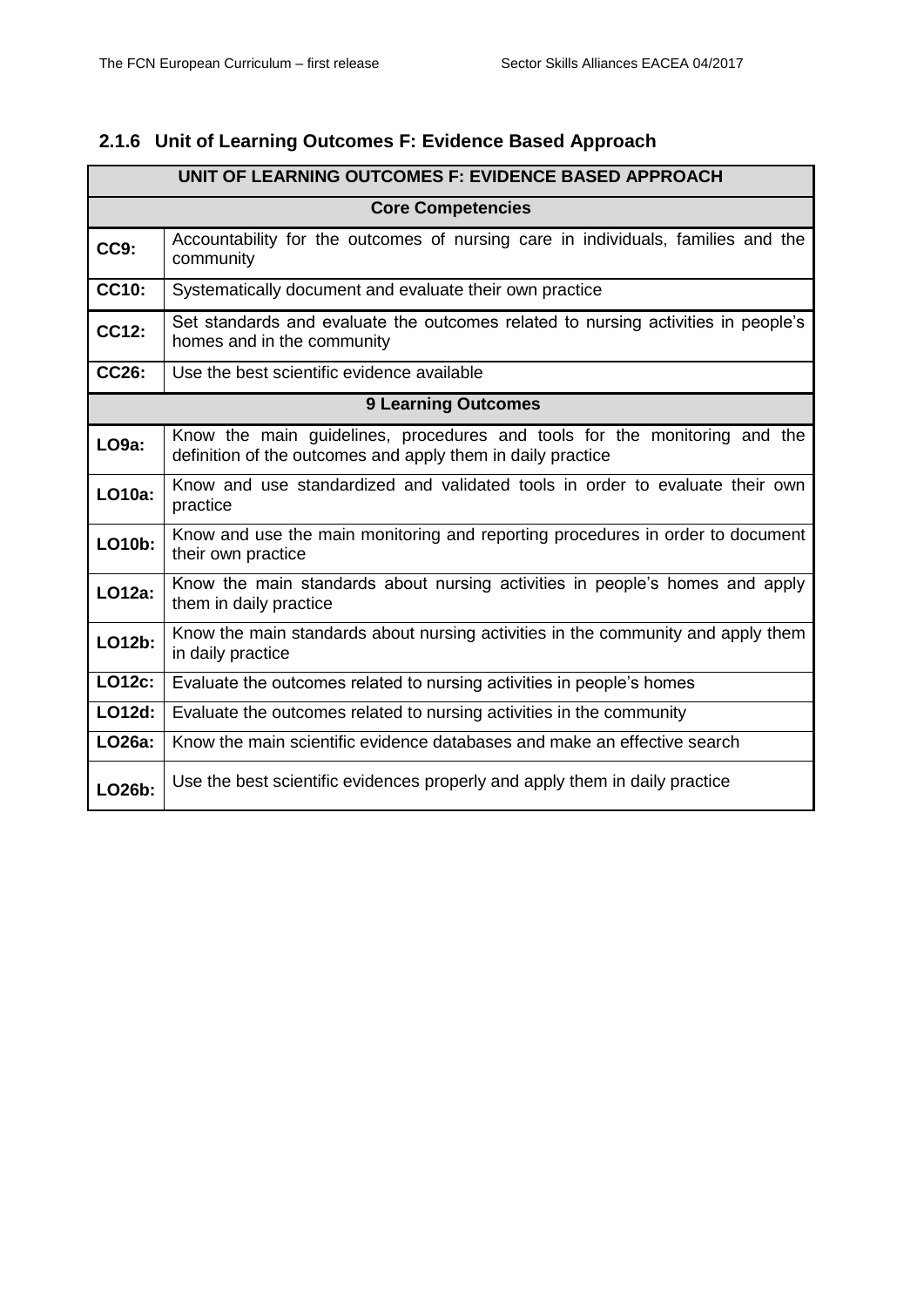| LO9a: Know the main guidelines, procedures and tools for the monitoring and the definition of the outcomes and apply them in<br>daily practice                                                                                                                                                                                                                                                                                                                                                                                                                                                   |                                                                                                                                                                                                                                                         |  |
|--------------------------------------------------------------------------------------------------------------------------------------------------------------------------------------------------------------------------------------------------------------------------------------------------------------------------------------------------------------------------------------------------------------------------------------------------------------------------------------------------------------------------------------------------------------------------------------------------|---------------------------------------------------------------------------------------------------------------------------------------------------------------------------------------------------------------------------------------------------------|--|
| Knowledge<br>Outline, identify and select the proper guidelines, procedures and<br>$\bullet$<br>validated tools for the definition of the outcomes.<br>Outline, identify and select the proper guidelines, procedures and<br>$\bullet$<br>validated tools for monitoring nursing care.<br>Define and describe data collection process.<br>$\bullet$                                                                                                                                                                                                                                              | <b>Skills</b><br>Set appropriate outcomes of nursing care<br>Apply procedures for monitoring nursing care.<br>Systematically collect data related to patient outcomes.<br>Assess the outcomes of nursing care with standardized and<br>validated tools. |  |
| Personal and transversal competences<br>Evaluate implemented nursing actions AUTONOMOUSLY.<br>$\bullet$<br>Collaborate with other multidisciplinary team professionals.<br>٠<br>Foster users' acceptability and compliance with implemented actions set.<br>$\bullet$<br>Set an healthy and collaborative atmosphere among nursing care deliverers to address and improve the targeted outcomes for the individuals,<br>$\bullet$<br>families and the community.<br>Demonstrate professional accountability in independent practice in multiple settings with multiple stakeholders<br>$\bullet$ |                                                                                                                                                                                                                                                         |  |
| NOTES:<br>Competences related to the evaluation of the outcomes are addressed by LO12c and LO12d (this LO focuses on definition and the monitoring)<br>Professional standards competencies are addressed by LO15a<br>Team working competencies are addressed by LO15b<br>This LO is preparatory for LO24b                                                                                                                                                                                                                                                                                        |                                                                                                                                                                                                                                                         |  |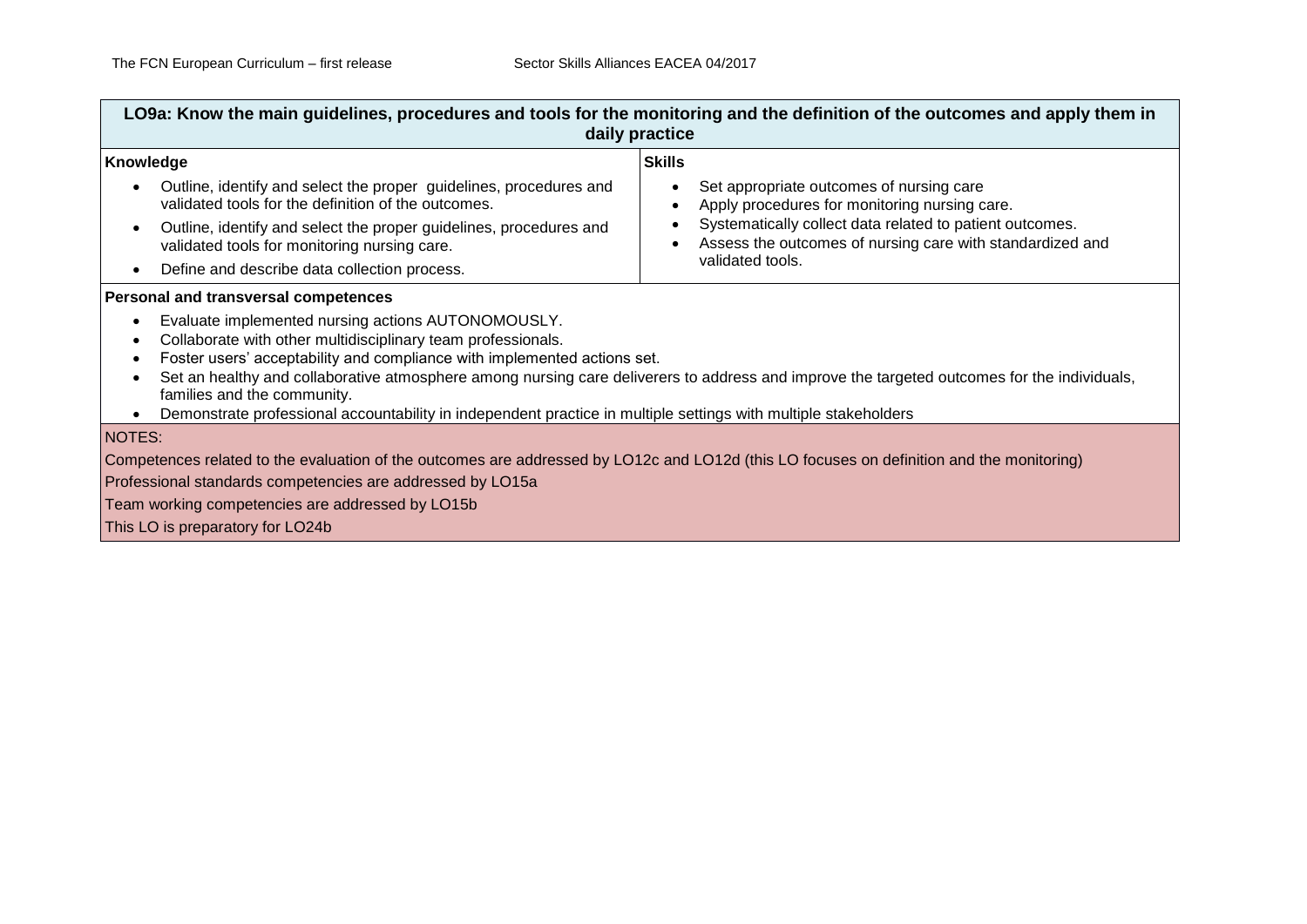| LO10a: Know and use standardized and validated tools in order to evaluate their own practice                                                                                                                                                                                                             |                                                                                            |  |
|----------------------------------------------------------------------------------------------------------------------------------------------------------------------------------------------------------------------------------------------------------------------------------------------------------|--------------------------------------------------------------------------------------------|--|
| Knowledge<br>Outline standardized and validated tools to evaluate his/her own<br>practice.                                                                                                                                                                                                               | <b>Skills</b><br>Use standardized and validated tools to evaluate his/her own<br>practice. |  |
| Personal and transversal competences                                                                                                                                                                                                                                                                     | Systematically evaluate his/her own practice.                                              |  |
| Evaluate his/her own practice continuously and AUTONOMOUSLY.<br>Foster the acceptability and compliance of the user to the continuous feedback procedure<br>Apply the critical thinking skills and dispositions of interpretation, evaluation, self-regulation, truth-seeking, analyticity, systematism. |                                                                                            |  |
| <b>NOTES:</b>                                                                                                                                                                                                                                                                                            |                                                                                            |  |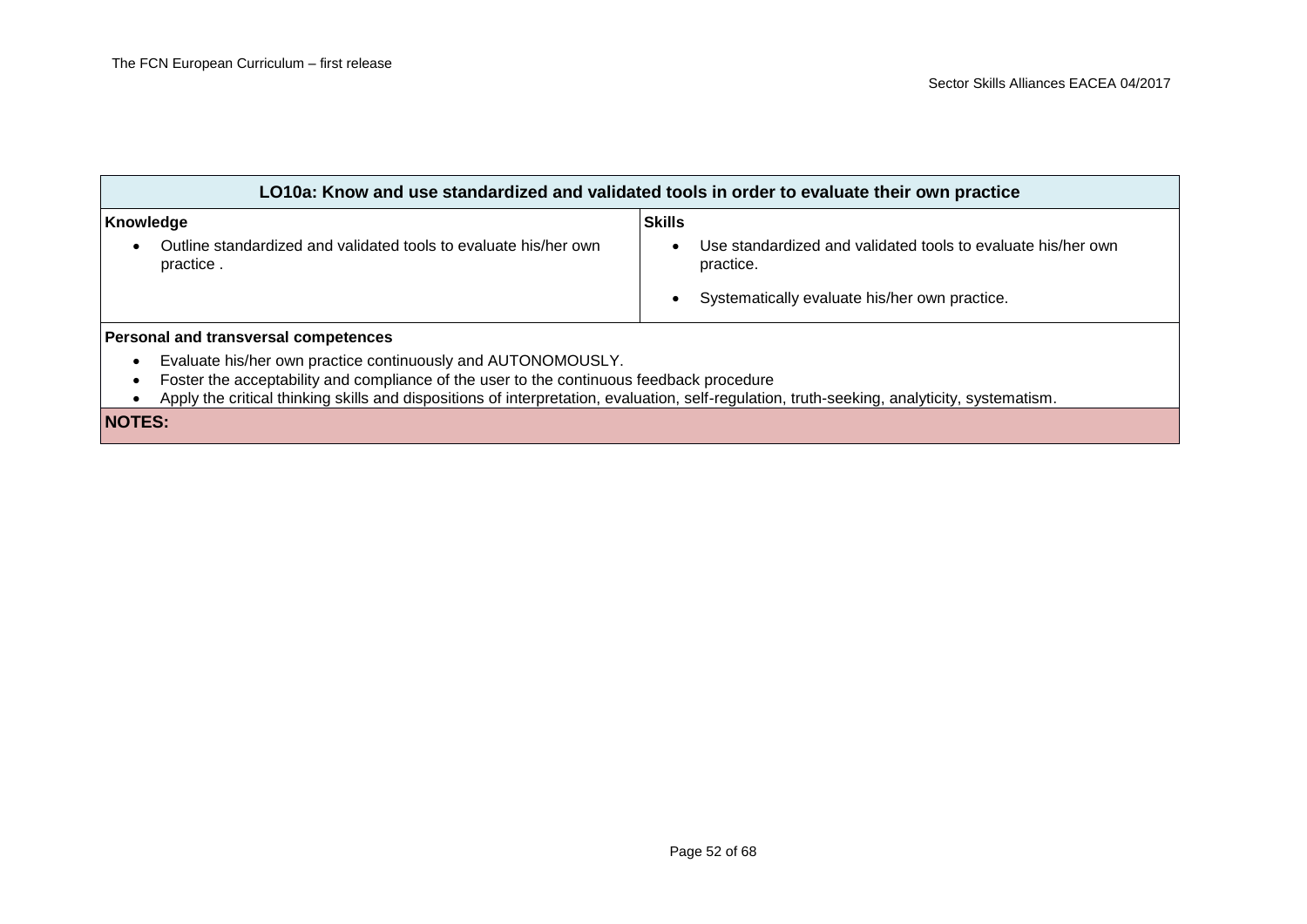| LO10b: Know and use the main monitoring and reporting procedures in order to document their own practice |                                                                                                 |               |                                                                                    |
|----------------------------------------------------------------------------------------------------------|-------------------------------------------------------------------------------------------------|---------------|------------------------------------------------------------------------------------|
| Knowledge                                                                                                |                                                                                                 | <b>Skills</b> |                                                                                    |
| $\bullet$                                                                                                | Outline the main monitoring and reporting procedures in order to<br>document their own practice | $\bullet$     | Select the proper document type and use it for evaluating his/her<br>own practice. |
| $\bullet$                                                                                                | Outline, identify and select the proper nursing documentation types<br>and procedures.          | $\bullet$     | Systematically document his/her own practice.                                      |
|                                                                                                          |                                                                                                 | $\bullet$     | Fill in nursing sheets and plans.                                                  |
| Personal and transversal competences                                                                     |                                                                                                 |               |                                                                                    |
| $\bullet$                                                                                                | AUTONOMOUSLY document his/her own practice.                                                     |               |                                                                                    |
| $\bullet$                                                                                                | Foster users' acceptability and compliance with the chosen documentation.                       |               |                                                                                    |
| <b>NOTES:</b>                                                                                            |                                                                                                 |               |                                                                                    |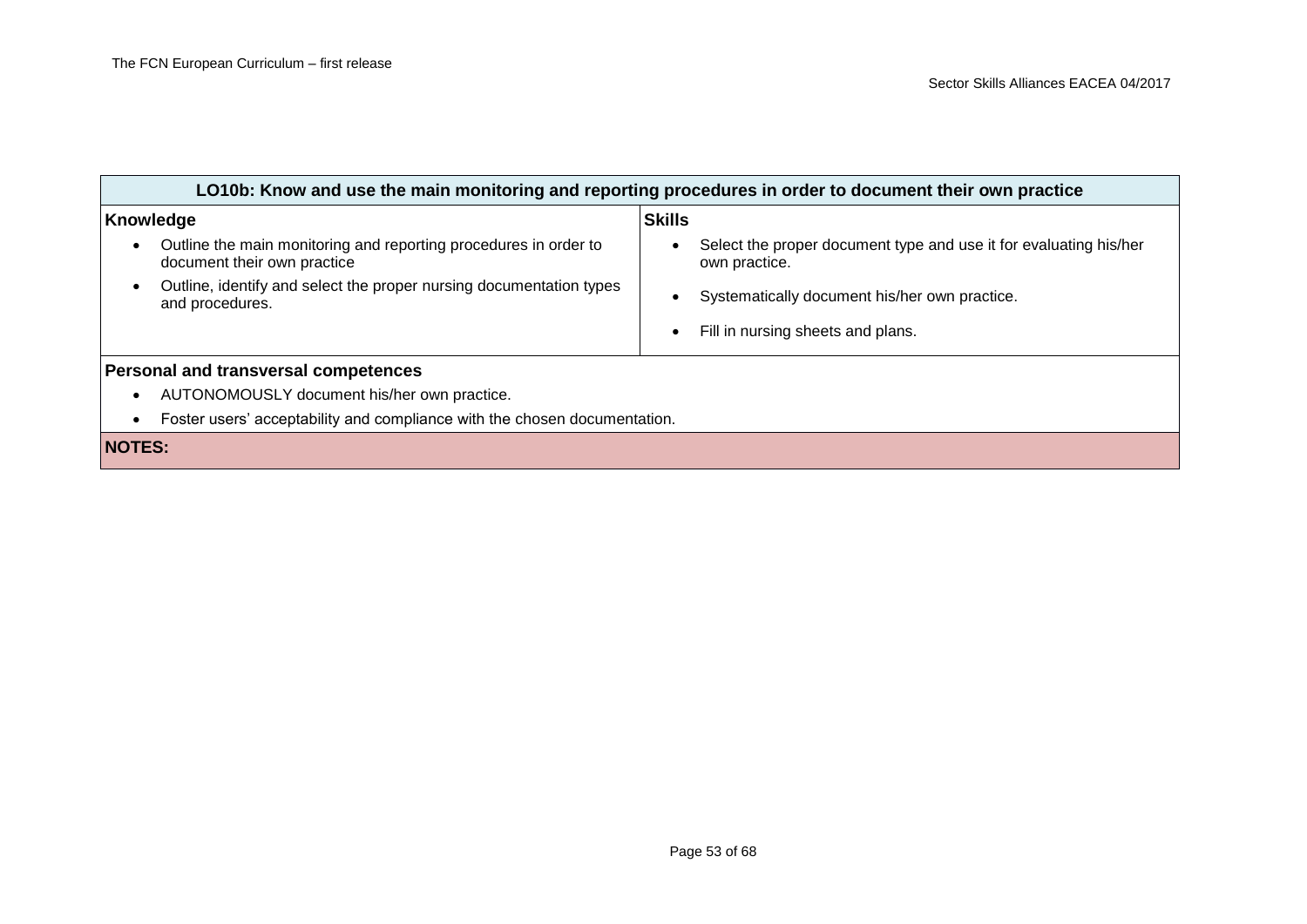| LO12a: Know the main standards about nursing activities in people's homes and apply them in daily practice                                                                                           |                                                                                                      |  |  |
|------------------------------------------------------------------------------------------------------------------------------------------------------------------------------------------------------|------------------------------------------------------------------------------------------------------|--|--|
| Knowledge                                                                                                                                                                                            | <b>Skills</b>                                                                                        |  |  |
| Outline the main standards related to nursing activities in people's<br>$\bullet$<br>homes.                                                                                                          | Set/apply standards related to nursing activities in people's homes in<br>his/her homecare practice. |  |  |
| Personal and transversal competences                                                                                                                                                                 |                                                                                                      |  |  |
| AUTONOMOUSLY set the proper standards.<br>$\bullet$<br>Collaborate with other multidisciplinary team professionals.<br>Foster the acceptability and compliance of the user to the applied standards. |                                                                                                      |  |  |
| <b>NOTES:</b>                                                                                                                                                                                        |                                                                                                      |  |  |
| Professional standards competencies are addressed by LO15a                                                                                                                                           |                                                                                                      |  |  |
| Team working competencies are addressed by LO15b                                                                                                                                                     |                                                                                                      |  |  |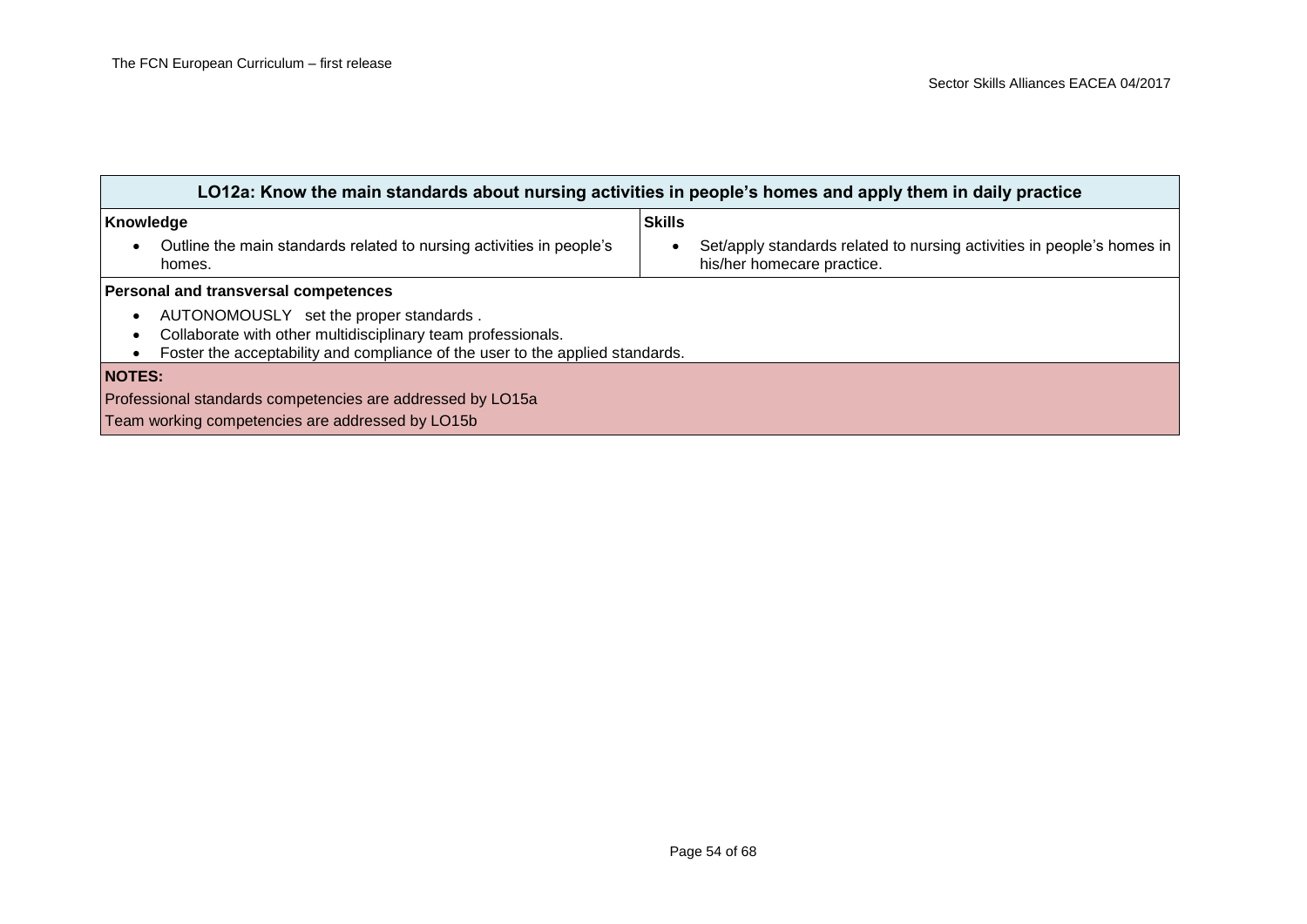| LO12b: Know the main standards about nursing activities in the community and apply them in daily practice                                                                                                         |                                                                     |  |  |
|-------------------------------------------------------------------------------------------------------------------------------------------------------------------------------------------------------------------|---------------------------------------------------------------------|--|--|
| Knowledge                                                                                                                                                                                                         | <b>Skills</b>                                                       |  |  |
| Outline the main standards related to nursing activities in the<br>$\bullet$<br>community.                                                                                                                        | Set/apply standards related to nursing activities in the community. |  |  |
| Personal and transversal competences                                                                                                                                                                              |                                                                     |  |  |
| AUTONOMOUSLY set the proper standards.<br>$\bullet$<br>Collaborate with other multidisciplinary team professionals.<br>$\bullet$<br>Foster the acceptability and compliance of the user to the applied standards. |                                                                     |  |  |
| <b>NOTES:</b>                                                                                                                                                                                                     |                                                                     |  |  |
| Professional strategies competencies are addressed by LO15a                                                                                                                                                       |                                                                     |  |  |
| Team working competencies are addressed by LO15b                                                                                                                                                                  |                                                                     |  |  |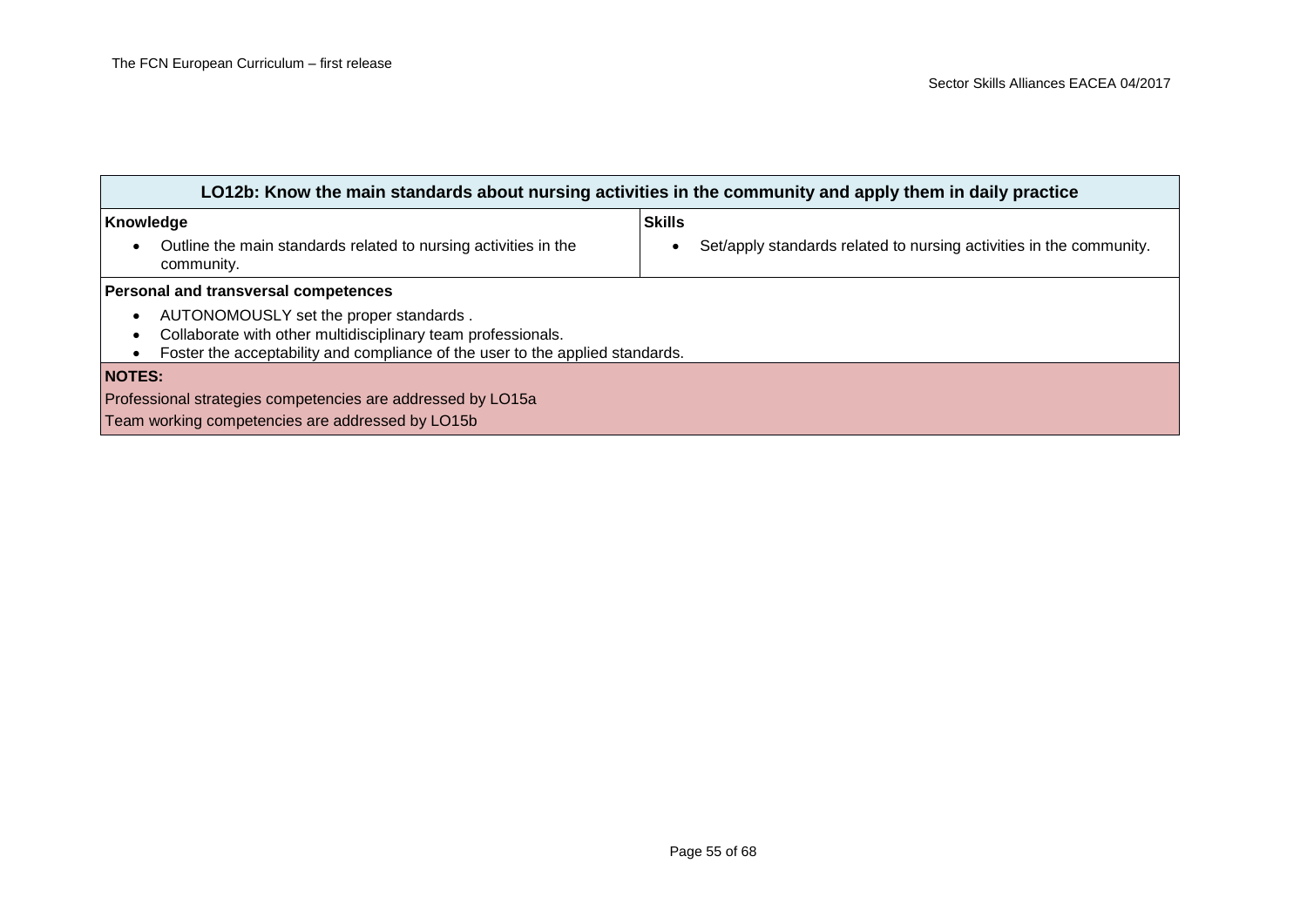| LO12c: Evaluate the outcomes related to nursing activities in people's homes.                                                             |                                                                                                                                              |  |  |
|-------------------------------------------------------------------------------------------------------------------------------------------|----------------------------------------------------------------------------------------------------------------------------------------------|--|--|
| Knowledge                                                                                                                                 | <b>Skills</b>                                                                                                                                |  |  |
| Compare and select the proper methods and tools to evaluate the<br>$\bullet$<br>outcomes related to nursing activities in people's homes. | Apply methods and use properly the available tools to evaluate the<br>$\bullet$<br>outcomes related to nursing activities in people's homes. |  |  |
| Recognize the role of monitoring the outcomes in the evaluation<br>$\bullet$<br>process.                                                  | Use properly the information collected through the monitoring<br>$\bullet$<br>process for the evaluation                                     |  |  |
|                                                                                                                                           | Report the results of the outcome evaluation using the proper tools.<br>$\bullet$                                                            |  |  |
| Personal and transversal competences                                                                                                      |                                                                                                                                              |  |  |
| Collaborate with other multidisciplinary team professionals.<br>$\bullet$                                                                 |                                                                                                                                              |  |  |
| Foster the acceptability and compliance of the user to the applied standards.<br>$\bullet$                                                |                                                                                                                                              |  |  |
| <b>NOTES:</b>                                                                                                                             |                                                                                                                                              |  |  |
| Competences related to the definition and the monitoring of the outcomes are addressed by LO9a (this LO focuses on evaluation)            |                                                                                                                                              |  |  |
| Team working competencies are addressed by LO15b                                                                                          |                                                                                                                                              |  |  |
| Professional standards competencies are addressed by LO15a                                                                                |                                                                                                                                              |  |  |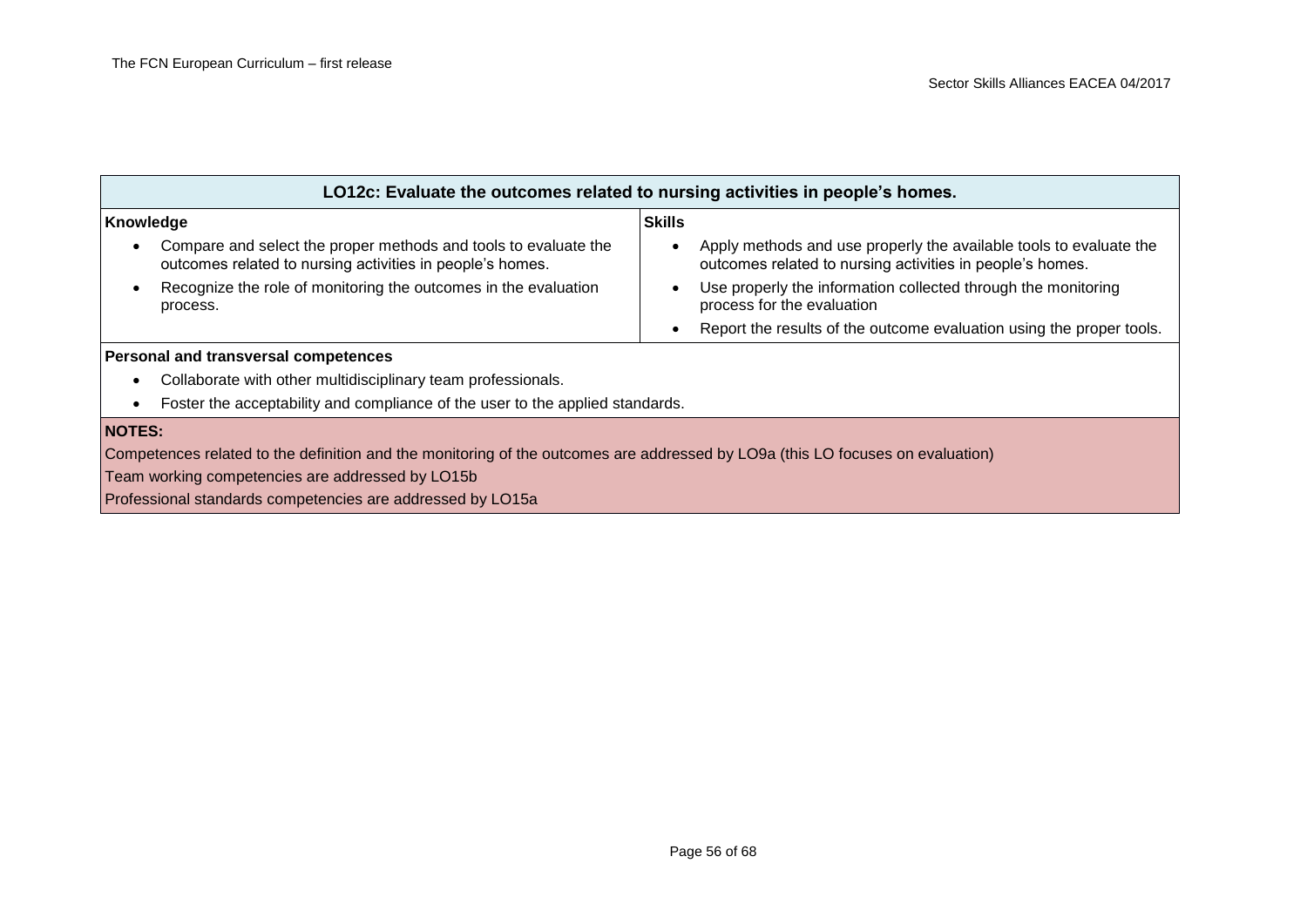| LO12d: Evaluate the outcomes related to nursing activities in the community.                                                             |                                                                                                                                |  |  |
|------------------------------------------------------------------------------------------------------------------------------------------|--------------------------------------------------------------------------------------------------------------------------------|--|--|
| Knowledge                                                                                                                                | <b>Skills</b>                                                                                                                  |  |  |
| Compare and select the proper methods and tools to evaluate the<br>$\bullet$<br>outcomes related to nursing activities in the community. | Apply methods and use properly the available tools to evaluate the<br>outcomes related to nursing activities in the community. |  |  |
| Recognize the role of monitoring the outcomes in the evaluation<br>process                                                               | Use properly the information collected through the monitoring<br>$\bullet$<br>process for the evaluation                       |  |  |
|                                                                                                                                          | Report the results of the outcome evaluation using the proper tools                                                            |  |  |
| Personal and transversal competences                                                                                                     |                                                                                                                                |  |  |
| Collaborate with other multidisciplinary team professionals.<br>٠                                                                        |                                                                                                                                |  |  |
| Foster the acceptability and compliance of the user to the applied standards.                                                            |                                                                                                                                |  |  |
| <b>NOTES:</b>                                                                                                                            |                                                                                                                                |  |  |
| Competences related to the definition and the monitoring of the outcomes are addressed by LO9a (this LO focuses on evaluation)           |                                                                                                                                |  |  |
| Team working competencies are addressed by LO15b                                                                                         |                                                                                                                                |  |  |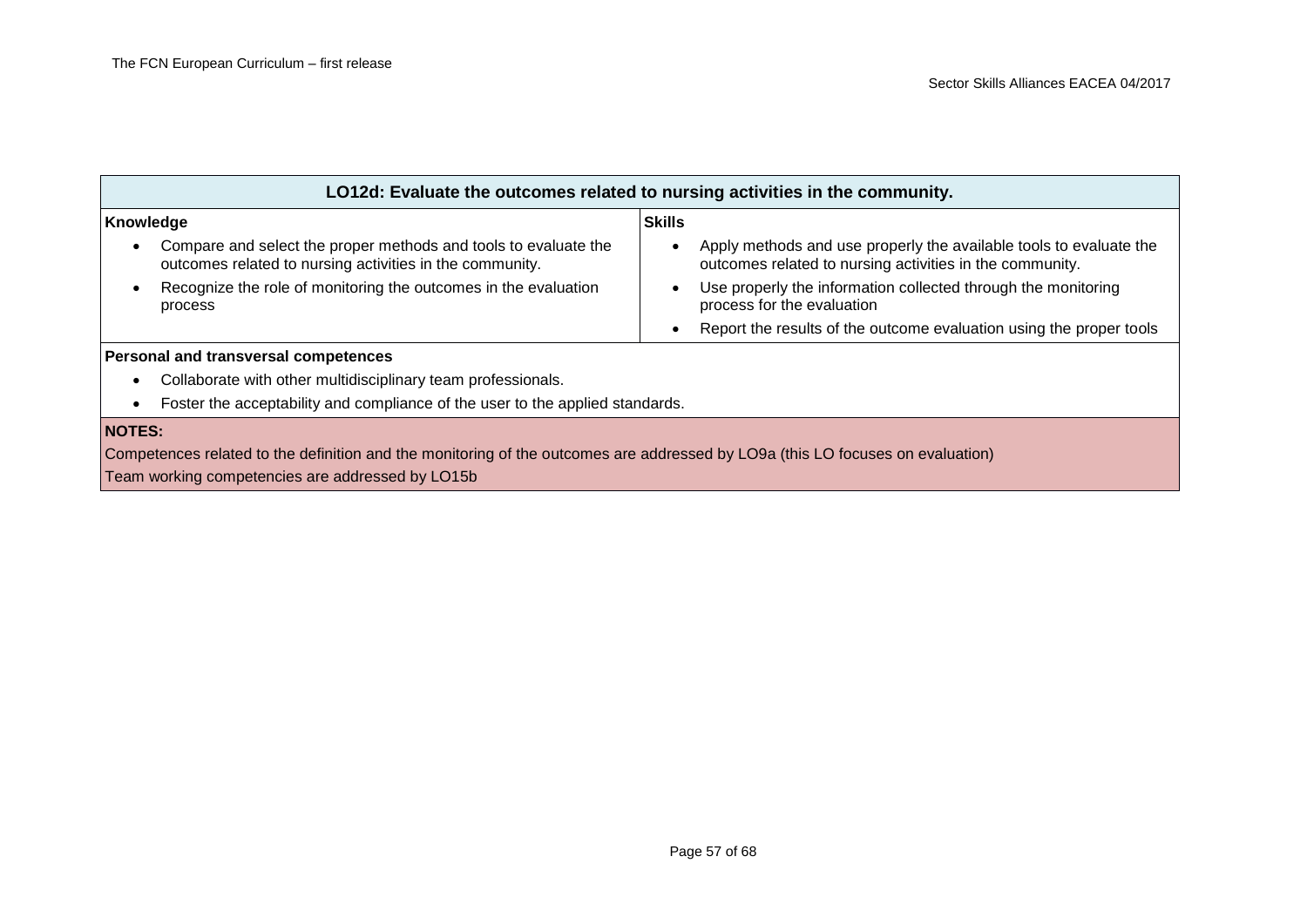| LO26a: Know the main scientific evidence databases and make an effective search.                                       |                                                                                                                                       |  |  |
|------------------------------------------------------------------------------------------------------------------------|---------------------------------------------------------------------------------------------------------------------------------------|--|--|
| Knowledge                                                                                                              | <b>Skills</b>                                                                                                                         |  |  |
| Outline the main scientific databases.<br>$\bullet$<br>Compare and select the proper methods, strategies and tools for | Effectively set up a search in scientific databases for evidence-based<br>$\bullet$<br>papers regarding family and community nursing. |  |  |
| literature research in scientific databases.                                                                           | Evaluate and select the proper data retrieved from literature.<br>$\bullet$                                                           |  |  |
|                                                                                                                        | Identify reliable evidences.                                                                                                          |  |  |
| <b>Personal and transversal competences</b>                                                                            |                                                                                                                                       |  |  |
| AUTONOMOUSLY evaluate evidence-based data.<br>$\bullet$                                                                |                                                                                                                                       |  |  |
| Collaborate with other multidisciplinary team professionals.<br>$\bullet$                                              |                                                                                                                                       |  |  |
| Foster the acceptability and compliance of the evidence-based process.<br>٠                                            |                                                                                                                                       |  |  |
| <b>NOTES:</b><br>Team working competencies are addressed by LO15b                                                      |                                                                                                                                       |  |  |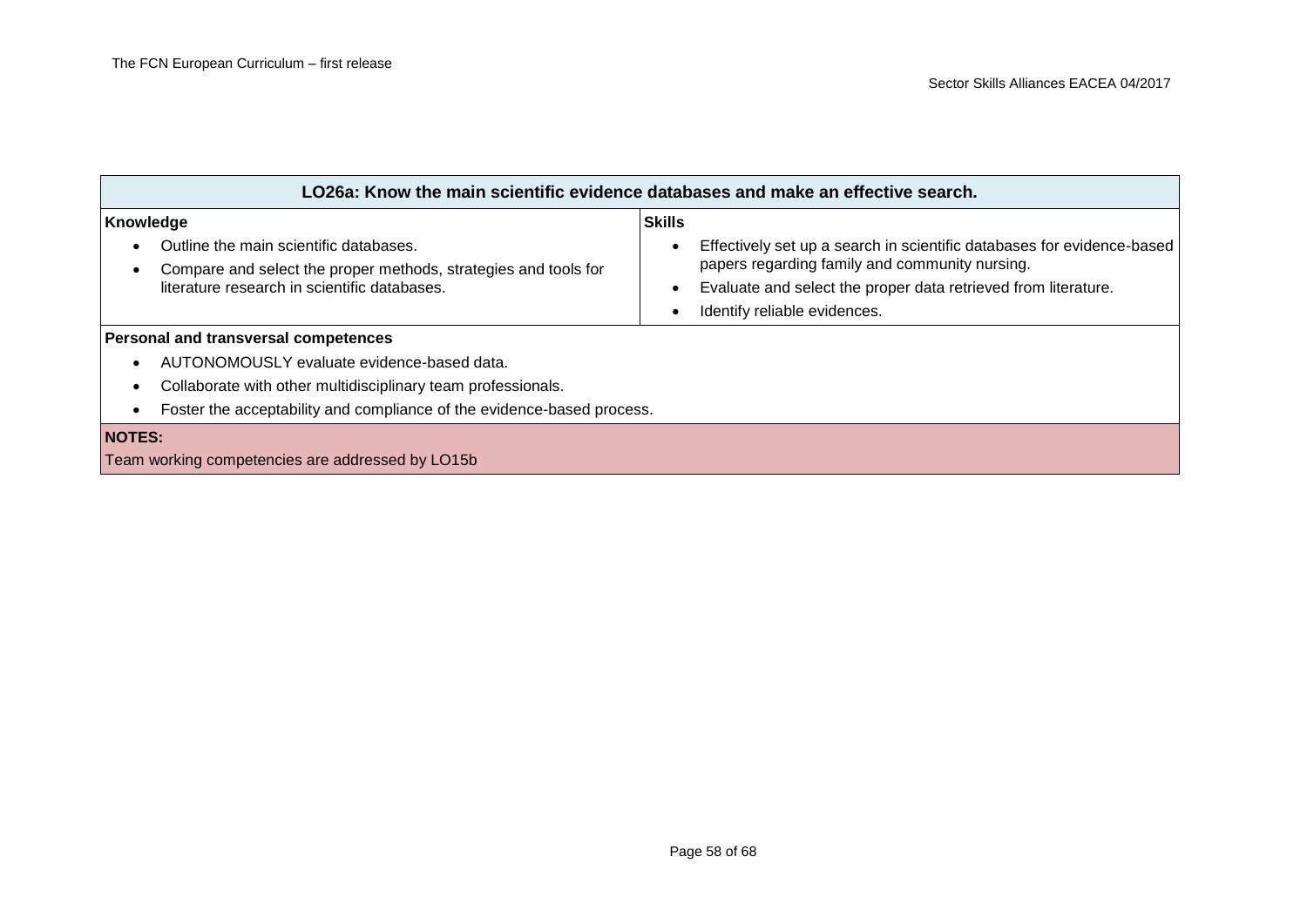| LO26b: Use the best scientific evidences properly and apply them in daily practice.                                                                                      |                                                                                                                    |  |  |
|--------------------------------------------------------------------------------------------------------------------------------------------------------------------------|--------------------------------------------------------------------------------------------------------------------|--|--|
| Knowledge                                                                                                                                                                | <b>Skills</b>                                                                                                      |  |  |
| Identify and describe in detail the principles and importance of<br>$\bullet$<br>evidence-based practice.                                                                | Apply evidence-based methods of nursing care in daily practice.<br>Use the best scientific evidences properly<br>٠ |  |  |
|                                                                                                                                                                          | Apply the best scientific evidences into daily nursing practice.                                                   |  |  |
| Personal and transversal competences                                                                                                                                     |                                                                                                                    |  |  |
| Value the need for continual clinical practice improvement based on new knowledge and evidences.<br>٠<br>Encourage health team members to apply evidence-based practice. |                                                                                                                    |  |  |
| <b>NOTES:</b>                                                                                                                                                            |                                                                                                                    |  |  |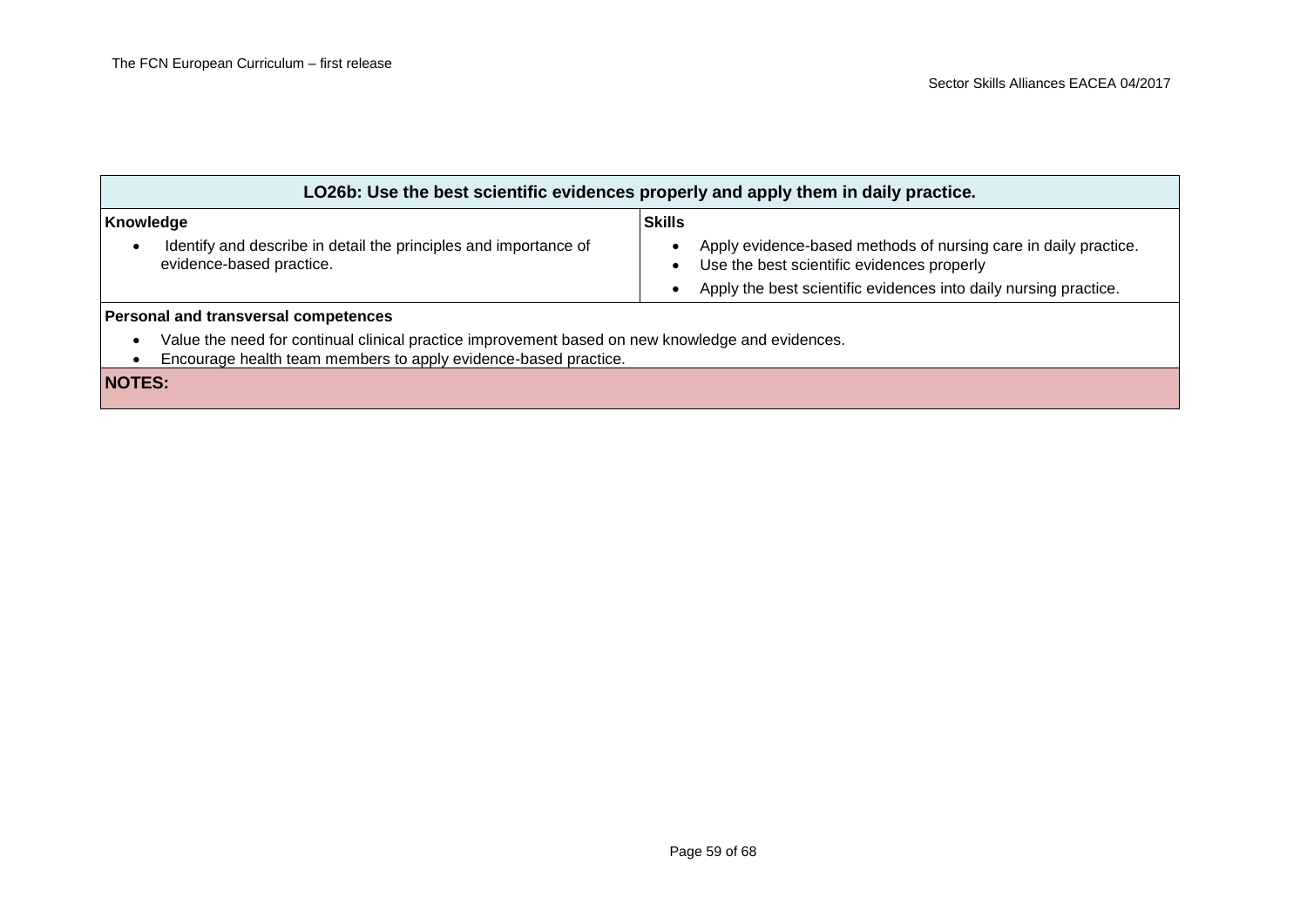### <span id="page-59-0"></span>**2.1.7 Unit of Learning Outcomes G: Enhance And Promote Individual And Family Health Including E-Health To Support The Quality Of Nursing Care**

| UNIT OF LEARNING OUTCOMES G: ENHANCE AND PROMOTE INDIVIDUAL AND<br>FAMILY HEALTH INCLUDING E-HEALTH TO SUPPORT THE QUALITY OF NURSING<br><b>CARE</b> |                                                                                                                                                                                            |  |  |
|------------------------------------------------------------------------------------------------------------------------------------------------------|--------------------------------------------------------------------------------------------------------------------------------------------------------------------------------------------|--|--|
|                                                                                                                                                      | <b>Core Competencies</b>                                                                                                                                                                   |  |  |
| <b>CC24:</b>                                                                                                                                         | Monitoring people affected by chronic and rare illnesses on one community in<br>collaboration with other members of the multidisciplinary team                                             |  |  |
| <b>CC7:</b>                                                                                                                                          | Alleviate patient suffering even during end of life                                                                                                                                        |  |  |
| <b>CC28:</b>                                                                                                                                         | Health promotion, education, treatment and monitoring supported by of ICTs (e-<br>Health)                                                                                                  |  |  |
| <b>7 Learning Outcomes</b>                                                                                                                           |                                                                                                                                                                                            |  |  |
| LO24a:                                                                                                                                               | Know and use the main procedures and tools for monitoring people affected by<br>chronic and rare illnesses                                                                                 |  |  |
| LO24b:                                                                                                                                               | Know the main characteristics of chronic and rare diseases which could be<br>monitored at distance and apply the main guidelines about the monitoring process<br>and the expected outcomes |  |  |
| LO7a:                                                                                                                                                | Know the main guidelines and procedures for palliative care and apply them in daily<br>practice                                                                                            |  |  |
| <b>LO7b:</b>                                                                                                                                         | Know the main communication and counselling techniques to manage relations with<br>patients (and families) in palliative care                                                              |  |  |
| LO28a:                                                                                                                                               | Know the main ICTs supporting health promotion and education and use the most<br>common ones                                                                                               |  |  |
| LO28b:                                                                                                                                               | Know the main ICTs supporting the treatment of patients at distance and use the<br>most common ones                                                                                        |  |  |
| <b>LO28c:</b>                                                                                                                                        | Know the main ICTs supporting distance health monitoring and use the most<br>common ones                                                                                                   |  |  |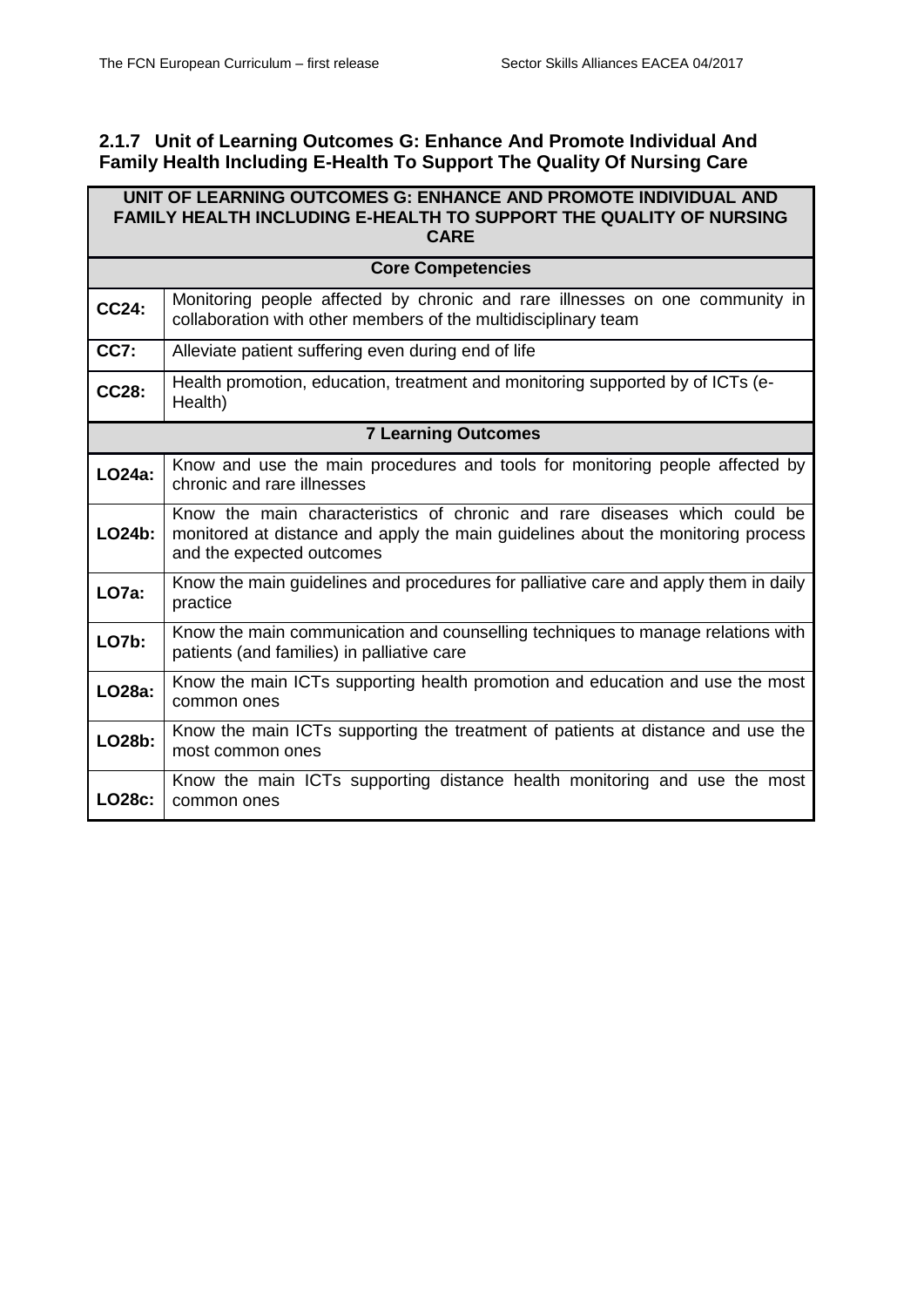**Contract Contract** 

 $\mathcal{L}(\mathcal{A})$ 

| Knowledge                                                                                                                                                                                                                    | <b>Skills</b>                                                                                                                                                                                                                                                                                                                                                                                                                                                                                                                                                                                                                           |  |  |
|------------------------------------------------------------------------------------------------------------------------------------------------------------------------------------------------------------------------------|-----------------------------------------------------------------------------------------------------------------------------------------------------------------------------------------------------------------------------------------------------------------------------------------------------------------------------------------------------------------------------------------------------------------------------------------------------------------------------------------------------------------------------------------------------------------------------------------------------------------------------------------|--|--|
| Outline, identify and select the proper health monitoring procedures,<br>techniques and tools for people affected by chronic and rare<br>illnesses.<br>State the elements to be monitored in the specific family environment | Monitor populations affected by chronic and rare illnesses in the<br>community with a multidisciplinary team.<br>Apply in daily practice standardized and validated monitoring tools<br>Educate family and patients to self-monitoring their illness and how<br>to report symptoms.<br>Evaluate strengths and concerns of patients and families in relation<br>to self-monitoring.<br>Enhance family strengths for self-monitoring and assessment.<br>Define care assignment and competence areas in a patient-oriented<br>and family-oriented way.<br>Encourage patients to take more active role in monitoring his/her<br>own health. |  |  |
| Personal and transversal competences                                                                                                                                                                                         |                                                                                                                                                                                                                                                                                                                                                                                                                                                                                                                                                                                                                                         |  |  |
| Explain in a plain language for users processes and results<br>Assure horizontal communication between disciplines                                                                                                           |                                                                                                                                                                                                                                                                                                                                                                                                                                                                                                                                                                                                                                         |  |  |
| <b>NOTES:</b>                                                                                                                                                                                                                |                                                                                                                                                                                                                                                                                                                                                                                                                                                                                                                                                                                                                                         |  |  |
| Competencies related to ICT tools for distance health monitoring are targeted by LO28c                                                                                                                                       |                                                                                                                                                                                                                                                                                                                                                                                                                                                                                                                                                                                                                                         |  |  |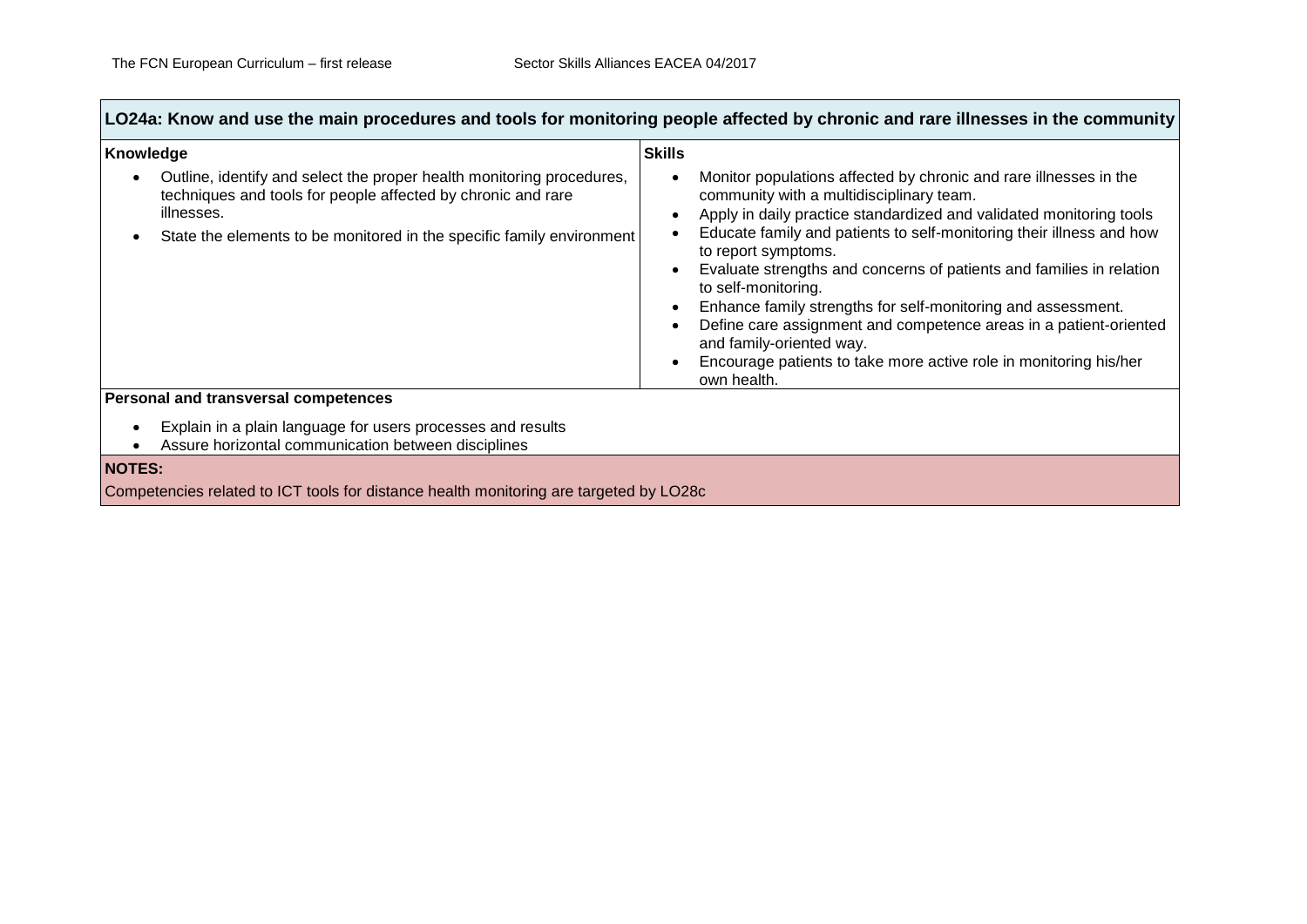| Knowledge                                                                                                | <b>Skills</b>                                                                                                                                                  |
|----------------------------------------------------------------------------------------------------------|----------------------------------------------------------------------------------------------------------------------------------------------------------------|
| Identify causes and symptoms of a chronic or rare illness as well as<br>the changes due to this illness. | Apply the main guidelines about the monitoring process<br>Observe the symptoms of the illness and on this basis recognize                                      |
| Describe the impact of a chronic or rare disease to the individual and<br>$\bullet$                      | changes in the organism of the person.                                                                                                                         |
| family.                                                                                                  | Support the person to deal with the changes in his/her organism                                                                                                |
| Recognize the main indicators to be assessed in the specific context<br>of community nursing.            | Collaborate to empower multiple caregivers to set routines and<br>manage resources for optimal disease management over time                                    |
| Identify the main competencies that patients and families should<br>have for self-assessment             | Design, plan and carry out target-oriented prophylactic measures to<br>reduce complications of the illness and to support activation of the<br>person affected |
|                                                                                                          | Establish connections between observed symptoms, reactions of the<br>affected person and theoretical knowledge.                                                |
|                                                                                                          | Follow the effects of a chronic and rare illnesses in a targeted<br>population                                                                                 |

- Work as part of a professional team to develop support methods, and act in a patient-oriented way.
- Collaborate in a multidisciplinary team
- Offer appropriate support to deal chronic or rare illness in an effective way.
- Assure horizontal communication between disciplines.
- AUTONOMOUSLY detect and ensure resources and ways of collaboration with social workers, discharge planners, pharmacist, home health providers and informal carers.

### **NOTES:**

Team working competencies are addressed by LO15b

LO9a is preparatory for this LO since it targets the knowledge and the application of the main guidelines for the monitoring of the outcomes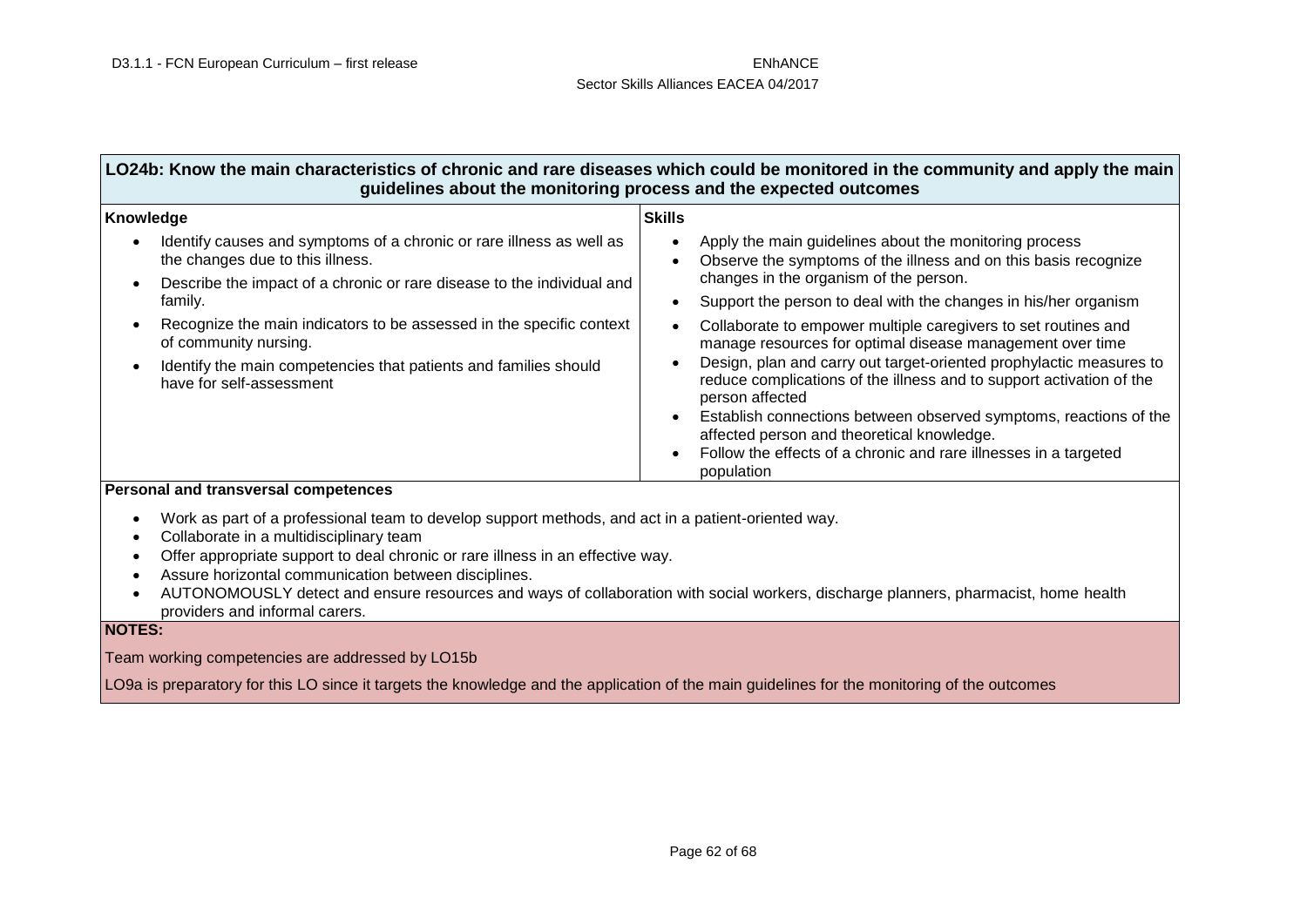| LO7a: Know the main guidelines and procedures for palliative care and apply in daily practice                                                                                                                                                  |                                                                                                                                                                                                                                                                                                                                                                                                                                                                                                                            |  |  |
|------------------------------------------------------------------------------------------------------------------------------------------------------------------------------------------------------------------------------------------------|----------------------------------------------------------------------------------------------------------------------------------------------------------------------------------------------------------------------------------------------------------------------------------------------------------------------------------------------------------------------------------------------------------------------------------------------------------------------------------------------------------------------------|--|--|
| Knowledge                                                                                                                                                                                                                                      | <b>Skills</b>                                                                                                                                                                                                                                                                                                                                                                                                                                                                                                              |  |  |
| Describe principles, guidelines, procedures and ethical issues in<br>palliative nursing care and end-of-life care.<br>State specific aspects of quality of life in end of life care.                                                           | Apply in daily practice strategies and techniques that improve life<br>quality of patients.<br>Apply principles, guidelines, procedures and ethical issues in<br>palliative nursing care and end-of-life care.<br>Perform pain assessment and pain management by using currently<br>accepted tools and methods to maximize quality of life and alleviate<br>suffering.<br>Use preventative measures to alleviate patient suffering and to<br>provide mental health until end of life.<br>Detect and prevent elderly abuse. |  |  |
| <b>Personal and transversal competences</b>                                                                                                                                                                                                    |                                                                                                                                                                                                                                                                                                                                                                                                                                                                                                                            |  |  |
| Set own work objectives and TAKE ON THE RESPONSIBILITY of them related to palliative care.<br>Set up the proper working environment<br>Offer ongoing support.<br>Work independently as an individual practitioner in targeted pain management. |                                                                                                                                                                                                                                                                                                                                                                                                                                                                                                                            |  |  |
| <b>NOTES:</b>                                                                                                                                                                                                                                  |                                                                                                                                                                                                                                                                                                                                                                                                                                                                                                                            |  |  |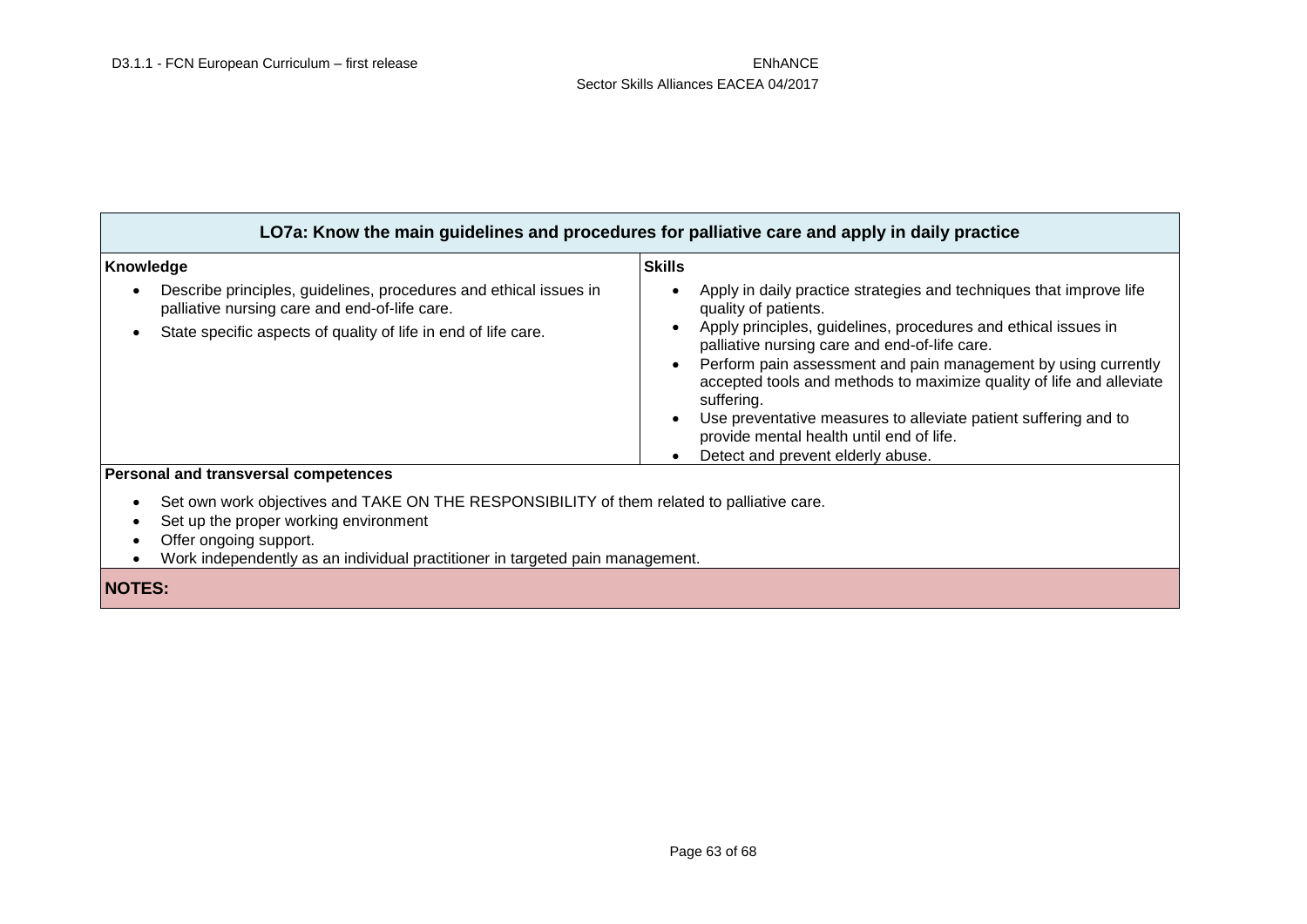| LO7b: Know the main communication and counselling techniques to manage relations with patients (and families) in palliative care |  |  |
|----------------------------------------------------------------------------------------------------------------------------------|--|--|
|                                                                                                                                  |  |  |

| Knowledge                                                                                                                                                                                                                                                                              | <b>Skills</b>                                                                                                                                                                                                                                                                                                                                                                                                                          |
|----------------------------------------------------------------------------------------------------------------------------------------------------------------------------------------------------------------------------------------------------------------------------------------|----------------------------------------------------------------------------------------------------------------------------------------------------------------------------------------------------------------------------------------------------------------------------------------------------------------------------------------------------------------------------------------------------------------------------------------|
| Select and outline specific communication and counselling<br>$\bullet$<br>techniques for end-of-life patients and their families.<br>Define the main variables of culture, ethnicity, spirituality, religious<br>beliefs and/or age which may impact the patient's perception of pain. | Manage relations with patients and carers in end-of-life care.<br>Apply in daily practice communication and counselling techniques;<br>empathy, creativity, compassion and genuine interest.<br>Devote adequate time to listening individuals' and carers' concerns<br>and emotions in daily practice.<br>Provide psychological and emotional support to patients and families<br>who encounter serious end-of-life illness and death. |
| Personal and transversal competences                                                                                                                                                                                                                                                   |                                                                                                                                                                                                                                                                                                                                                                                                                                        |

- Predict how the impact of the variables of culture, ethnicity, spirituality, religious beliefs and/or age may impact the patient's perception of pain.
- Collaborate with the other professionals of the multidisciplinary team.
- Engage in effective communication and counselling with patients and their families.
- Explain in plain language processes and outcomes to patients

### **NOTES:**

General communication and counselling techniques are targeted by LO23a (this LO focuses only on techniques for palliative care)

Team working competencies are addressed by LO15b

Communication strategies competencies are addressed by LO16a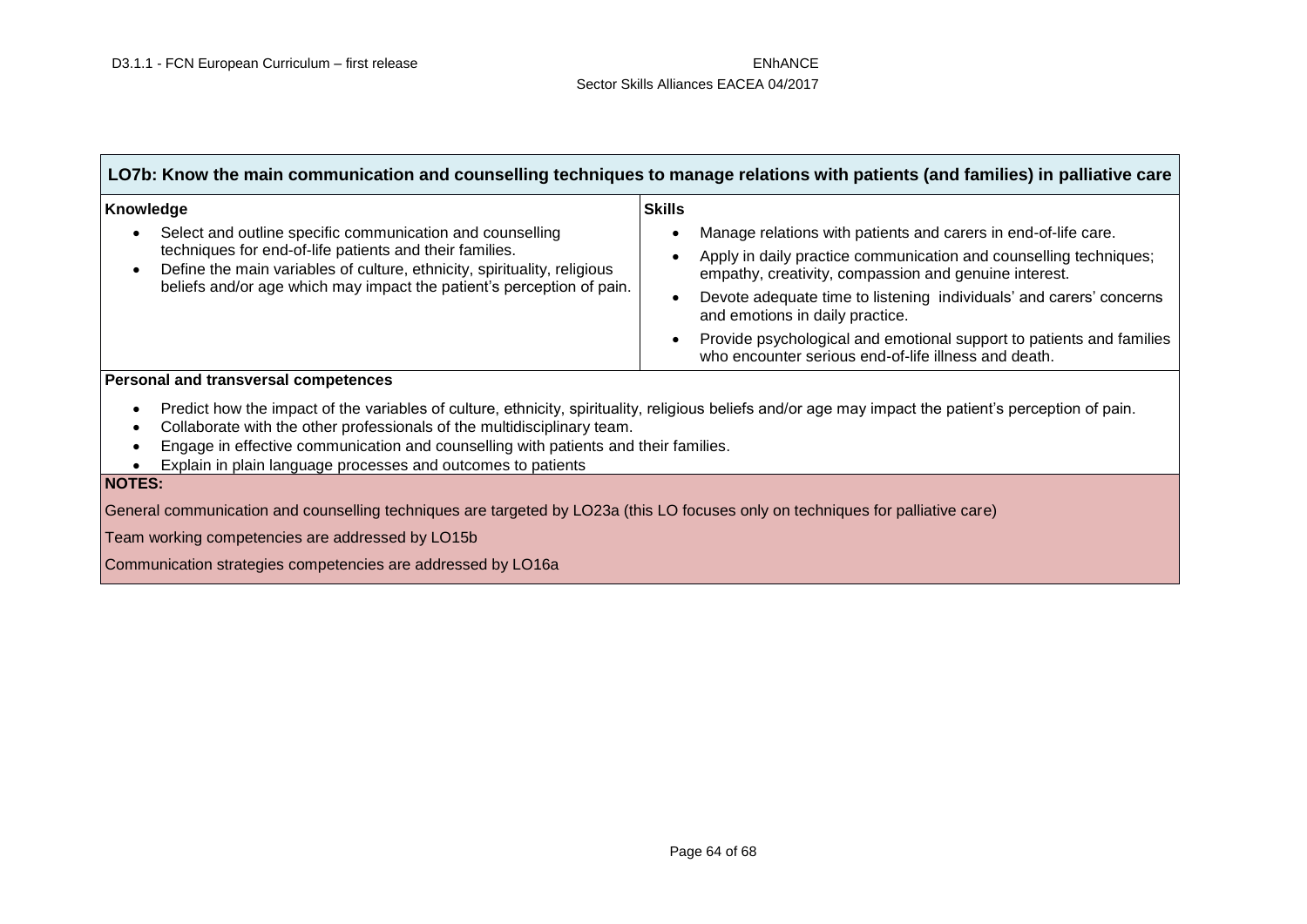| LO28a: Know the main ICTs supporting health promotion and education and use the most common ones                                                                                                                                                                                           |                                                                                                                                                                                                     |  |  |
|--------------------------------------------------------------------------------------------------------------------------------------------------------------------------------------------------------------------------------------------------------------------------------------------|-----------------------------------------------------------------------------------------------------------------------------------------------------------------------------------------------------|--|--|
| Knowledge                                                                                                                                                                                                                                                                                  | <b>Skills</b>                                                                                                                                                                                       |  |  |
| Identify and describe the main ICTs for health promotion and<br>$\bullet$<br>education.                                                                                                                                                                                                    | Use the most common ICT tools for health promotion and education in<br>daily practice.<br>Assess the suitability and effectiveness of ICT tools and services for<br>health promotion and education. |  |  |
| <b>Personal and transversal competences</b>                                                                                                                                                                                                                                                |                                                                                                                                                                                                     |  |  |
| Have a positive attitude towards ICT technologies in health promotion and education.<br>$\bullet$<br>Use ICT tools for health promotion and education in daily nursing activities AUTONOMOUSLY.<br>$\bullet$<br>Disseminate the ICTs' role in health promotion and education.<br>$\bullet$ |                                                                                                                                                                                                     |  |  |
| <b>NOTES:</b>                                                                                                                                                                                                                                                                              |                                                                                                                                                                                                     |  |  |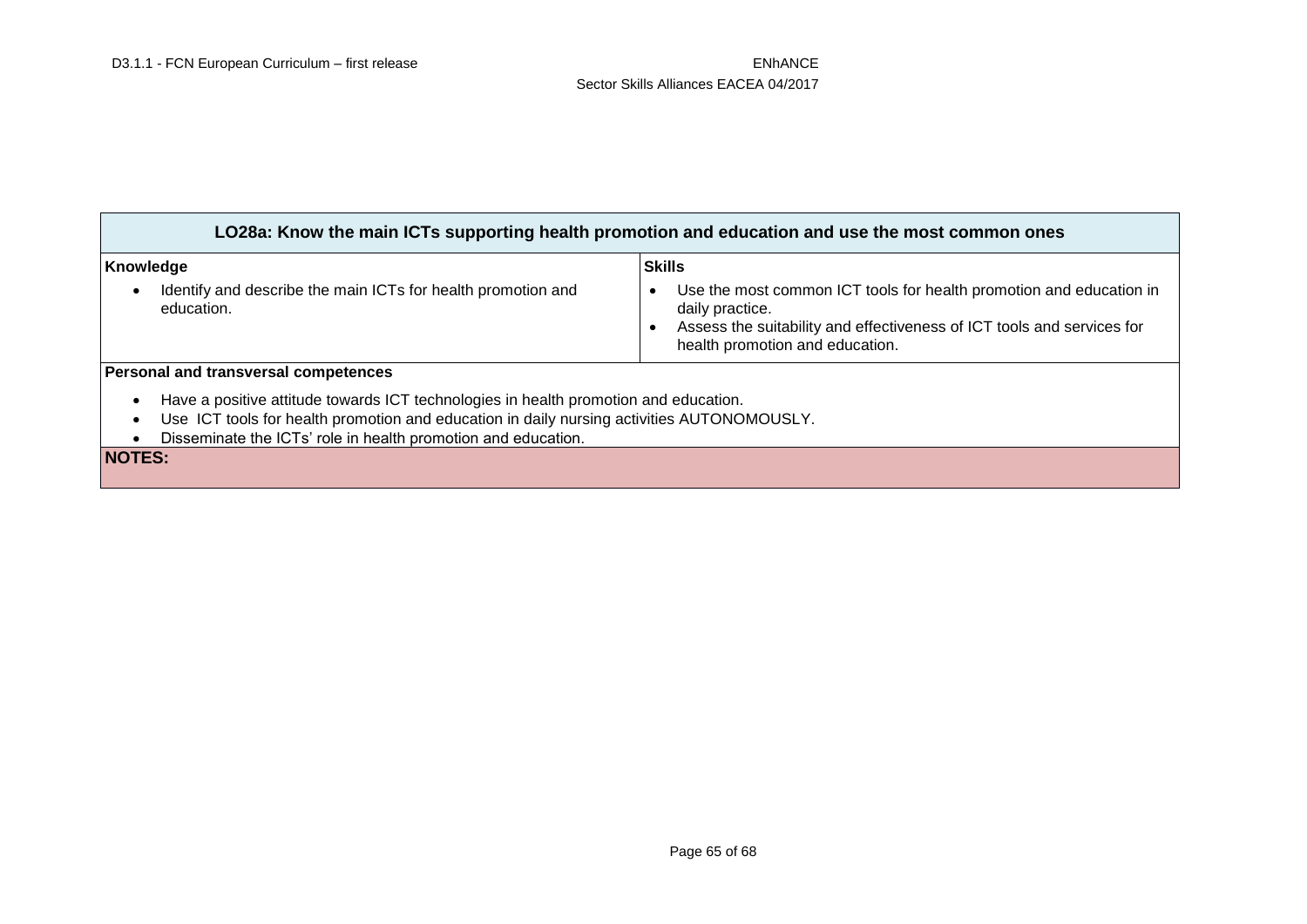$\Gamma$ 

۳

| LO28b: Know the main ICTs supporting the treatment of patients at distance and use the most common ones                                                                                                                                                                                                                                                                             |                                                                                                                                                                                                                                                                                                                                                                            |  |
|-------------------------------------------------------------------------------------------------------------------------------------------------------------------------------------------------------------------------------------------------------------------------------------------------------------------------------------------------------------------------------------|----------------------------------------------------------------------------------------------------------------------------------------------------------------------------------------------------------------------------------------------------------------------------------------------------------------------------------------------------------------------------|--|
| Knowledge                                                                                                                                                                                                                                                                                                                                                                           | <b>Skills</b>                                                                                                                                                                                                                                                                                                                                                              |  |
| Identify and describe the main ICTs that support e-health treatment.<br>Specify how ICTs can reduce errors in diagnosis, medication, and<br>treatment without medication.<br>Describe ICT potentialities to enhance treatment adherence.                                                                                                                                            | Use the most common ICT tools for e-health treatment in daily<br>practice.<br>Train patients and families how to use ICT tools for specific needs.<br>Assess the suitability and effectiveness of ICT tools and services for<br>e-health treatment.<br>Inform individuals and families about advantages of ICTs' treatment<br>utilization in independence and time saving. |  |
| Personal and transversal competences<br>Have a positive attitude towards ICT technologies in e-health treatment.<br>٠<br>Use ICT tools for e-health treatment in daily nursing practice AUTONOMOUSLY.<br>Disseminate the ICTs' role in e-health treatment.<br>Support professional development through ICTs.<br>Establish professional collaboration through ICTs.<br><b>NOTES:</b> |                                                                                                                                                                                                                                                                                                                                                                            |  |